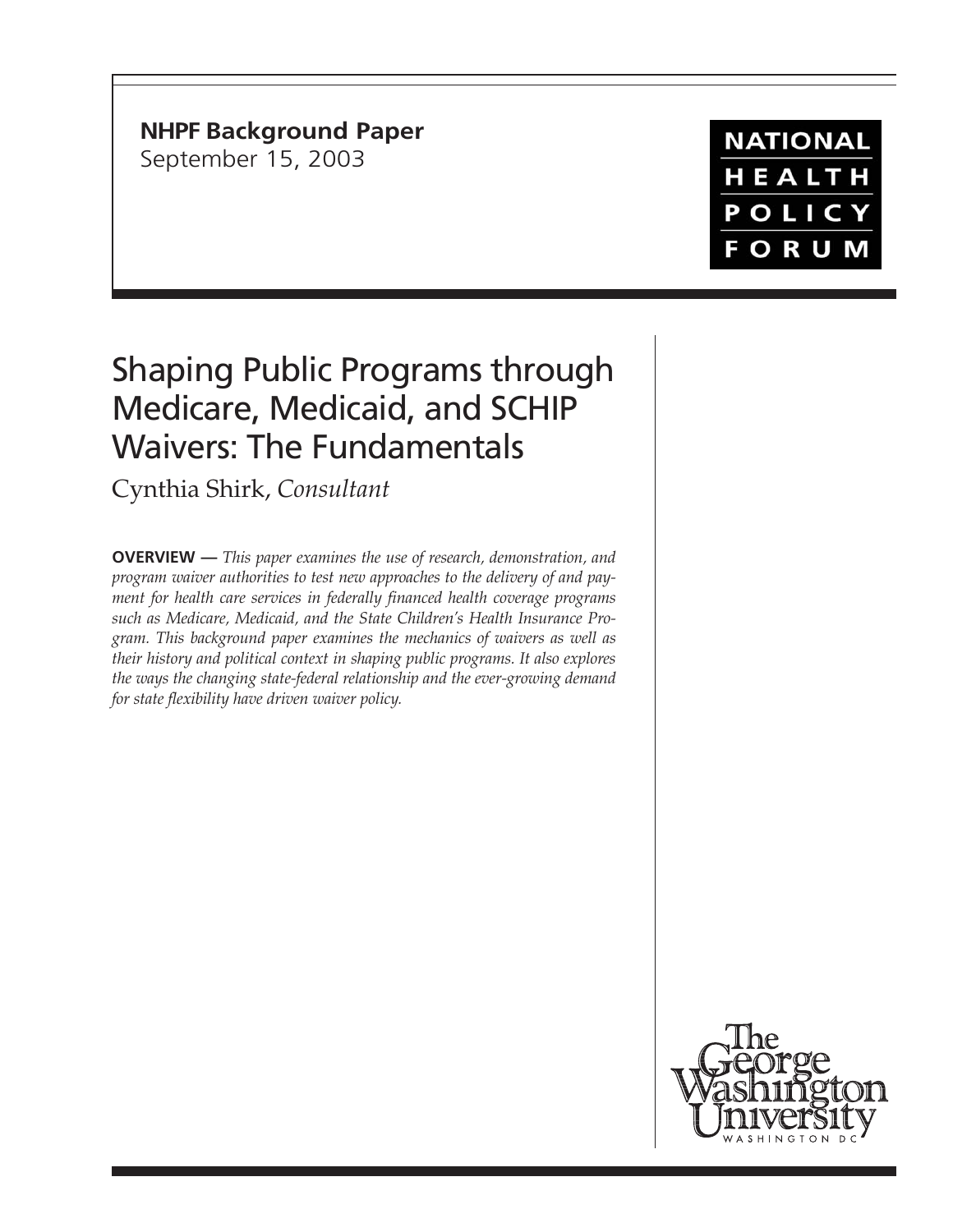# Shaping Public Programs through Medicare, Medicaid, and SCHIP Waivers: The Fundamentals

Research, demonstration, and program waiver authorities are important vehicles for testing innovative strategies in public programs. The Web site of the Centers for Medicare and Medicaid Services (CMS, formerly the Health Care Financing Administration, or HCFA) lists more than 600 active research and demonstration projects and more than 350 other programs approved through waivers. The sheer number of projects is an indication of their importance in shaping and evaluating the way services are delivered.

# **AN INTRODUCTION TO WAIVERS**

The Social Security Act (SSA) provides the authority to "waive" certain provisions of the Medicare, Medicaid, and State Children's Health Insurance Program (SCHIP) statutes that enable states and the federal government to explore new approaches to providing health care services. Waiver authority in Medicaid and Medicare plays several roles: it permits states and the federal government to test new, innovative, and more cost-effective approaches to delivering and financing health care services; it can be a vehicle for advancing an administration's policy and political priorities; and it gives Congress an opportunity to direct the Department of Health and Human Services to test promising new payment and delivery mechanisms. The flexibility provided through waivers has enabled many states to fundamentally reshape their Medicaid programs, to the point that, in many states, the demonstrations have effectively *become* the Medicaid programs. Research and demonstration projects have also brought major changes to Medicare, particularly in the 1980s. The Medicare program, for example, used demonstration authority to test the prospective payment system for hospitals that is used widely today, not only by Medicare but also by many private insurers. Congress has also mandated a number of specific research and demonstration projects, such as social health maintenance organizations (S/HMOs) and competitive pricing projects to test alternative payment systems and innovations in health care delivery. While there are many provisions that cannot be waived (such as Medicare eligibility and freedom of choice), use of these authorities over the years has changed the face of the Medicaid, Medicare, and welfare programs by permitting innovation.

#### **National Health Policy Forum**

2131 K Street NW, Suite 500 Washington DC 20037

202/872-1390 202/862-9837 [fax] nhpf@gwu.edu [e-mail] www.nhpf.org [web]

**Judith Miller Jones** *Director*

**Judith D. Moore** *Co-Director*

**Sally Coberly** *Deputy Director*

**Michele Black** *Publications Director*

**NHPF** is a nonpartisan education and information exchange for federal health policymakers.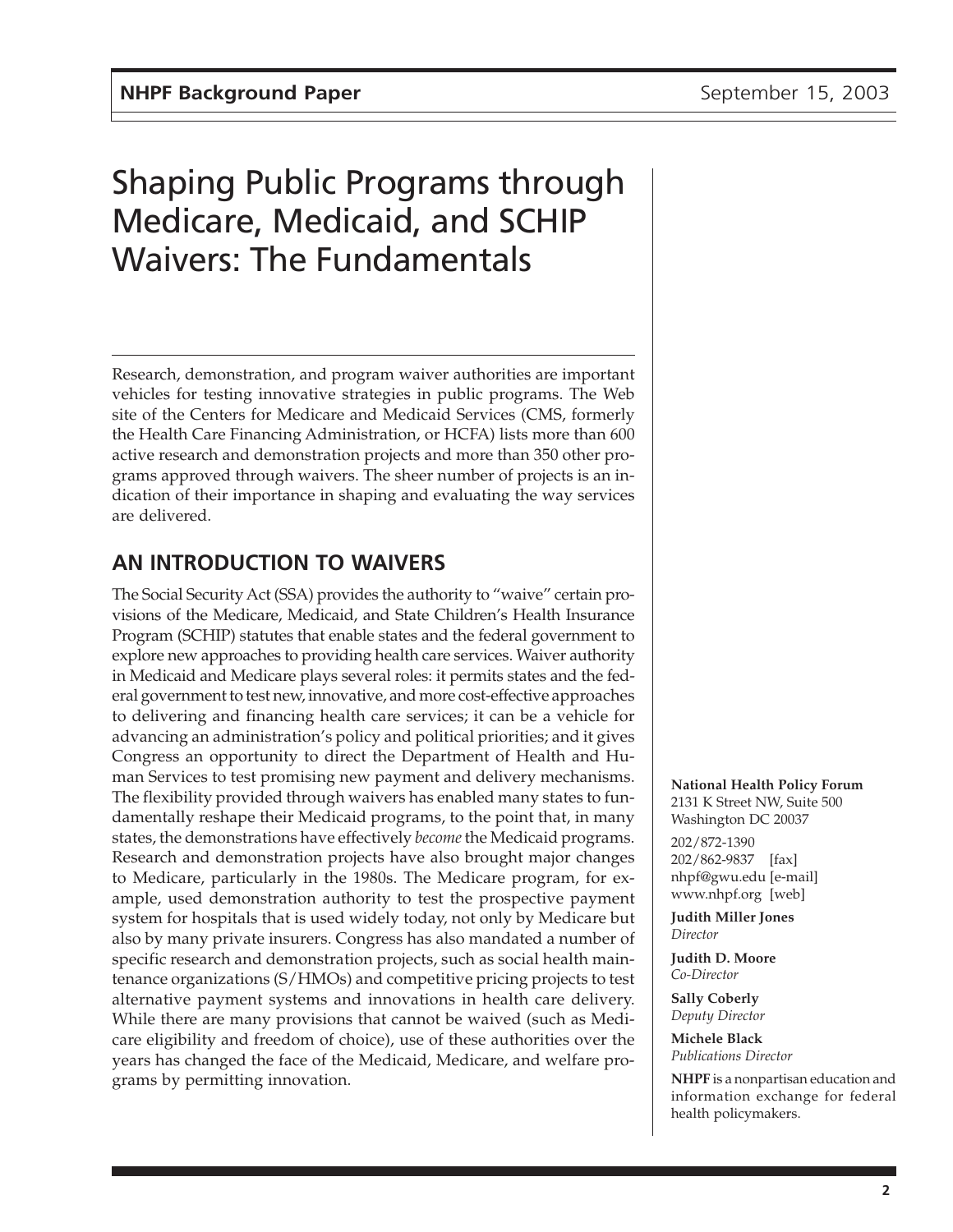#### **Medicaid: The Basics**

The Medicaid program uses waiver authority to alter provisions of the statute that otherwise prevent states from implementing certain types of programs. The program is structured around several fundamental principles that act as guidelines for states. While the rules provide a great deal of flexibility, there are also protections in place to ensure that Medicaid beneficiaries are treated fairly and appropriately. These program standards are known, in policy shorthand, as *amount, duration, and scope; comparability;* and *statewideness*:

■ Amount, duration, and scope—The statute requires that each Medicaid service category must be "sufficient in amount, duration, and scope to reasonably achieve its purpose." States may vary the amount, duration, and scope of services they cover, within general limits. For example, although the law permits states to impose day limits on services, a state would not be permitted to limit coverage for inpatient hospital care to only one day per year.

■ Comparability—Medicaid benefits must also be comparable across the eligible population, meaning that states may not discriminate by providing different services to specific groups or limit services based on diagnosis, type of illness, or condition.

■ Statewideness—States are generally required to make Medicaid benefits available to all eligible individuals, regardless of where in the state they live. For example, a state that covers prescription drugs must make that coverage available in both its rural and urban areas.<sup>1</sup>

While these principles are a key aspect of the Medicaid program structure, the federal government is authorized to waive these and other statutory provisions for purposes of research and to permit states to demonstrate new and innovative service delivery and financing strategies. Medicaid waivers can be divided into two categories: *research and demonstration projects* and *program waivers*.

Research and demonstration projects are authorized under Section 1115 of the Social Security Act (SSA). Section 1115, enacted in 1962, gives broad authority to the secretary of the Department of Health and Human Services (DHHS) to authorize "any experimental, pilot or demonstration project which, in the judgment of the Secretary, is likely to assist in promoting the objectives" of the programs covered by the SSA. These projects are usually innovative and their designs require greater flexibility from the federal government, in terms of the types and numbers of rules that are altered, than program waivers. In addition, Section 1115 research and demonstration projects are required, by policy and practice, to include a research or evaluation component, at least for the initial approval period.<sup>2</sup> While Section 1115 authority today is primarily associated with Medicaid, it also applies to several other titles of the SSA, including Supplemental Security Income (SSI), Temporary Assistance for Needy Families (TANF, formerly Aid to Families with Dependent Children, or AFDC),<sup>3</sup> and SCHIP.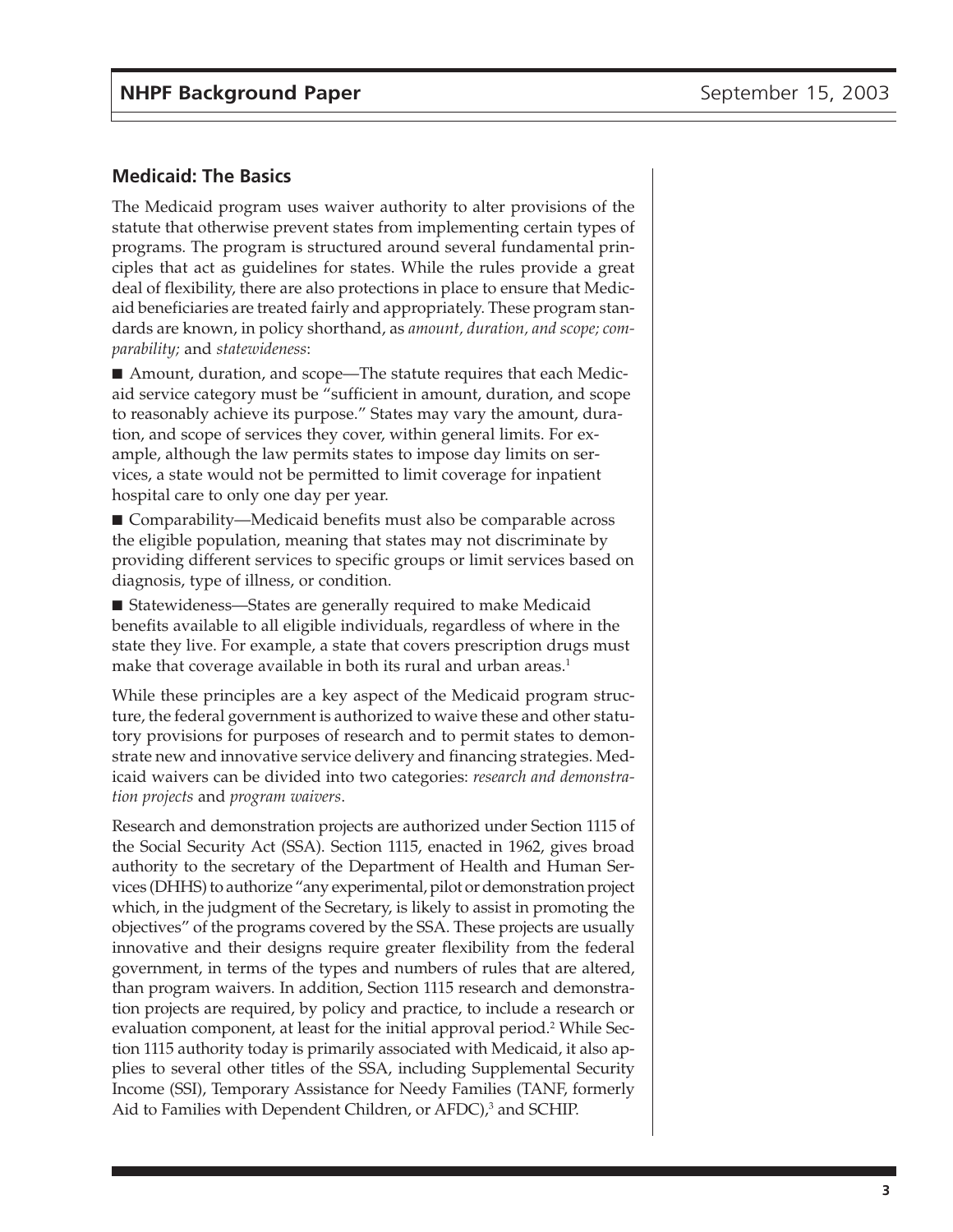Medicaid program waivers are more limited in the types of projects that can be implemented. Two types of program waivers were enacted in 1981 and are currently in use. Section 1915(b) authorizes states to implement delivery models, such as mandatory enrollment in managed care, that require eligible beneficiaries to use certain providers to receive services. Section 1915(c) authorizes states to provide home and community-based services as an alternative to institutional care in hospitals, nursing homes, and intermediate care facilities for persons with mental retardation (ICFs/MR).4

## **Medicare: The Basics**

The Medicare program also relies on research and demonstration authority to test new payment and delivery mechanisms. Section 402 of the 1967 Social Security Amendments, as amended by Section 222(b) of the 1972 Social Security Amendments, provides broad authority to research Medicare provider reimbursement mechanisms (other than prospective payment) and to cover a variety of services that are not normally covered and to measure their effectiveness. It provides authority to waive the Medicare reasonable cost and reasonable charge requirements, $5$  and it is this section that is most commonly used today for Medicare research and demonstration initiatives. Section 222(a) of the Social Security Amendments of 1972 authorizes the secretary to conduct experiments and demonstrations that test alternative prospective payment methodologies.

Congress can also mandate that certain types of research and demonstration projects are conducted. Congress usually takes such action for promising approaches that it believes should be given immediate priority or should be tested before they are implemented on a broader scale. For example, over the years, Congress has used its authority to direct the DHHS secretary to experiment with approaches to coordinating the delivery of acute and long-term care in demonstration programs such as the Program of All-Inclusive Care for the Elderly (PACE) and the S/HMO program.

Medicare research and demonstration projects differ from Medicaid demonstrations in several important ways. Beneficiaries are treated differently in that the Medicare program has no demonstration authority to waive freedom of choice of providers; therefore, enrollment in managed care arrangements is purely voluntary. There is also no ability under Medicare demonstration authority to expand eligibility, whereas Medicaid has several mechanisms for coverage expansion. Another important difference is that Medicare is a national program, which leads to the expectation that the same benefits and services will be offered nationwide to its beneficiaries. This expectation makes changes to the Medicare program more challenging because of the complexity of making changes on a national level. Medicaid, on the other hand, essentially offers the potential of 50 very different states as laboratories for experimentation. Finally, Medicare also generally relies on voluntary participation of providers, which can make it difficult to obtain their participation in demonstrations that could significantly affect their revenues.

**The Medicare program has no demonstration authority to waive freedom of choice of providers.**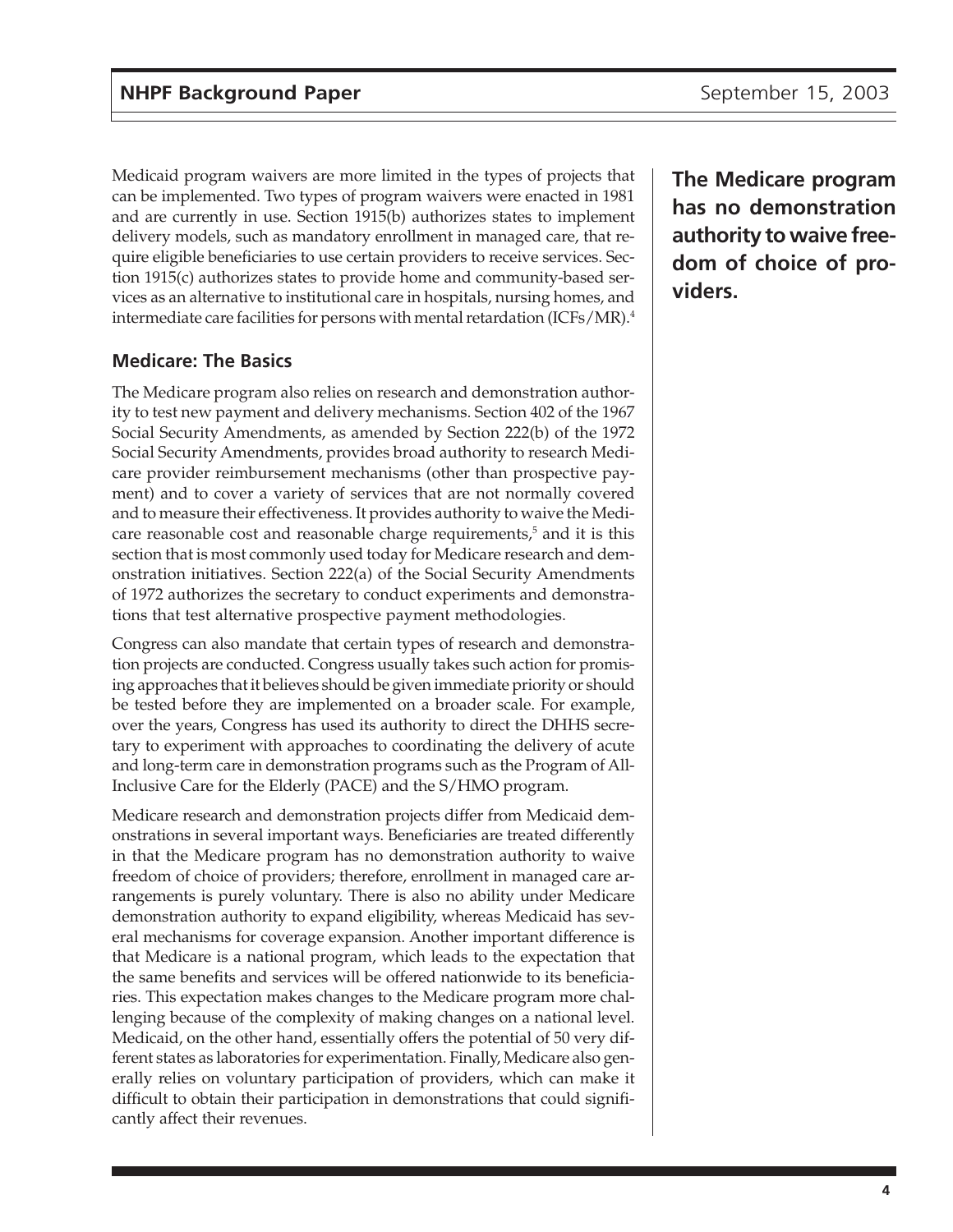#### **Financing**

An important aspect of all research and demonstration projects and program waivers is the requirement for budget or cost neutrality. Although applied somewhat differently in each waiver type, the principle is that programs conducted under a demonstration project should not cost the federal government more than would have been spent under program rules without the demonstration. *Cost neutrality* for 1915(b) waivers and *cost effectiveness* for 1915(c) waivers are statutory requirements that have been in place since the first program waivers were proposed. *Budget neutrality* has been mandated by federal policy since 1983 and applies to both Medicaid Section 1115 demonstration projects and Medicare demonstration projects.

The concept of budget neutrality has become a major driver in the negotiation and approval process for research and demonstration projects. During the 1970s and early 1980s, the only budgetary restriction placed on projects was that the overall operating budget for research and demonstration activities—the funds apportioned to  $\rm{HCPA}^{\rm 6}$  to staff and evaluate projects—could not exceed the amount specified in the president's budget. The Office of Management and Budget (OMB) originally implemented this restriction through the budget process in response to concerns that some projects, especially hospital prospective payment system (PPS) demonstrations, were significantly increasing program costs and involved significant portions of the Medicare trust fund.

Over a period of several years, the OMB became increasingly concerned about the large amount of program service costs that were tied to research and demonstration projects.7 In 1983, an agreement between the OMB and DHHS gave the OMB clearance authority for demonstration projects and established the budget neutrality policy. Following that agreement, the OMB used its authority to reject or delay a number of demonstration projects and program expansions that it viewed as fiscally undesirable in the tight budget atmosphere of the time. The more extensive review that was necessary to assure budget neutrality also may have had a dampening effect on the number of projects being initiated. The OMB's entry into the approval process coincided with a sharp decline in the level of demonstration project activity and, shortly thereafter, an increase in congressionally mandated projects.<sup>8</sup>

The budget neutrality requirements for Medicaid Section 1115 demonstrations have led states to pursue to a number of creative financing approaches in order to expand coverage or services that would not usually be eligible for federal matching funds. They have also led to many contentious negotiations between states and DHHS. (See further discussion below.) In Medicare, the budget neutrality analysis of costs with and without the waiver is done in a similar manner; however, the process is less contentious because providers are not usually at risk for cost overruns unless, for example, a managed care demonstration using capitated payments is being tested.

**The OMB became increasingly concerned about the large amount of program service costs that were tied to research and demonstration projects.**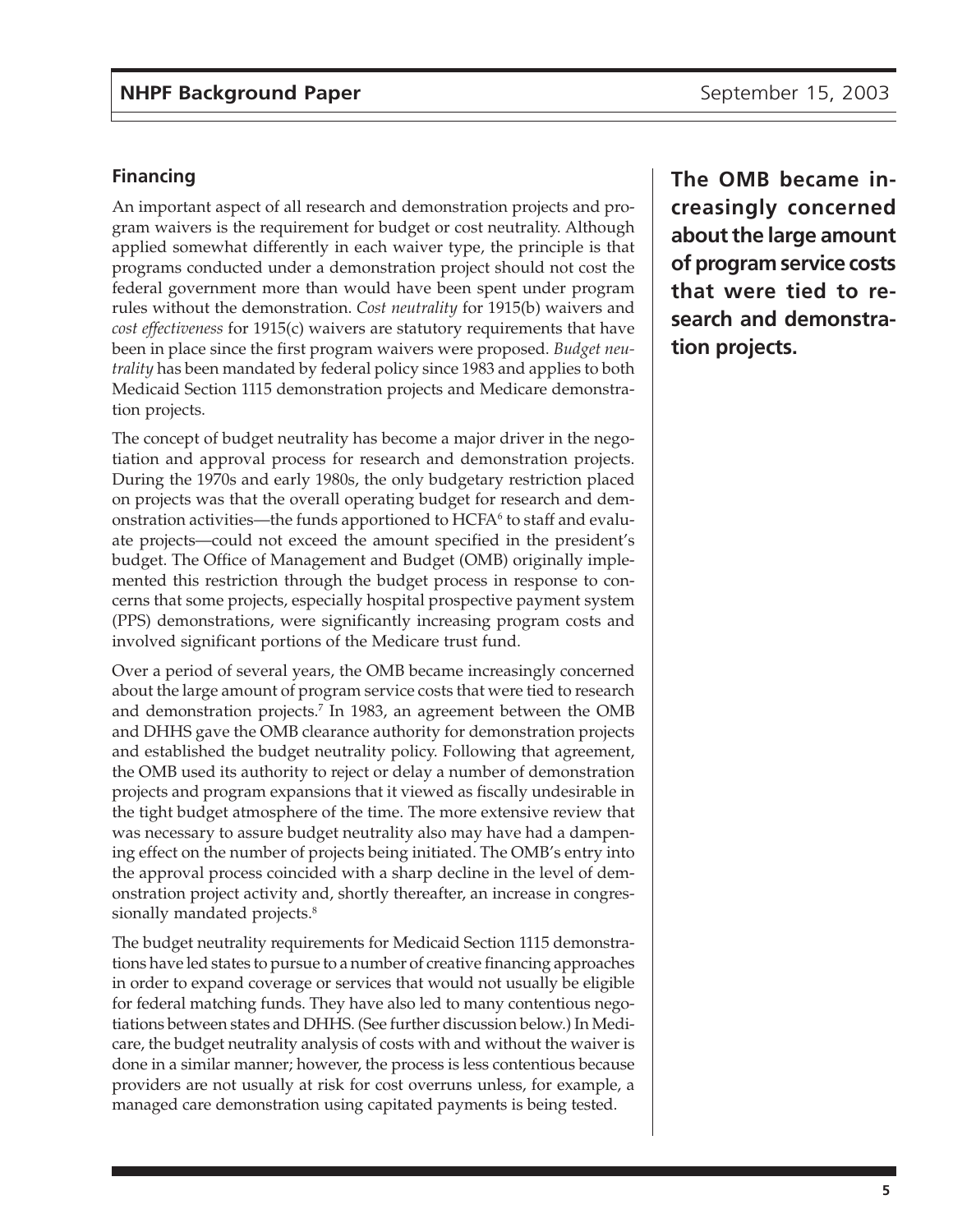#### **Process and Politics**

Another important aspect of demonstration projects and program waivers is that they often reflect the policy priorities of the administration in office at the time the proposal is approved. Precedents set through approval of a project, though frequently difficult to negotiate initially, can clear the path for similar projects in the future. Administration policy can be influenced by a variety of interest groups, and priorities are often based on the leading health care delivery and financing concepts of the day. For example, managed care has come in and out of favor over the years, and demonstration approvals reflect those trends. The current enthusiasm for moving away from institutional care and toward community-based services for the elderly and those with disabilities is illustrated by a tremendous amount of program waiver activity in this area.

Waiver proposals are initiated in several different ways. In Medicaid, proposals are most often generated by states looking for flexibility to try new approaches to program administration and service delivery. CMS also encourages projects by providing written guidance and suggestions for certain types of proposals that would be of interest. For example, in its guidance for the Health Insurance Flexibility and Accountability (HIFA) demonstration initiative, CMS strongly encouraged states to integrate premium assistance programs with Medicaid/SCHIP. CMS also issues more formal requests for research and demonstration proposals, usually related to Medicare, that are published in the *Federal Register.* These solicitations set out criteria for participation in specific research and demonstration or evaluation projects.

No matter how proposals are initiated, all go through negotiations between the proposers and DHHS during which the design features of the proposals may be significantly changed. Medicare demonstration proposals that respond to specific solicitations may be somewhat more straightforward because the solicitation has laid out the parameters for the proposal. Nonetheless, the negotiation and approval process for research and demonstration projects has often been criticized for its difficulty and the amount of time it takes. However, it is important to note that the internal review process can include a large number of federal staff representing various parts of the administration—from the CMS regional office all the way to the OMB and the White House—and each component must agree with the terms of approval. The majority of time is often spent on reviewing whether the proposal meets the budget neutrality test. Alterations to the budget neutrality formula can affect the project design, the size of the expansion, the funding mechanism, and even the list of covered services. Even after the project has been approved, however, the proposer and DHHS must work out a host of design and implementation issues (such as enrollment, marketing, evidence of coverage contracts, provider contracts, and grievance and appeals systems) before the program can get under way. Nonetheless, research and demonstration projects

**Precedents set through approval of a project can clear the path for similar projects in the future.**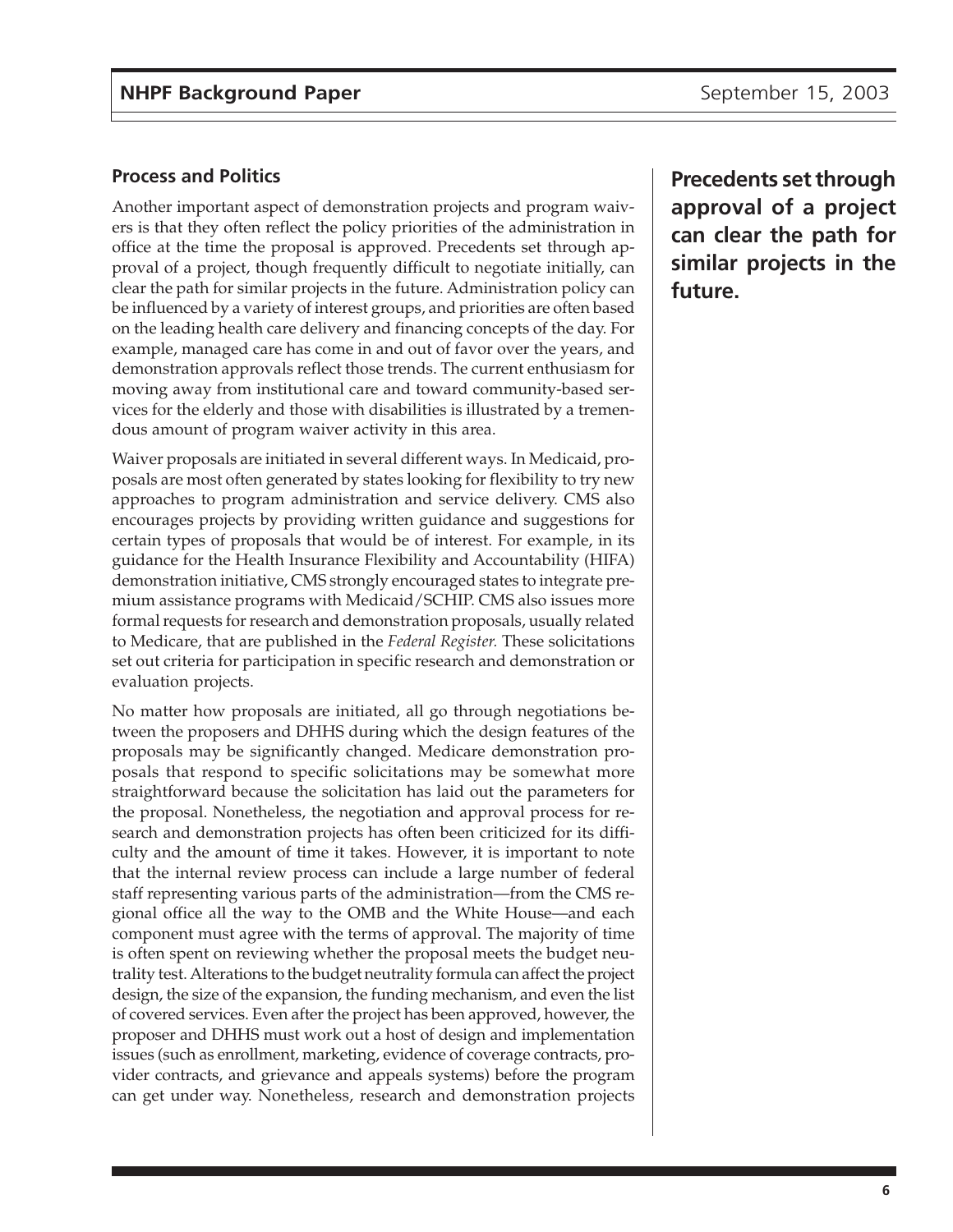and program waivers provide the best vehicle currently available to test new approaches to expanding coverage, controlling costs, and improving quality of care.

#### **Evaluation**

Most demonstration projects are evaluated to determine the success of the project in achieving its research and policy objectives. DHHS may contract with independent research organizations to evaluate a specific project or group of projects. In recent years, as its research budget has decreased, DHHS has placed its priority on evaluating its Medicare demonstrations and has required some Medicaid and SCHIP agencies to produce their own evaluations. Because these evaluation efforts, particularly in Medicaid, are sometimes hampered by a lack of adequate data, their effectiveness has been questioned. In addition, demonstrations that have been widely replicated have been criticized for moving away from the original research nature of the waiver authority that initially used a more limited experimental design.<sup>9</sup> However, one could argue that the experience gained from the more liberal use of demonstrations and program waivers has permitted the program to develop at a much more rapid pace than would have otherwise been possible, especially given the lack of congressional willingness to "open up" the Medicaid statute.

Theoretically, successful programs could be adopted by Congress and made permanent. In practice, however, the interaction between the legislative and executive branches has not always been smooth. Congress has acted in some instances before DHHS has fully evaluated a project's results, as was the case with the legislation that created a hospice benefit in the Medicare program. Time lags in completing evaluations have also been an issue. At other times, Congress has been slow to legislate changes for seemingly successful programs. For example, the PACE program operated under demonstration status for 11 years before Congress acted to make it a permanent part of the Medicare and Medicaid statutes.

It is important to note that statutory changes often do not include all of the elements that are needed in order for a demonstration project to continue to operate without waivers, in some cases resulting in low state and provider participation rates. For example, because provisions of the new state plan option do not provide as much flexibility as is available under the waiver authority, only 15 states have converted their Section 1915(b) waivers into state plan amendments in the six years since enactment. Demonstration results may also be difficult to generalize to the nation as a whole due to unique features within a particular project or area of the country. Moreover, no matter how successful the demonstrations might appear, members of Congress may continue to disagree with certain approaches to service delivery.

**Statutory changes often do not include all of the elements that are needed for a demonstration project to continue to operate without waivers.**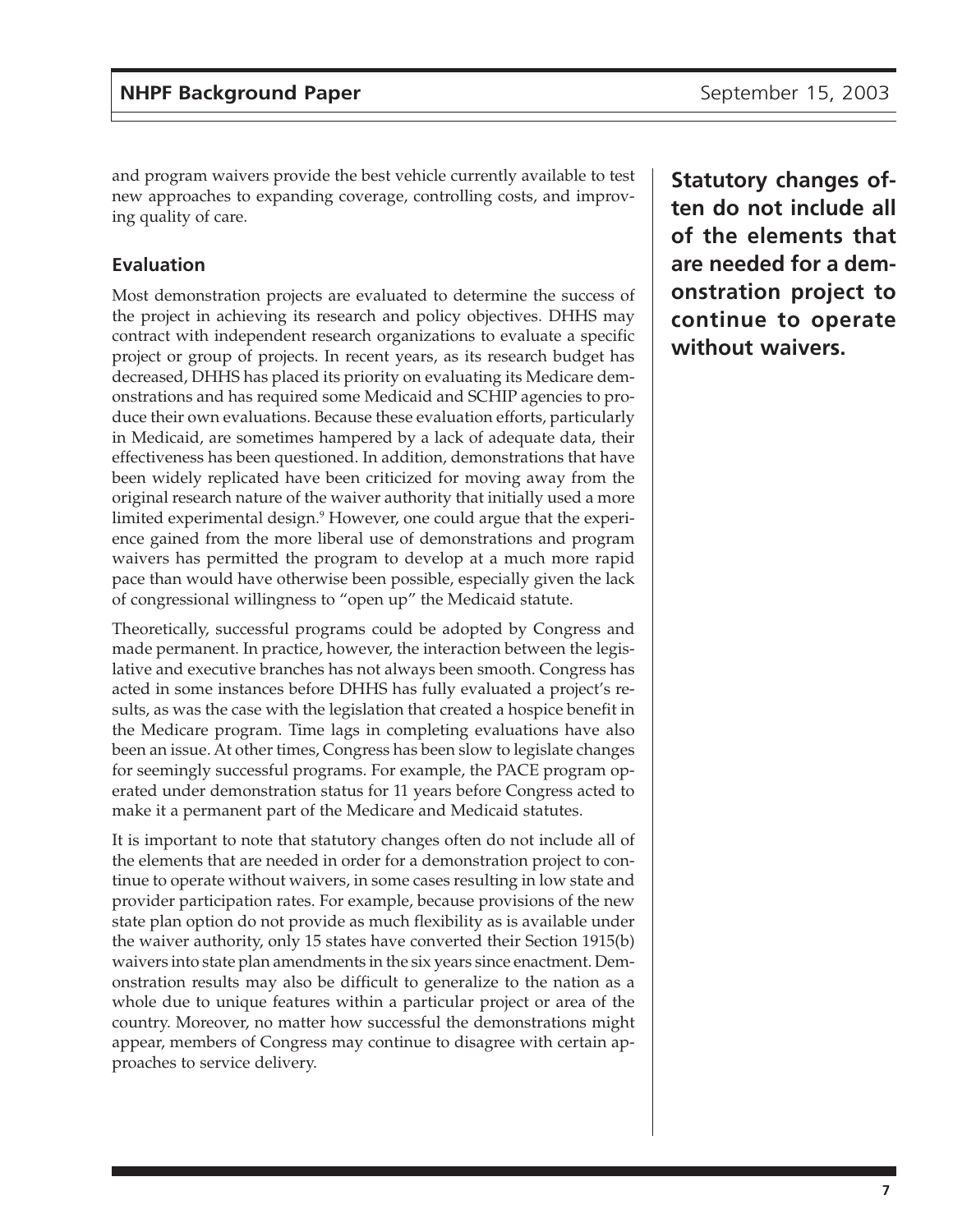# **MEDICAID SECTION 1115 DEMONSTRATIONS IN DEPTH**

# **Statutory Provisions**

Section 1115 permits the DHHS secretary to approve projects consistent with objectives of certain programs authorized under the SSA. Section 1115 may be used to waive certain sections of several titles of the SSA, including Titles I (Old-Age Assistance), X (Aid to the Blind), XIV (Aid to the Permanently and Totally Disabled), XVI (SSI for Aged, Blind, and Disabled), XIX (Medicaid), or part A or D of Title IV (TANF/AFDC). Section 1115 authority has rarely been used in relation to the Social Security program. It has been used most extensively to alter Medicaid and, prior to welfare reform in 1996, the AFDC program. Section 1115 authority also applies to SCHIP, which was enacted as part of the Balanced Budget Act  $(BBA)$  of 1997, and demonstration projects are underway in seven states.<sup>10</sup>

The first provision of Section 1115, Section 1115(a)(1), allows the secretary to waive provisions of Section 1902 of the Medicaid statute, the key section that contains the state plan requirements. (Each state operates its Medicaid program under a plan that is approved by CMS.) Section 1902 outlines the information that must be included in the state plan and sets the federal parameters within which states must operate. The state plan describes the states' Medicaid eligibility criteria and the services that will be offered, as well as the service delivery and payment methodologies the state uses in administering Medicaid. For example, under an 1115 demonstration proposal, a state might propose to use income as the sole criterion in determining eligibility. (Historically, states have considered an individual's assets or have disregarded certain types of income, such as child care, in calculating financial eligibility for the program). States have also proposed modifying the benefit package to provide certain benefits to one group, such as pregnant substance abusers, and not to others.

Perhaps more significantly, Section 1115(a)(2) permits the secretary to provide federal matching payments for state costs that would not otherwise be matched under Section 1903, the section that contains funding requirements. It is this "costs-not-otherwise-matchable" authority that has been widely used for statewide health care reform demonstrations that expand coverage to new populations—such as childless adults—and services that Medicaid does not normally cover. Another common use, prior to enactment of the BBA, was to permit states to contract with health maintenance organizations (HMOs) that did not meet the Medicaid participation requirements<sup>11</sup> and, therefore, would not usually be eligible to receive Medicaid reimbursement. Because covering new populations and services has the potential to greatly increase state and federal costs of the program, budget neutrality is often a major point of contention.

Section 1115 research and demonstration projects are, theoretically, approved for a limited period of time—generally five years. However, in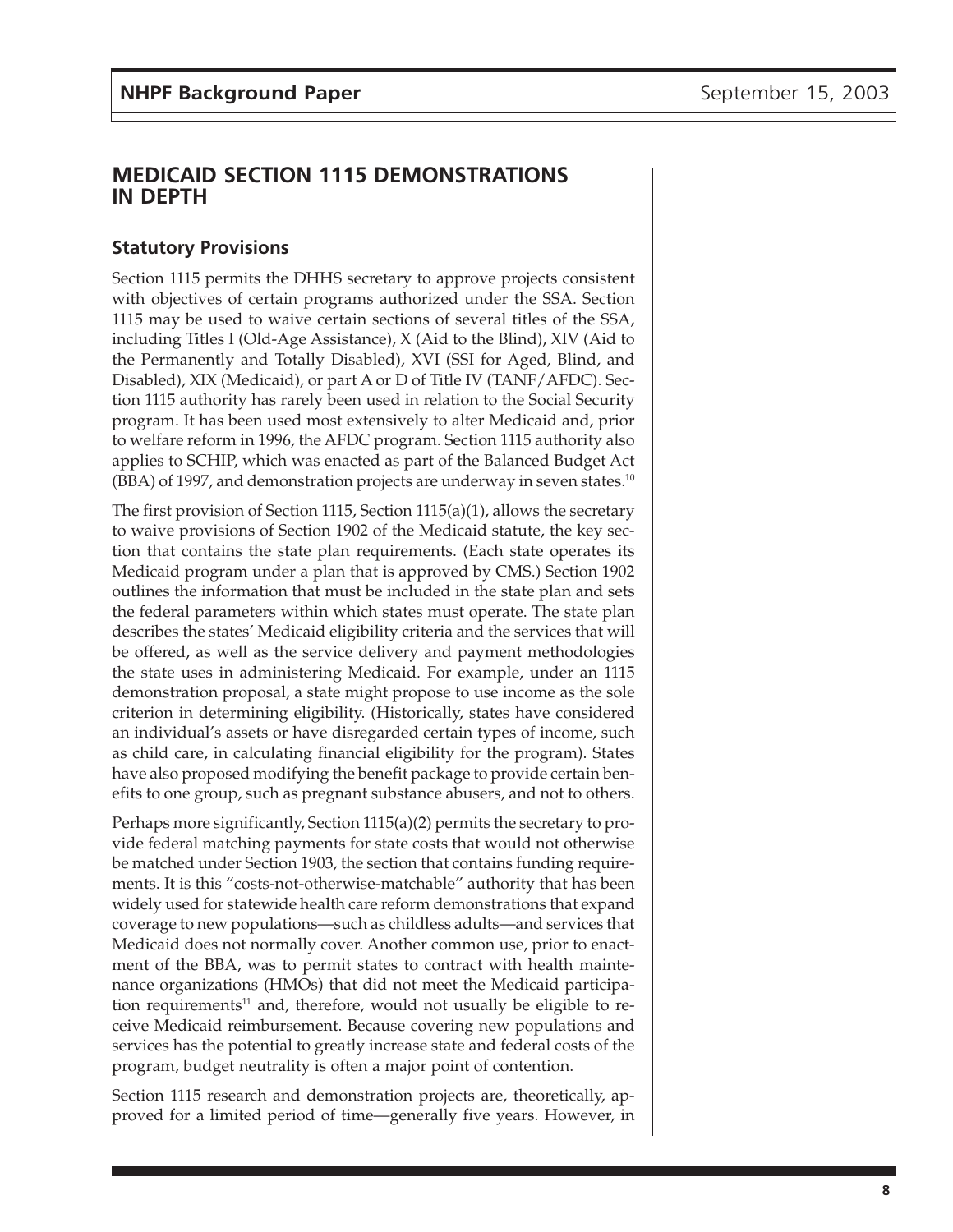practice, many demonstrations have operated for far longer and to date, demonstrations have only been terminated at a state's request. For example, Arizona's Medicaid program has operated under Section 1115 authority since its initial approval in 1982. In addition, the BBA included a provision for one three-year renewal period after the first five years of operation. The ability to extend approvals for these demonstrations was affirmed in the Medicare, Medicaid, and SCHIP Benefits Improvement and Protection Act of 2000 (BIPA), which permitted the secretary to continue granting threeyear extensions to existing Section 1115 demonstration projects.

# **Financing Options**

States have always had the ability to provide health coverage to any and all of their residents, above and beyond the federal Medicaid guidelines. However, if states choose to cover populations that are not eligible for Medicaid services under federal rules (such as nondisabled adults without children), they must do so with state-only funds, unless they are granted demonstration authority that allows them to receive federal Medicaid matching funds (known as federal financial participation, or FFP) for these populations. The financing of these types of expansions is often the most complex part of the application process, because of the requirement for budget neutrality.

As described earlier, for a demonstration project to be considered budget neutral, federal expenditures over the life of a demonstration must be no greater than they would have been without the demonstration. In order to maintain budget neutrality, states need to identify savings in their programs to offset the cost of any program expansion. There are several sources of savings that states have used to fund Medicaid program expansions:

**Managed Care Savings —** Existing statewide Section 1115 demonstrations have most commonly projected savings through the use of managed care. Requiring Medicaid beneficiaries to enroll in managed care plans has been an effective strategy to limit federal and state expenditures. However, use of this source of savings is more limited now than in early demonstrations due to rising premium costs and the fact that most states are already using managed care to the maximum extent feasible.

**Redirecting Medicaid Disproportionate Share Hospital (DSH) Payments**<sup>12</sup> **—** States have proposed the use of allotted DSH funding on the premise that the need to pay hospitals for services to indigent patients is reduced when health insurance is provided for expansion populations. Some states have successfully used DSH as a financing mechanism, but others have been deterred by concerns regarding reduced DSH funding from the provider community. In addition, states' proposals may not have a clear impact on hospital costs, so DSH is not always a logical funding source.

**Benefit and Cost-Sharing Savings —** To the extent a state offers more limited benefits than would normally be provided under Medicaid or increases cost sharing to existing populations, the projected savings can

**In order to maintain budget neutrality, states need to identify savings in their programs to offset the cost of any program expansion.**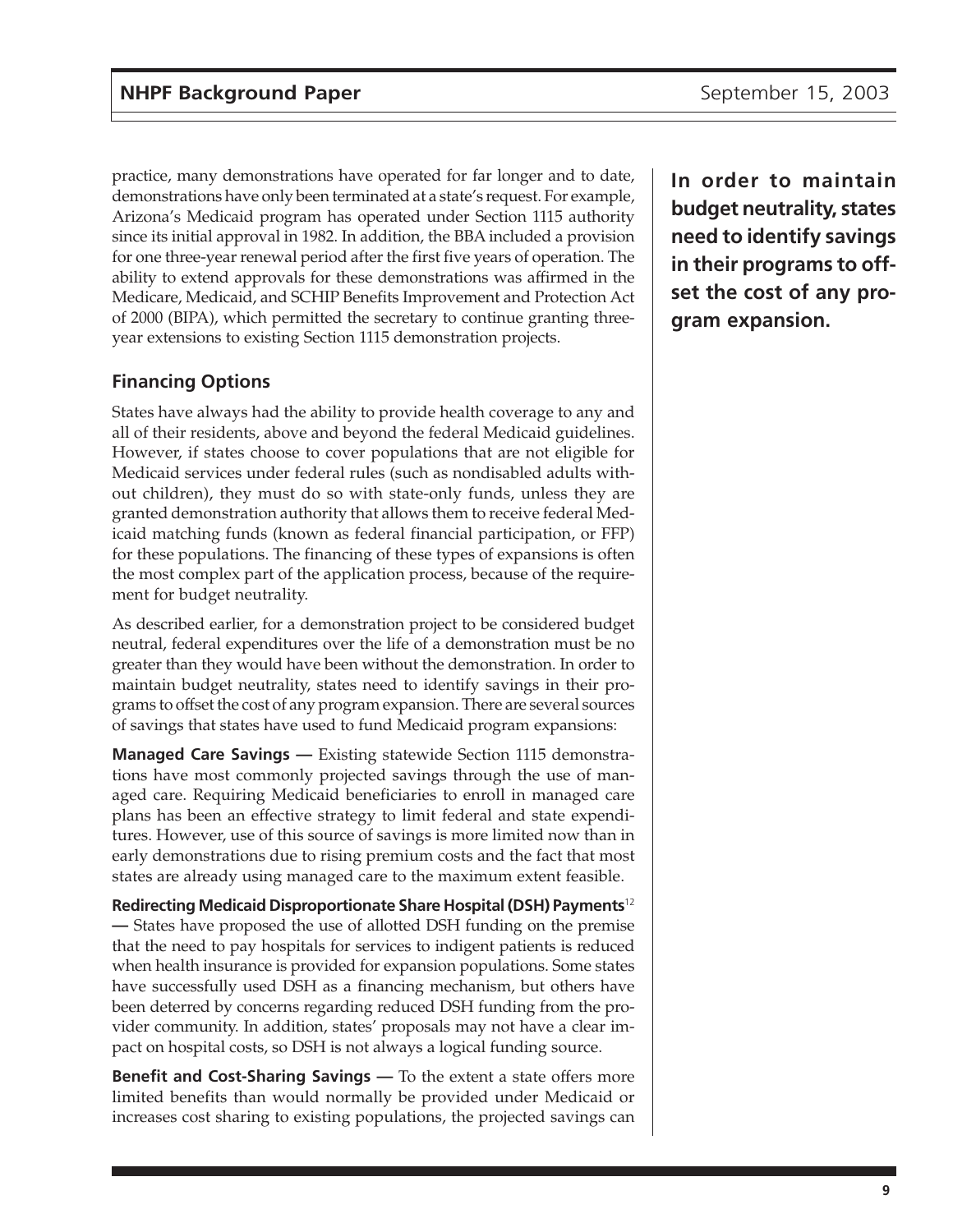be used to finance the expansion of services to new populations. For example, Oregon's demonstration, approved in 1993, established a priority list of health services, which replaced the Medicaid benefit package for all beneficiaries in the state. The resulting reduction in benefit costs, combined with cost sharing and the use of managed care, permitted the state to cover many uninsured individuals who had not previously been eligible for Medicaid. This financing strategy has also been used more recently under the HIFA initiative (see discussion below).

## **Calculating Budget Neutrality**

The expenditure limit, or budget-neutrality cap, for research and demonstration projects is based on projections of what federal costs would have been had there been no demonstration—sometimes called the *without waiver costs*. The budget neutrality cap may apply to some or all of the project's service expenditures and may also include DSH expenditures.

Budget neutrality is calculated by first determining a state's Medicaid costs in a base year. The base year is usually the 12-month period for which the most recent, complete program data are available. *Growth rates* are then applied to the base year data to project future expenditures to create the without waiver baseline. The growth rates are determined by using historical caseload and expenditure data over the prior five-year period. The lower of either this historical growth rate or the Medicaid growth rate in the president's budget is used to set the budget-neutral expenditure limit for the demonstration. The *with waiver costs,* including any new populations or services, are then compared to the without waiver costs to establish that the project is budget-neutral. (See Figure 1 for a simplified illustration of how the budget neutrality cap may be calculated.)



#### **FIGURE 1**

*\* Base year costs include the number of enrollees (in member months) and costs per eligible individual for a given year.*

*\*\* The cost per eligible individual is fixed based on the base-year costs and growth rate that have been negotiated for the "without waiver"costs.*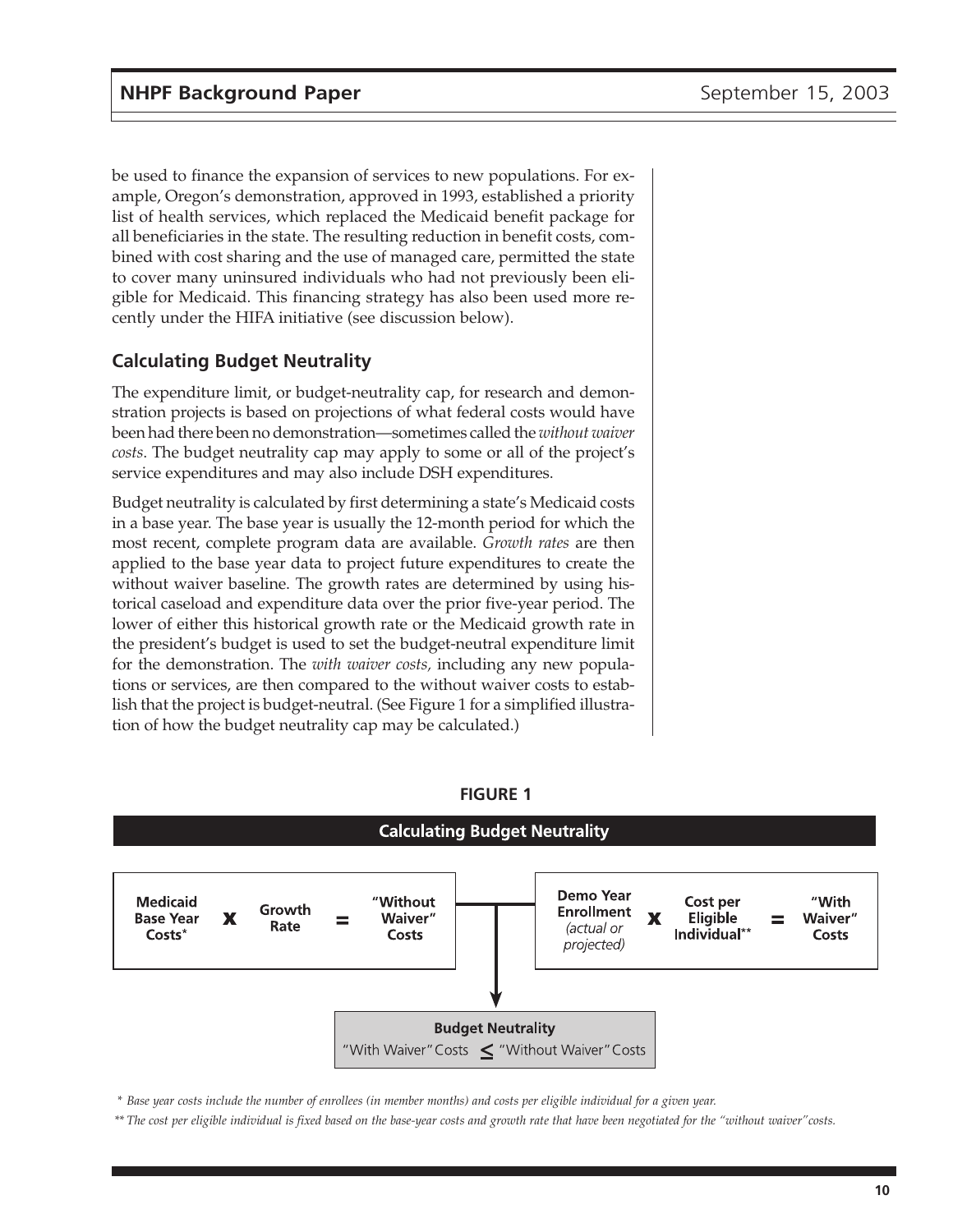The budget neutrality cap is usually calculated on a per member per month, or per capita, basis, eliminating financial exposure should enrollment growth exceed projections. However, aggregate caps have occasionally been used.13 In a budget-neutrality agreement with a per capita cap, the cost per eligible individual is fixed during negotiations; however, total expenditures over the life of the demonstration will vary based on actual enrollment. In a budget-neutrality agreement with an aggregate cap, the total expenditures as determined during negotiations form an overall cap on expenditures for the demonstration. Once established through negotiations between the state and DHHS, the cap on demonstration costs generally is not changed during the approval period of the demonstration. Negotiations around budget neutrality are often lengthy and contentious, since the outcome is critical to a state's ability to fully fund the demonstration and receive federal matching payments, as well as to the federal government's ability to contain its costs.

**Hypothetical Expansions —** Since the mid-1990s, CMS and the OMB have permitted *hypothetical program expansions* to be included in the without waiver baseline. These hypothetical program expansions are program elements that states have the authority to adopt under current law but which are not currently part of the state's Medicaid program. For example, a state may propose to provide health coverage to children up to 185 percent of the federal poverty level, which is above the mandated Medicaid eligibility levels and can be accomplished through the use of existing law. In a demonstration proposal, the hypothetical expenditures for these as yet uncovered children may be included in the base-year calculations, effectively raising the expenditure limit for the demonstration. States have been using this creative method of calculating budget-neutrality expenditure limits to pursue their program expansions since the mid-1990s. This approach to financing has been criticized by the General Accounting Office (GAO) almost from the moment of its inception because the GAO believes that this methodology artificially inflates the amount the federal government would pay in the absence of the waiver. $14$ 

# **1115s, SCHIP, and Allotment Neutrality**

As mentioned earlier, Section 1115 demonstration authority also applies to the SCHIP program. Because of its unique funding formula that provides a higher, enhanced federal matching rate, states have shown great interest in utilizing the demonstration authority to shape SCHIP programs in ways that better meet states' needs and maximize the use of available federal funds.

The advent of SCHIP and the ability to use monies from the state's SCHIP allotment<sup>15</sup> for demonstration expansions has altered the budget neutrality equation. When SCHIP funds are used, *allotment neutrality* rather than budget neutrality applies. Instead of obtaining savings to finance coverage expansions, a state may use the unspent portion of its SCHIP allotments up to the annual allotment cap, as well as currently redistributed **When SCHIP funds are used, allotment neutrality rather than budget neutrality applies.**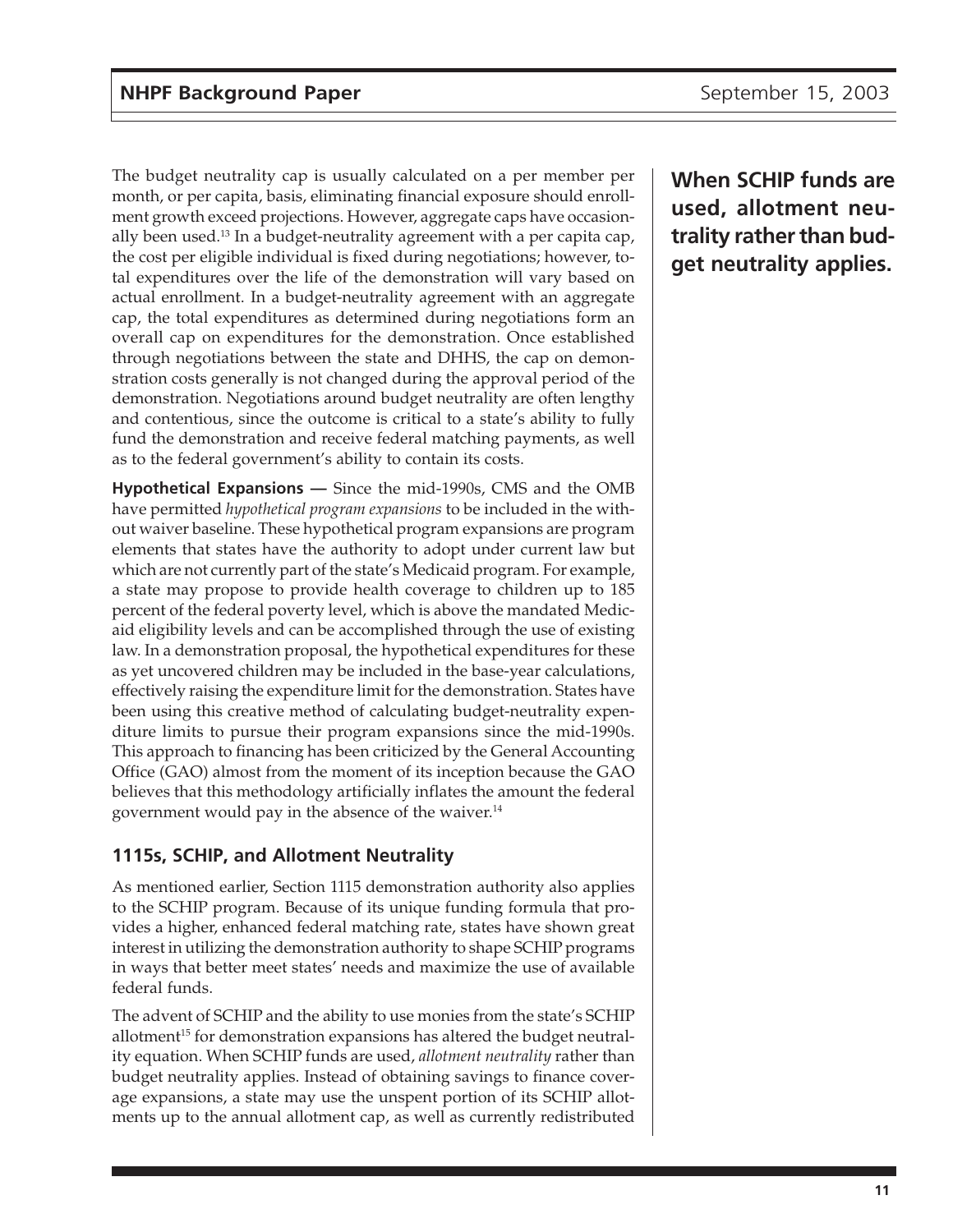funds.16 One advantage to this interpretation is that states can receive the SCHIP enhanced federal matching payments for covering expansion populations—including parents, pregnant women, and childless adults using the SCHIP allotment, rather than the state's usual Medicaid matching rate. However, the statutory funding formula includes a reduction in allotments to states, known as "the SCHIP dip," that began in 2002. This decrease, in combination with continued increases in SCHIP enrollment and the state fiscal crisis, has significantly compromised the program's viability as a funding source for states.

The GAO also has criticized this financing mechanism, particularly with regard to program expansions that have used SCHIP funds to cover childless adults.17 The GAO argues that the use of SCHIP funding in this manner does nothing to advance the primary objective of the program—providing health coverage for children. In January 2003, the GAO placed Medicaid for the first time on its list of programs at high risk for fraud, waste, abuse, or mismanagement, and Congress has launched an investigation of state program integrity practices.18

Although CMS' use of its waiver authority is only one of several reasons for the GAO designation, it reflects the tension that historically has existed between the executive branch (including DHHS, the OMB, and the White House) and the legislative branch (of which the GAO is an investigative arm). At issue is the appropriate locus of control for program changes. Demonstration projects are viewed by some as a mechanism for states to make changes that are intended to be a permanent part of their programs, thereby circumventing the federal legislative process and, arguably, increasing Medicaid outlays outside of the federal budget process. On the other hand, many of the advances in knowledge about health care delivery and payment over the years have occurred through innovative Medicaid research and demonstration projects.

# **SECTION 1115 DEMONSTRATIONS DRIVING POLICY CHANGE**

The ability to waive certain aspects of the SSA has given states significant flexibility to experiment with new and innovative approaches to program operation, service delivery, and financing. The outgrowth of these demonstrations, in several cases, has been major legislative and policy change that has altered the face of the programs forever.

# **Welfare Reform**

During the late 1980s and early 1990s, many states began applying for Section 1115 waivers in the AFDC program. These waivers were used to broaden eligibility in AFDC and to extend Medicaid coverage beyond the 12 months of transitional benefits normally provided to welfare recipients who returned to work. They also streamlined and expanded eligibility in the Food Stamp Program. The demonstrations—which eventually numbered more

# **At issue is the appropriate locus of control for program changes.**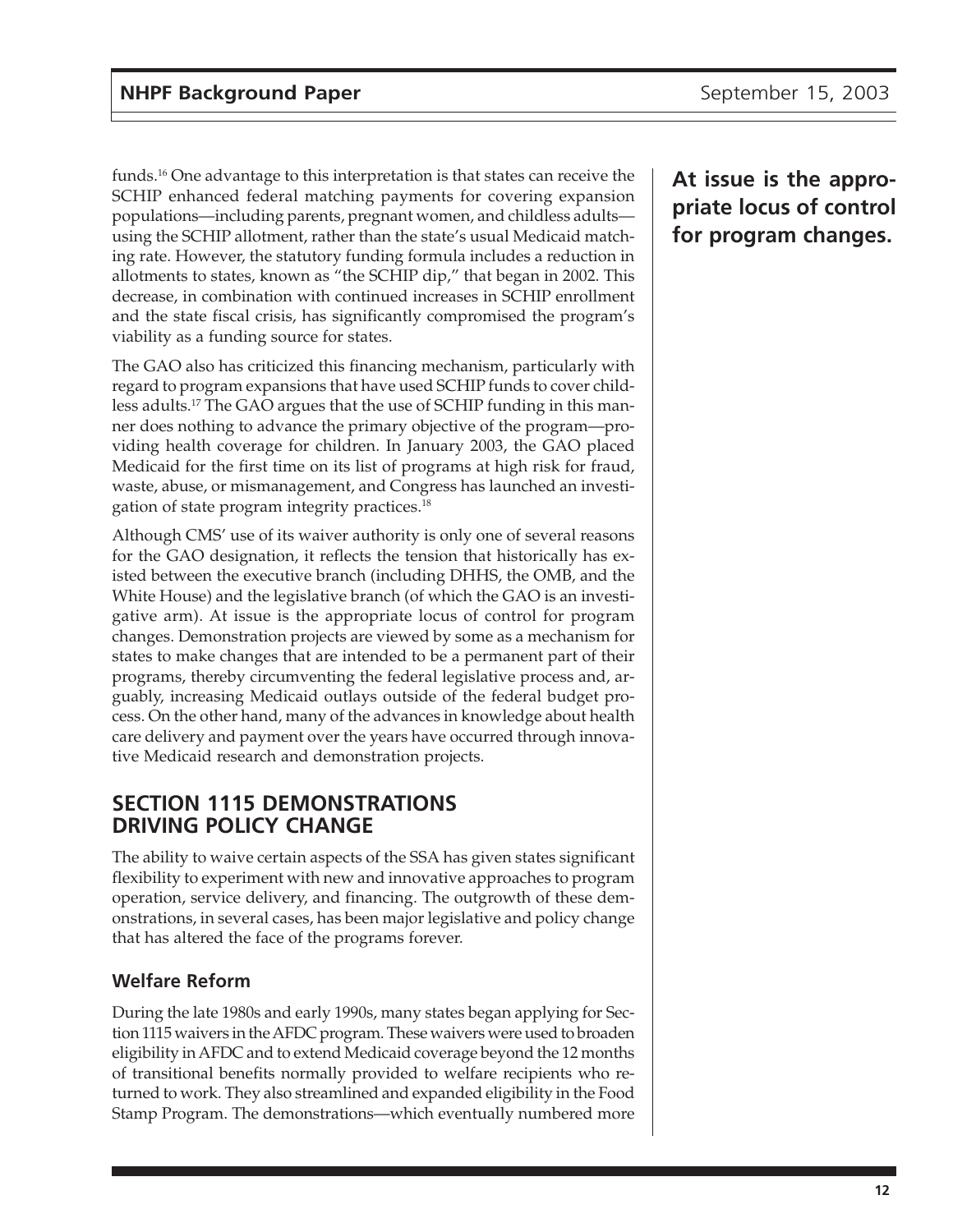than 40—were states' efforts at reforming the welfare system in the absence of federal legislation. In addition, the demonstrations illustrated the administration's willingness to permit, even encourage, significant replication across states and confirmed a significant movement away from the "research" nature of Section 1115 demonstrations.

The eventual enactment of the Personal Responsibility and Work Opportunity Reconciliation Act of 1996 (PRWORA) obviated the need for states to seek waivers to accomplish welfare reform.19 Many of the features of PRWORA were based on the experience and design elements from the welfare reform demonstrations, and states were able to use the funds provided by a new TANF block grant to continue pursuing their welfare reform goals.

## **Medicaid in the 1990s: Statewide Health Care Reform**

The use of the Section 1115 demonstration authority to alter the Medicaid program has grown dramatically over the past ten years. While there were many approved demonstrations prior to the 1990s, they tended to be small in scope, have a limited number of participants, or take place only in limited geographic areas. The waiver movement gained momentum when the Clinton administration signaled its willingness to provide states with more flexibility to design and operate public programs. Through negotiations with the National Governors Association, the Clinton administration publicly indicated its intent to provide more flexibility in designing and financing Section 1115 demonstrations shortly after the president was inaugurated in 1993. Then, on September 27, 1994, DHHS published a *Federal Register* notice outlining its policy with regard to Section 1115 research and demonstration projects.20 This notice was significant because DHHS articulated its intent to grant similar waivers to multiple states and to allow projects to be carried out on a statewide basis. It also allowed budget neutrality to be calculated over the life of the demonstration rather than on an annual basis. The ability to conduct such largescale projects in multiple states, combined with states' desire to contain what were viewed as unsustainable increases in health care costs and significant levels of uninsurance, generated a new outpouring of health system reform efforts.

The demonstrations that were approved in the 1990s effectively became the vehicle for statewide health care reform (in the absence of national health reform). Perhaps the most significant mechanism for statewide reform was the shift toward managed care as a delivery system for the Medicaid population. Concerns about rising health care costs are not a new phenomenon—states had begun looking to managed care as a means to control spiraling health care costs in the early 1980s. In the 1990s, many states began to turn to managed care on a large-scale basis as a means of improving access to care, decreasing health care costs, and using the savings to expand coverage. Through Section 1115, states were able to obtain

**The demonstrations approved in the 1990s effectively became the vehicle for statewide health care reform (in the absence of national health reform).**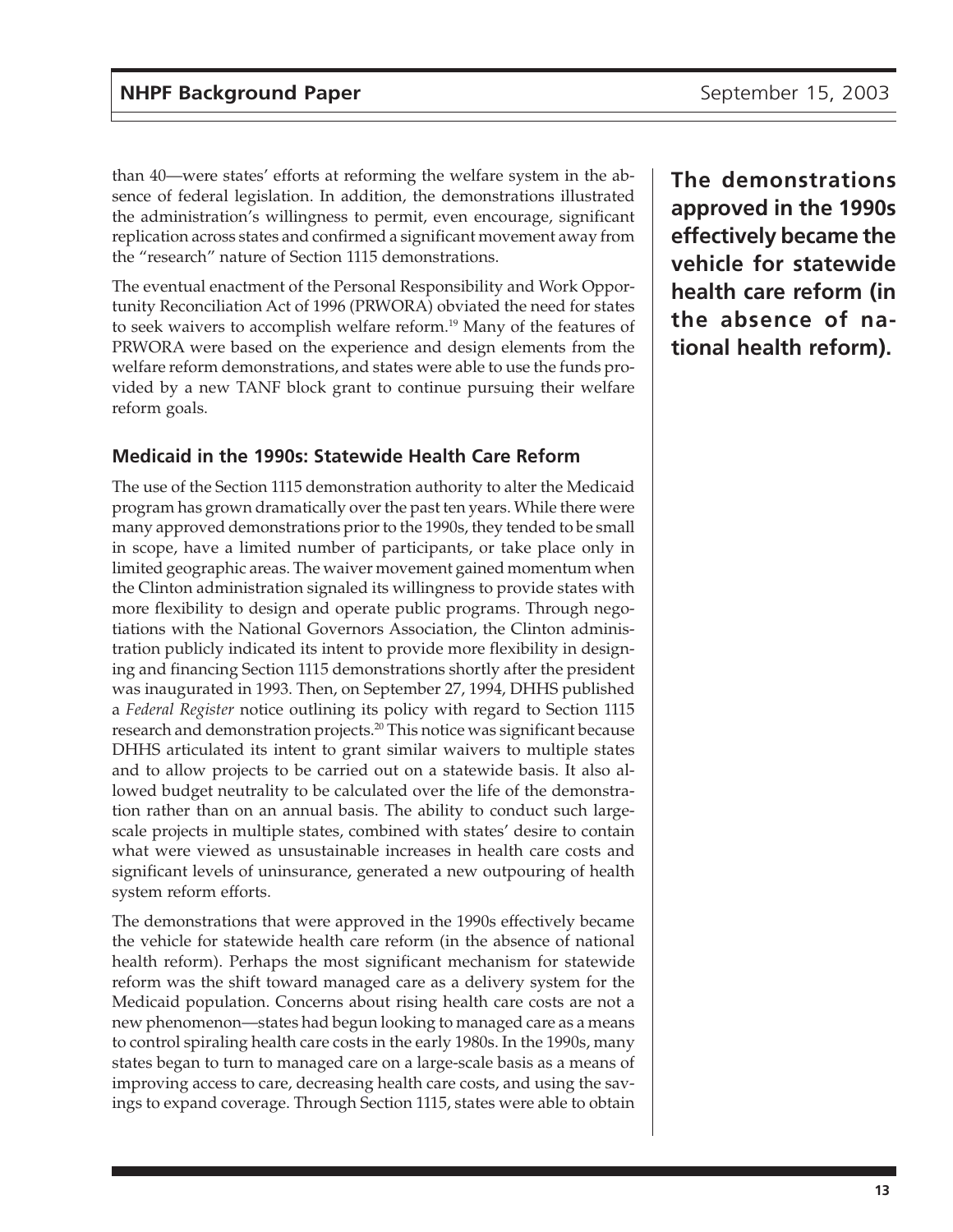waivers of Medicaid requirements relative to freedom of choice of provider, statewide program implementation (statewideness), and comparable services for all recipients (comparability). These waivers permitted states to require Medicaid-eligible individuals to enroll in managed care networks that operated in limited geographical areas of the state and in which enhanced benefits were often offered. While these requirements could also be waived under Section 1915(b), as discussed later, an important advantage of Section 1115 was the ability to expand coverage to new populations and to alter payment mechanisms to certain providers such as federally qualified health centers (FQHCs).<sup>21</sup>

By 1997, CMS had approved 14 statewide health care reform demonstrations, 9 of which included expansions to previously uninsured populations; all of the demonstrations used some form of mandatory managed care. Today, 16 statewide demonstration projects continue to operate,<sup>22</sup> covering over 8 million enrollees and accounting for about one-fifth of Medicaid spending.<sup>23</sup> (See Table 1). In fact, the popularity and perceived success of mandatory managed care, both under Section 1115 authority and under Section 1915(b), led to legislation in 1997 allowing states to mandate enrollment in managed care by amending the state Medicaid plan rather than through the waiver process.

#### **Other Medicaid Initiatives**

Beginning in the late 1990s, two other types of Medicaid demonstrations emerged as a result of changes that were occurring in the health care arena.

**Cash and Counseling Demonstrations —** Three states (Arizona, Florida, and New Jersey) received approval for *cash and counseling demonstrations* in 1997. Driven by the demand for consumer-directed care that grew out of the disability rights and independent living movements, these demonstrations test direct payment of cash benefits to individuals with disabilities to purchase their own personal assistance services. The Oregon Independent Choices demonstration approved in November 2000 follows a similar model. These demon-

strations are significant in that it is the first time that the Medicaid program has permitted cash allowances to be paid directly to beneficiaries rather than providers. The current administration's Independence Plus Initiative has grown out of these demonstrations.

**HIV/AIDS Demonstrations —** These projects expand Medicaid coverage to individuals with HIV/AIDS and are approved in three states—Massachusetts, Maine, and the District of Columbia.24 With the introduction of

#### **TABLE 1 Section 1115 Statewide Health Care Reform Demonstrations Operating in 2003**

| <b>State</b>  | Date<br>Awarded |
|---------------|-----------------|
| Arizona       | 07/13/1982      |
| Arkansas      | 09/01/1997      |
| Delaware      | 05/17/1995      |
| Hawaii        | 07/16/1993      |
| Kentucky*     | 10/06/1995      |
| Maryland      | 10/30/1996      |
| Massachusetts | 04/24/1995      |
| Minnesota     | 04/27/1995      |
| Missouri      | 04/29/1998      |
| New York      | 07/15/1997      |
| Oklahoma      | 04/01/1996      |
| Oregon        | 03/19/1993      |
| Rhode Island  | 11/01/1993      |
| Tennessee     | 11/18/1993      |
| Vermont       | 07/28/1995      |
| Wisconsin     | 01/22/1999      |

*\* Kentucky's demonstration was originally approved as a statewide project; however it has been implemented only in selected areas of the state.*

*Source: Centers for Medicare and Medicaid Services.*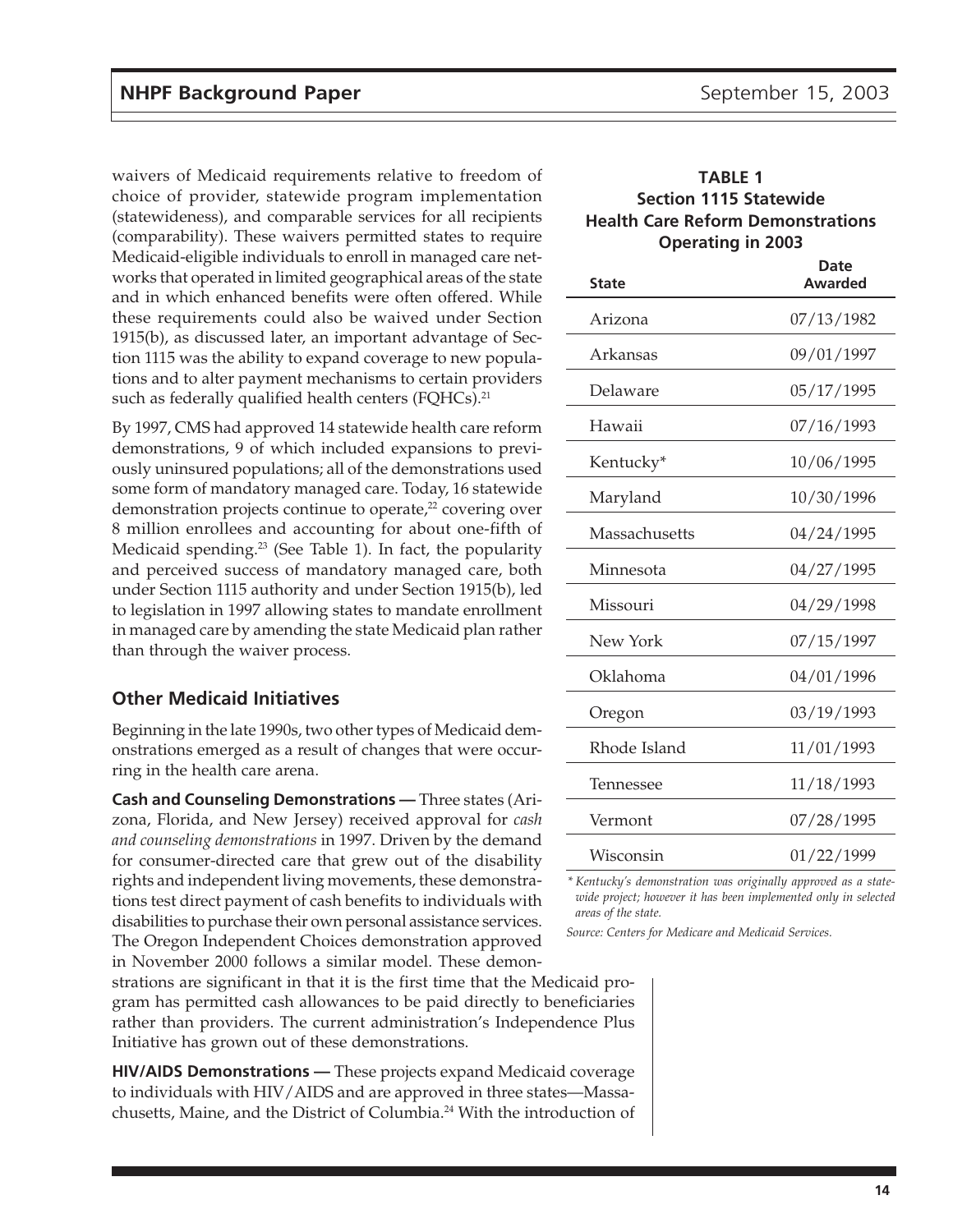antiretroviral therapies in the mid-to-late nineties, states and the administration became interested in providing coverage to individuals with HIV/AIDS who usually would not qualify for Medicaid. They theorized that proving treatment early in the course of the disease would reduce health care costs by delaying the onset of disability and decreasing the use of more expensive hospitalization. These programs will be monitored and evaluated over the next few years to compare actual results with those proposed in the demonstration.

# **SCHIP: A New Era of Expansion**

Almost from the date of the enactment of SCHIP in 1997, states were interested in obtaining waivers to operate their programs, either to cover groups of individuals that the statute excluded or to change other features of the program, such as benefits and cost sharing. DHHS initially delayed approval of SCHIP waivers because the department believed that it could not determine what types of projects were appropriate without first having experience with the new program. However, three states— Missouri, New Mexico, and Wisconsin<sup>25</sup>—received approval for Section 1115 demonstrations to permit cost sharing and, in the case of Missouri, a slight alteration of the benefit package. The rationale was that these SCHIP programs were actually expansions of Medicaid, a program with which HCFA did have experience.

In July 2000, HCFA issued long-awaited guidance on SCHIP demonstration projects that signaled additional flexibility for both Medicaid expansion states and states with separate child health programs. This guidance indicated that HCFA would consider projects that expanded coverage to parents of children being served under SCHIP and pregnant women. It was believed that expansions of this nature would assist in improving enrollment of children, as well as providing much needed coverage for uninsured adults. The guidance also outlined that the principle of *allotment neutrality,* rather than budget neutrality, would apply. States were particularly interested in this feature since it enabled them to use more of their annual SCHIP allotments and receive the higher SCHIP matching rate for their expansions. Four states were approved in 2001 to use SCHIP funds to cover parents—Minnesota, Wisconsin, Rhode Island, and New Jersey—and today a total of seven states provide parental coverage and use SCHIP allotments to finance the expansions.<sup>26</sup>

# **MEDICAID PROGRAM WAIVERS**

After protracted debate over ways to reform Medicaid early in the Reagan administration, the Omnibus Budget Reconciliation Act of 1981 (OBRA 1981) enacted a new type of waiver authority in the Medicaid program. The authority for Medicaid program waivers, found at Sections 1915(b) and (c) of the SSA, was intended to give states more administrative flexibility to operate their programs based on experience that had been gained **It was believed that SCHIP demonstrations would assist in improving enrollment of children, as well as providing much needed coverage for uninsured adults.**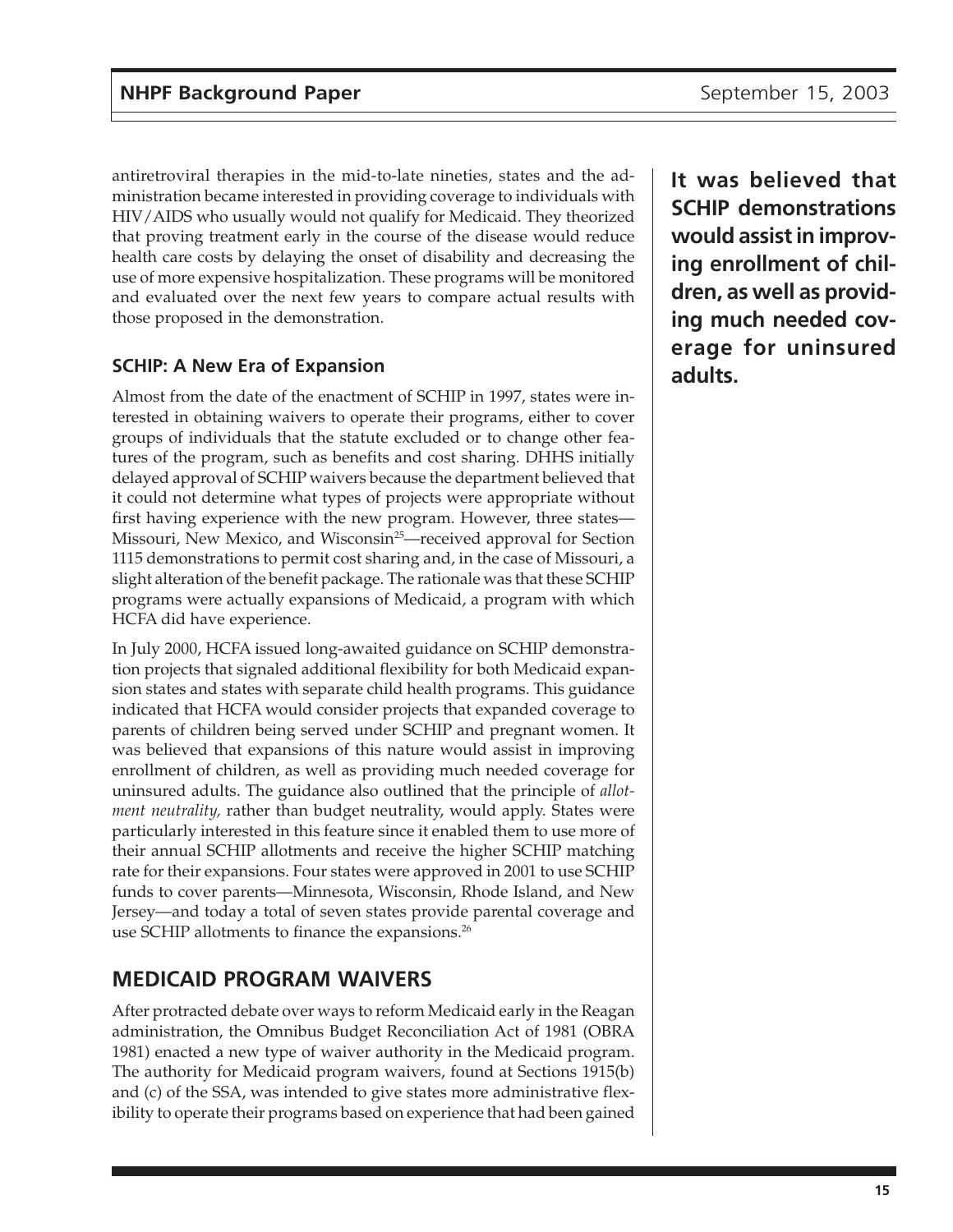from research and demonstration projects in the areas of managed care and long-term care. At the same time, the federal government retained some additional control over states' use of these new programs by requiring that they be approved through a waiver process, and therefore subject to greater scrutiny, rather than through the usual state plan amendment process.

# **Freedom of Choice Waivers**

Before the addition of Section 1915(b) to the Medicaid statute, beneficiaries could be enrolled in managed care organizations only on a voluntary basis. In June 1980, 16 states and the District of Columbia had contracted with HMOs or other types of prepaid plans, covering approximately 1 percent of all Medicaid recipients.27 So, as part of the following legislative session, Congress agreed that mandatory enrollment in managed care should be an optional service delivery mechanism for states. Today more than 57 percent of the Medicaid population is served through some type of managed care arrangement, either through Section 1915(b) waivers or Section 1115 demonstrations. As of March 2003, 29 states had 49 approved 1915(b) program waivers.<sup>28</sup>

The Medicaid statute guarantees enrollees freedom of choice of providers in order to ensure access to services. Section 1915(b) of the SSA permits states to use primary care case management systems (PCCMs)<sup>29</sup> or managed care organizations (MCOs) that restrict provider choice other than in emergency circumstances. This section of the statute gives the secretary authority to waive certain provisions of Section 1902 as necessary. The provisions that are most commonly waived are those that require freedom of choice of providers, statewide implementation (statewideness), and comparable services to be offered to all beneficiaries (comparability). The secretary is specifically precluded, however, from waiving the provisions that establish payments to rural health clinics and FQHCs and payments to DSH hospitals for infants and young children. The secretary also may not restrict freedom of choice for Medicaid family planning services. In addition, there is no authority to expand eligibility, which is the reason that many states pursued Section 1115 waivers in the 1990s rather than using the Section 1915(b) program authority. By law, approvals of 1915(b) waivers are for two years and these programs must be "cost-effective and efficient." States can also provide additional services using managed care savings under these programs.

The types of managed care programs established may provide either comprehensive medical services or may be a carve-out to manage specialty services such as behavioral health or dental care. As a result, many states have more than one waiver program. For example, a state may provide managed primary and acute care services to families and children, as well as providing specialty managed care services to other targeted populations. Selected provider arrangements in which beneficiaries are restricted **Today more than 57 percent of the Medicaid population is served through some type of managed care arrangement.**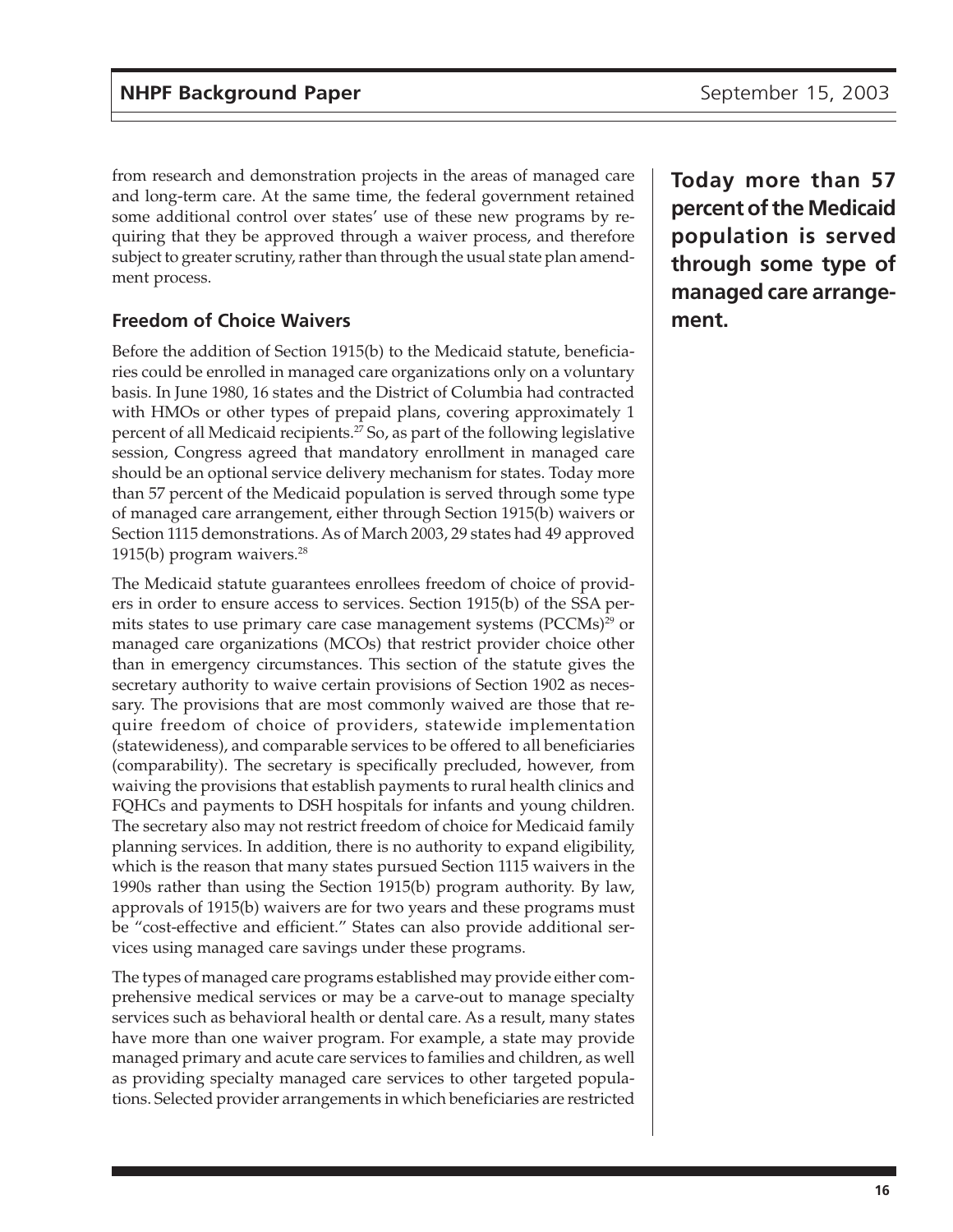to receiving covered services from only a contracted facility, such as a hospital, have also been approved under Section 1915(b) authority.

**Cost-Neutrality** — Cost-effectiveness review for these programs traditionally has been based on comparison with what fee-for-service costs would have been in absence of the waiver. CMS has recently implemented an alternative method due to erosion of the fee-for-service base in areas where there has been widespread use of managed care for a number of years. Under the new methodology, renewals of Section 1915(b) waivers use expenditures in the previous two-year period as the base costs. These costs are then trended forward using adjustments (such as for inflation) to determine the cost-effective amount for the current two-year approval period. This methodology is intended to reduce the amount of negotiation needed for CMS to determine cost-neutrality in order to approve the waivers.<sup>30</sup>

**From Waiver to State Plan —** The Balanced Budget Act of 1997 amended the SSA to include a new Section 1932 state plan option as an alternative to seeking waivers under Section 1915(b) and Section 1115. The new authority permits states to implement mandatory managed care without waivers and with no cost-neutrality provision.<sup>31</sup> Approval is obtained through a state plan amendment and there is no time limit on the approval. The managed care state plan provisions require that enrollees in urban areas be offered a choice between at least two MCOs or between a PCCM system and an MCO. In rural areas, there may be one MCO or PCCM as long as there is choice of physicians or case managers. Enrollees may be required to stay enrolled in an MCO or PCCM for up to 12 months. Children with special needs, Medicare beneficiaries who are dually eligible for Medicare and Medicaid, and American Indians who are members of federally recognized tribes are exempt from mandatory enrollment.

Although Congress intended for Section 1932 to negate the need for waivers under Section 1915(b); that has not proven to be the case. As of August 2003, six years after the enactment of Section 1932, only 15 states have used the state plan option to implement mandatory managed care. While for some states, Section 1932 has been an effective means of avoiding the waiver process, it has not worked for others. In part, this is due to the states' familiarity with Section 1915(b) and the process for obtaining approval. However, the restriction on the populations that may be included, particularly children with special needs, has also discouraged many states from using Section 1932 as an alternative to 1915(b). Consequently, the number of 1915(b) waivers has remained fairly constant over time.

#### **Home and Community-Based Services Waivers**

OBRA 1981 also enacted Section 1915(c), which permits states to provide a set of home and community-based services (HCBS) to individuals who would otherwise be institutionalized in hospitals, nursing homes, or ICFs/ MR. Before enactment of Section 1915(c), comprehensive long-term care services were available only in institutional settings. Although mandatory **The Section 1932 authority permits states to implement mandatory managed care without waivers and with no cost-neutrality provision.**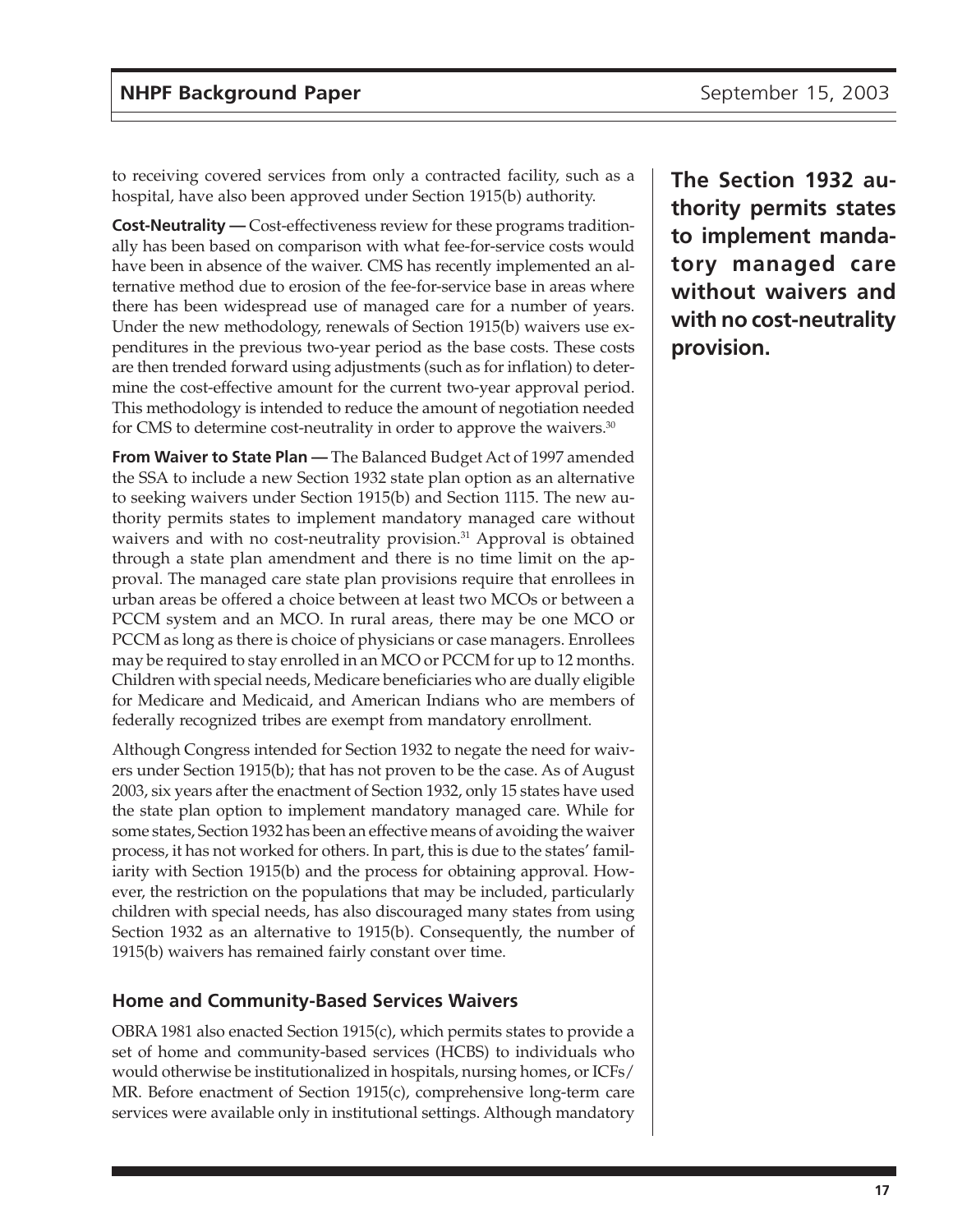home health services and optional personal care services were available Medicaid benefits, states had largely restricted their use, allowing only medically oriented types of services, such as skilled nursing care, to be provided in the home. States also placed limits on the amounts of services furnished. In enacting the legislation for HCBS waivers, Congress hoped that long-term care costs could be contained if services were provided in settings, such as the home or community, that were less expensive than institutions.

As with other waivers, while the Medicaid statute usually requires that comparable services be provided to all enrollees statewide, the secretary may waive these Medicaid requirements for statewideness and comparability. For home and community-based services, the secretary may also waive certain Medicaid income and resource rules. This permits states to use more liberal income criteria for determining eligibility for these programs than they would use in regular Medicaid. The statute identifies services that may be made available as home and community-based services, including case management, homemaker/home health aide services, personal care services, adult day health, habilitation services, and respite care. It also permits the secretary to approve other services that are cost-effective and needed to avoid institutionalization, which leads to great diversity in the program. Waivers under Section 1915(c) are approved for three years with an unlimited number of five-year extensions.

The statute requires that Section 1915(c) waivers be cost-effective. Costeffectiveness is determined by comparing the average per capita HCBS costs to average per capita costs under the state plan without the waiver. In addition, states use enrollment caps, made possible through waivers of statewideness and comparability requirements, to help limit expenditure growth in HCBS waiver programs. Enrollment caps help guard against the "woodwork effect" which occurs because some eligible individuals prefer not to apply for institutional services but will apply for and use community-based services

While six states had waivers approved by 1982, the overall growth in the use of home and community-based services was gradual.<sup>32</sup> In order to encourage states to apply for the new HCBS waivers, HCFA developed a *model waiver* system that was intended to expedite the review process by limiting the federal government's financial risk. Program size in model waivers was limited to no more than 50 enrollees (later increased to 200). Model waivers are still being used today, but many states have converted them into traditional HCBS waivers as a means of increasing the numbers of individuals that can be served. There is now virtually no difference between model waivers and other HCBS waivers, other than the size of the population served.

Another factor, the "cold bed" requirement, actually deterred states from submitting waiver proposals in the first decade of the program. The cold bed rule required states to demonstrate that an institutional bed

**Congress hoped that long-term care costs could be contained if services were provided in settings that were less expensive than institutions.**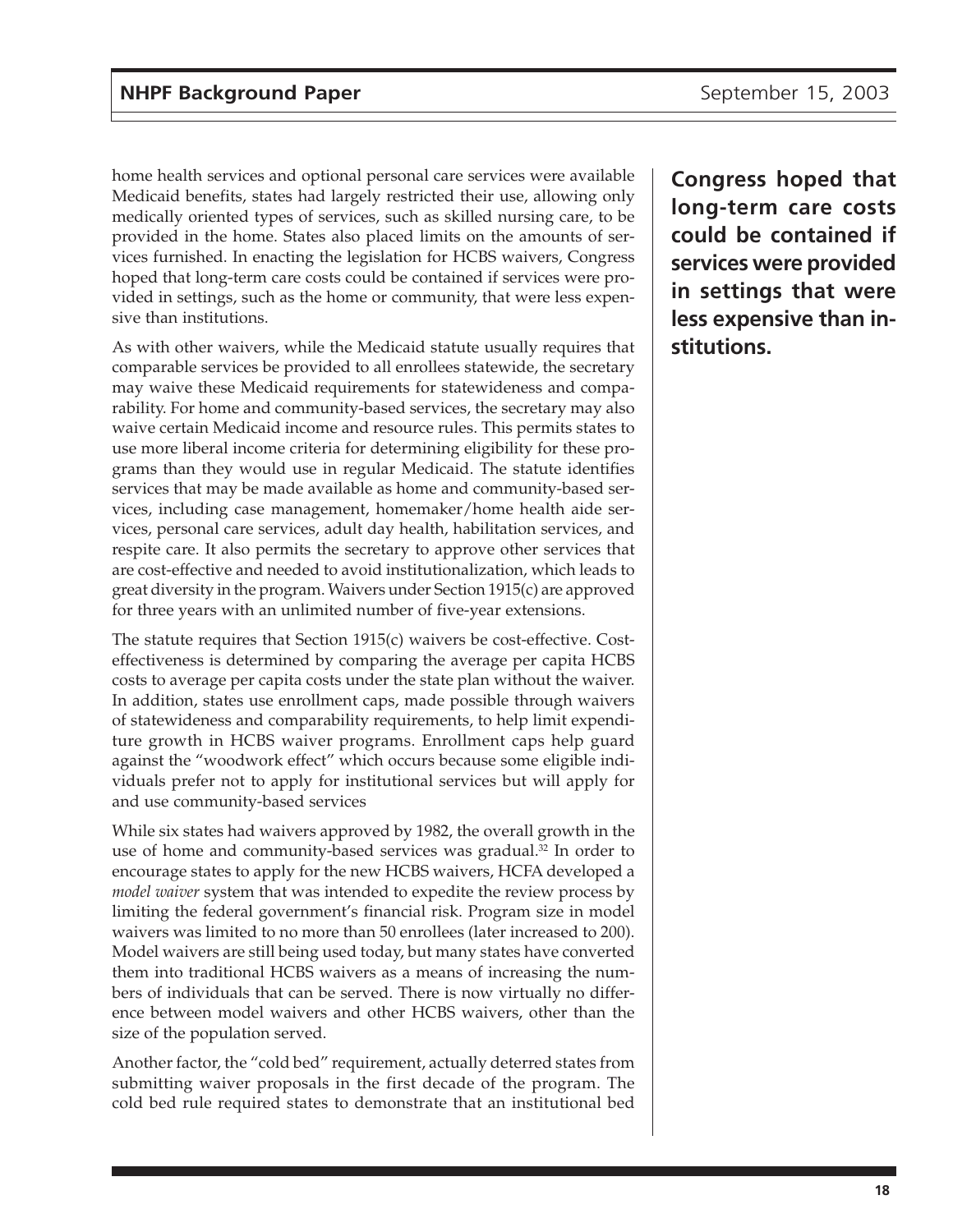was available for each individual to be enrolled in the HCBS waiver. In many states where there were restrictions on building new nursing home beds, this test was a serious impediment to HCBS waiver growth. Removal of the cold-bed requirement in 1994 gave states more flexibility to determine how much waiver programs could grow. At the same time states' commitment to reducing their institutional populations increased as a result of legal challenges, skyrocketing institutional costs, and pressure from the advocacy community. By 1999, every state except Arizona (which offers similar services in its statewide Section 1115 demonstration) had at least one waiver serving persons with mental retardation or developmental disabilities and one waiver for aged or physically disabled persons. There are currently 261 HCBS waiver programs in operation.33

States have used home and community-based services to serve a wide variety of populations, including seniors, people with physical disabilities or HIV/AIDS, individuals with mental retardation and developmental disabilities, and people with traumatic brain injury. Because of the diversity of the populations served, as well as other factors, such as unique state delivery systems, payment structures, and consumer-driven service models, it is difficult to generalize about the programs that have been implemented under the authority of Section 1915(c). They represent a diverse group of programs that all use the same statutory waiver authority.

The GAO released a report in June 2003 examining federal oversight of HCBS waiver programs under Medicaid that included strong criticism of CMS and its regional offices in failing to consistently review the waiver programs for quality assurance and compliance with federal and state regulations. The GAO found that, in some regions, waiver programs were rarely, if ever, reviewed and that several programs had been extended without conducting an evaluation. CMS pointed out in its response to the GAO that HCBS waiver reviews require a significant amount of resources for which there is no line-item budget appropriation and that funding for quality assurance activities must come from the operating budget. In addition, CMS asserted that the combination of the agency's intensive involvement in the program design, state quality assurance activities, and organizational changes within the agency to place a greater emphasis on quality confirm the importance of and commitment to the integrity of home and community-based services.<sup>34</sup>

# **(b)/(c) Combination Waivers**

In the late 1990s a new twist on program waivers was introduced when the Section 1915(b)/(c) combination waiver came into existence. States wanted to use managed care to provide long-term care services or to designate a limited pool of providers to deliver certain services. This approach could not be accomplished using Section 1915(b) alone because there is no authority under 1915(b) to cover individuals who are eligible for Medicaid only through the more liberal income requirements in a HCBS waiver,

# **There are currently 261 HCBS waiver programs in operation.**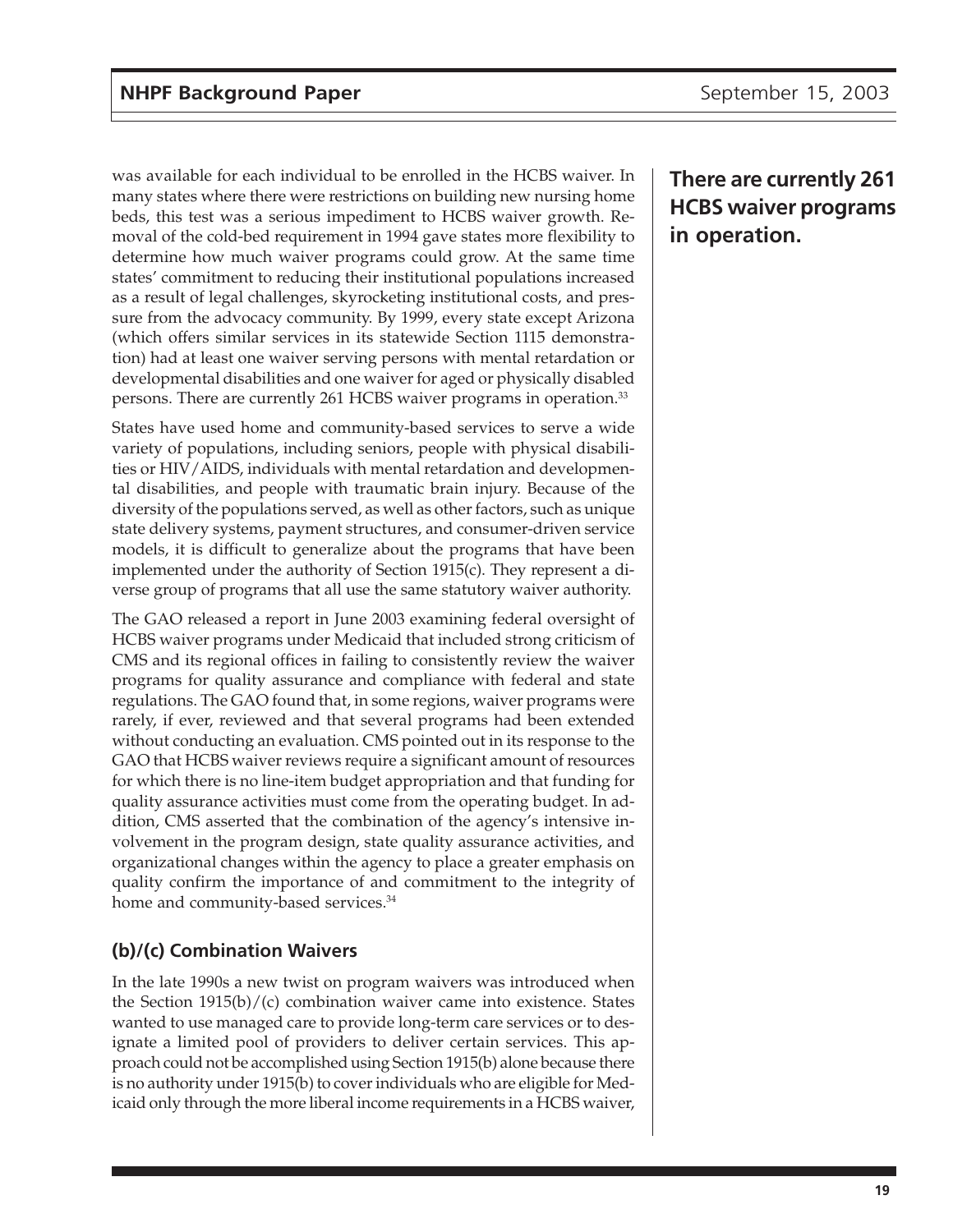nor is there authority to provide the types of services that are available under Section 1915(c). At the same time, 1915(c) does not have authority to restrict freedom of choice of providers, and states were leery of the more rigorous approval process associated with Section 1115 demonstration projects. Therefore, CMS agreed to consider "combination proposals" that incorporate features from both types of program waiver authorities.

Although combined waivers have been extremely complex for states to achieve, three states have received approval for combination waivers:

■ The **Texas** STAR+PLUS program was approved in January 1998. This mandatory program serves disabled and elderly beneficiaries in Houston and uses three MCOs and a PCCM to deliver both acute and longterm care services. The majority of enrollees are dually eligible for Medicaid and Medicare and, although Medicare freedom of choice is not restricted under this program, an enhanced drug benefit is provided as an incentive for enrollment in the same MCO for both Medicare and Medicaid services.

■ **Michigan's** combination waiver, approved in June of 1998, serves individuals with developmental disabilities. It provides mental health, substance abuse, and developmental disability services under a prepaid shared-risk arrangement.

■ **Wisconsin** converted an existing Section 1115 demonstration for dually eligible adults with long-term care needs to a combination waiver in June 2001. This demonstration manages only Medicaidfinanced long term care services.

Program waivers and demonstration projects are prevalent features of almost all states' Medicaid programs. As discussed earlier, approximately 20 percent of Medicaid expenditures are devoted to statewide demonstration costs. Over 57 percent of the Medicaid population is enrolled in managed care, mostly through either Section 1115 demonstrations or Section 1915(b) program waivers. In addition, home and community-based services waivers have changed the nature of service delivery for the elderly and people with disabilities. However, since enrollment in most of these programs is capped, institutionalization remains a significant part of state programs. Taken as a whole, the combination of Medicaid Section 1115 demonstration projects and Section 1915(b) and (c) waivers have dramatically altered the way in which program eligibility is determined, services are delivered, and payment is made in the Medicaid program.

## **MEDICARE RESEARCH AND DEMONSTRATION PROJECTS IN DEPTH35**

The Medicare program has primarily used research and demonstration authority to test new ways to pay for and deliver services. As noted earlier, the most commonly used statutory authority is found in Section 402 (as amended by Section 222 of the Social Security Amendments of 1972). Section 222(b) authorizes demonstrations to experiment with the Medicare **Program waivers and demonstration projects are prevalent features of almost all states' Medicaid programs.**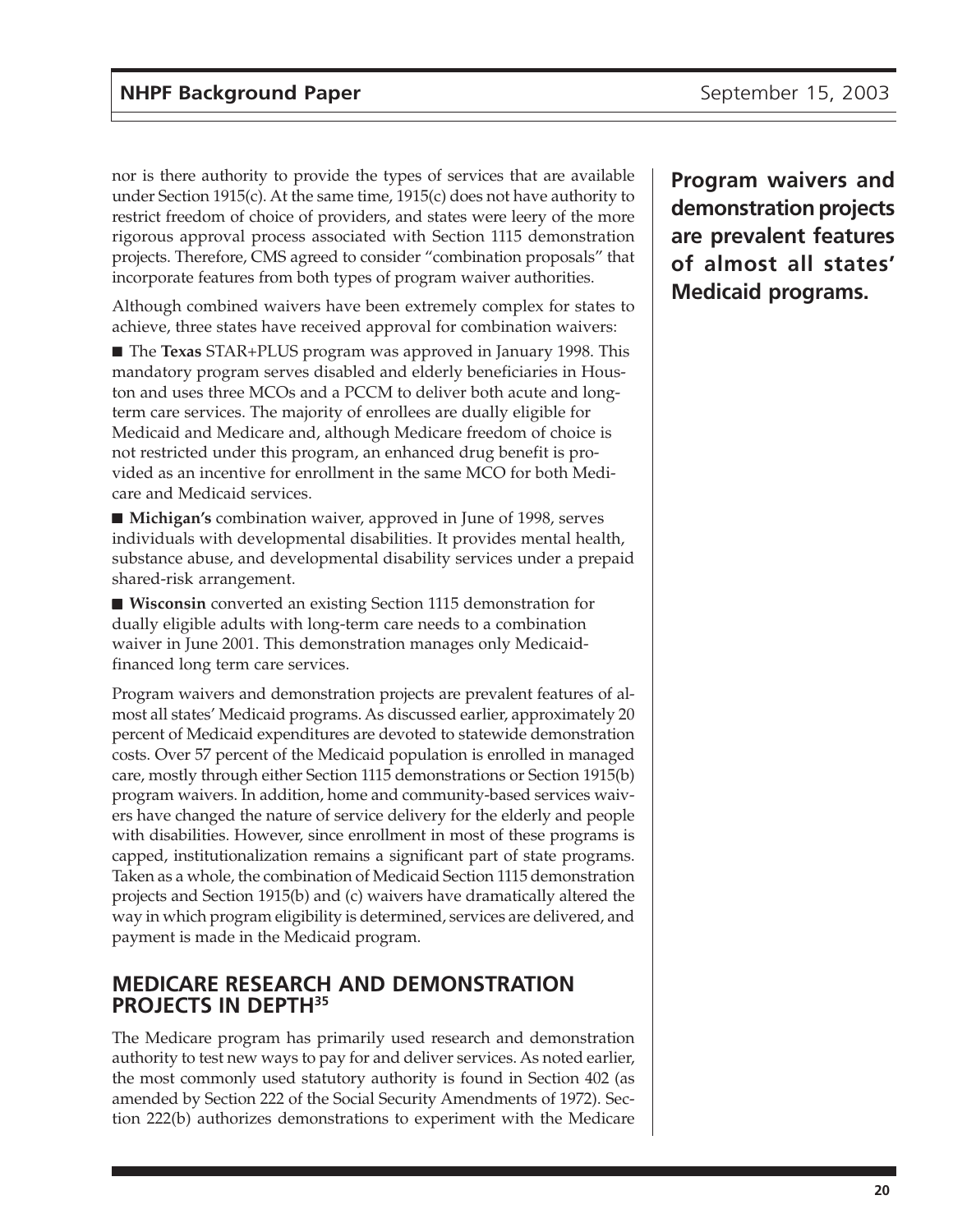payment methodology and to cover services that are not normally covered, in order to demonstrate the effectiveness of these new services. Section 222(a) authorizes the secretary to conduct experiments and demonstrations that test alternative prospective payment methodologies. Medicare's payment system was established initially as a cost-based reimbursement system; over time, Congress and Medicare administrators have made changes to it in order to the control growth of program costs. Many Medicare payment system changes and alternative delivery approaches adopted by Congress (especially in earlier days) have had their origins in research and/or demonstration projects (Table 2).

## **Alternative Payment Systems**

One area of the Medicare program that has been dramatically changed by research and demonstration projects is payment policy. As with Medicaid, Medicare was initially established as a program that reimburses hospital and other facilities for their incurred costs and physicians for the charges they billed. Today, under the traditional fee-for-service program, Medicare sets predetermined payment amounts for the majority of Medicare providers and for most covered services. Nearly all of the payment systems in place today were initially tested as research and demonstration programs. These include the inpatient hospital prospective payment, a PPS for skilled nursing facilities (SNFs), a PPS for home health, and a PPS physician payment system that replaced the Medicare retrospective, charge-based system.

■ Inpatient hospital prospective payment reform moved Medicare from cost-based reimbursement to a prospectively determined per case payment based on diagnosis. Research studies and demonstration projects on case-mix measures, inflation factors, and rate setting resulted in legislation requiring use of a system of diagnosis-related groups (DRGs) as the method of Medicare payment for most hospital care.36 Implemented in Medicare in 1983, the DRG system is also used by half of the state Medicaid programs and many private insurers. It is the most common form of hospital payment today.

 $\blacksquare$  A prospective payment system for skilled nursing facilities (SNFs)<sup>37</sup> was mandated by the BBA in 1997. Based largely on research projects using resource utilization groups (RUGS)—a system that classifies patients on costs associated with their medical, functional, and personal characteristics and their use of staff time—the system was implemented in 1998. Previously, payment was a uniform amount per resident based on each facility's average cost. The new system pays different amounts for residents of the same facility based on their resource needs, with higher reimbursement for patients with more intense medical and therapy needs.

■ Home health is another area in which rapidly escalating costs stimulated the need for a prospective payment system. As directed by the

**Nearly all of the payment systems in place today were initially tested as research and demonstration programs.**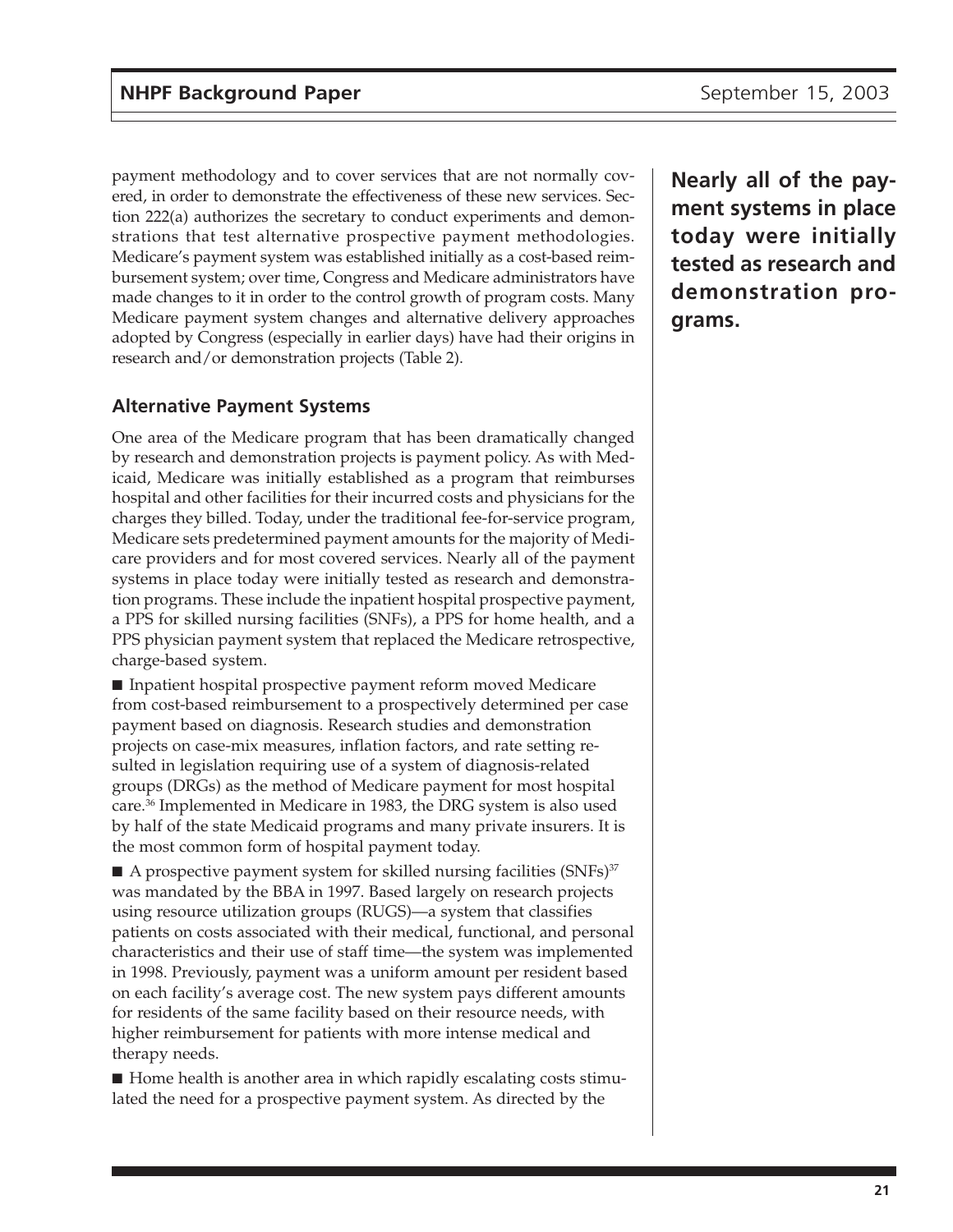|                                                                 | <b>TABLE 2</b>                                                                                                                                                        | Examples of Medicare Research and Development Projects Leading to Health System Reforms, 1978-present                                                                                                                                                          |
|-----------------------------------------------------------------|-----------------------------------------------------------------------------------------------------------------------------------------------------------------------|----------------------------------------------------------------------------------------------------------------------------------------------------------------------------------------------------------------------------------------------------------------|
| <b>Major Reform</b>                                             | Research Studies                                                                                                                                                      | Demonstrations                                                                                                                                                                                                                                                 |
| (passed in 1982; effective 1985)<br><b>HMO Risk Contracts</b>   | AAPCC payment<br>Biased selection<br><b>HMO</b> quality                                                                                                               | ■ 26 sites—Medicare competition (1982–1985)<br>8 sites—Medicare capitation (1978–1983)                                                                                                                                                                         |
| (passed in 1983; effective 1985)<br><b>Hospital PPS</b>         | methodologies<br>Case-mix refinements<br>Classification system<br>Case-mix measures<br>State infrastructure<br>Inflation factors<br>Payment<br>Ē.<br>п                | Rochester (N.Y.) Area Hospital Corporation (1980-1987)<br>$\blacksquare$ New Jersey DRG all-payer system (1980–1984)<br>$\blacksquare$ Massachusetts all-payer system (1983–1985)<br>Maryland rate setting (1980–present)<br>New York PPS per diem (1983–1985) |
| (passed in 1987; effective 1992)<br>Nursing Home Reform         | assessment instrument<br>Improving quality of care<br>Minimum data set<br>$\blacksquare$ Case-mix systems<br>Resident<br>n,                                           | 3 states-inspection of care (1979-1984)<br>New York RUGS (1982-1985)<br>Texas RUGS (1984-1986)<br>$\blacksquare$ Yale RUGS (1981-1983)                                                                                                                         |
| (passed in 1989; effective 1992)<br>Physician Payment           | Geographic practice cost indices<br>Volume performance standards<br>Allocating practice costs<br>Malpractice premiums<br><b>RBRVS</b><br>Visit coding<br>Harvard<br>п | $\blacksquare$ No demonstrations conducted                                                                                                                                                                                                                     |
| (passed in 1987; effective 1991)<br><b>Hospital Capital PPS</b> | Capital vs. operating cost variation<br>Capital and total cost models<br>adjustment design<br>Payment<br>п                                                            | $\blacksquare$ No demonstrations conducted                                                                                                                                                                                                                     |
| (passed in 1997)<br><b>PACE</b>                                 | No research conducted                                                                                                                                                 | $PACE$ demonstrations (1986-1997)—25 sites in 13 states<br>On Lok demonstration-San Francisco (1983-1986)                                                                                                                                                      |
| (passed in 1997; implemented in 2000)<br>Home Health PPS        | $\blacksquare$ Alternative reimbursement methods for<br>home health agency costs<br>Home health case mix<br>home health services<br>$\blacksquare$ Audited            | Per-episode PPS demonstrations (1995-1997)<br>Per-visit PPS demonstrations $(1990-1994)$                                                                                                                                                                       |
|                                                                 |                                                                                                                                                                       | Sources: Ioe Antos. "Peer Repien: Waiters. Research and Health Sustem Reform." Health Afairs, 3ning and their and the Congress: Variation and Importation in                                                                                                   |

*Sources: Joe Antos, "Peer Review: Waivers, Research and Health System Reform,"* Health Affairs, *Spring 1993, 181; Medicare Payment Advisory Commission, "Report to the Congress: Variation and Innovation in* ž Ĺ r, .<br>D ż ļ ζ h Sources: Joe Antos, ¨Pee<br>Medicare,″ June 2003. *Medicare," June 2003.*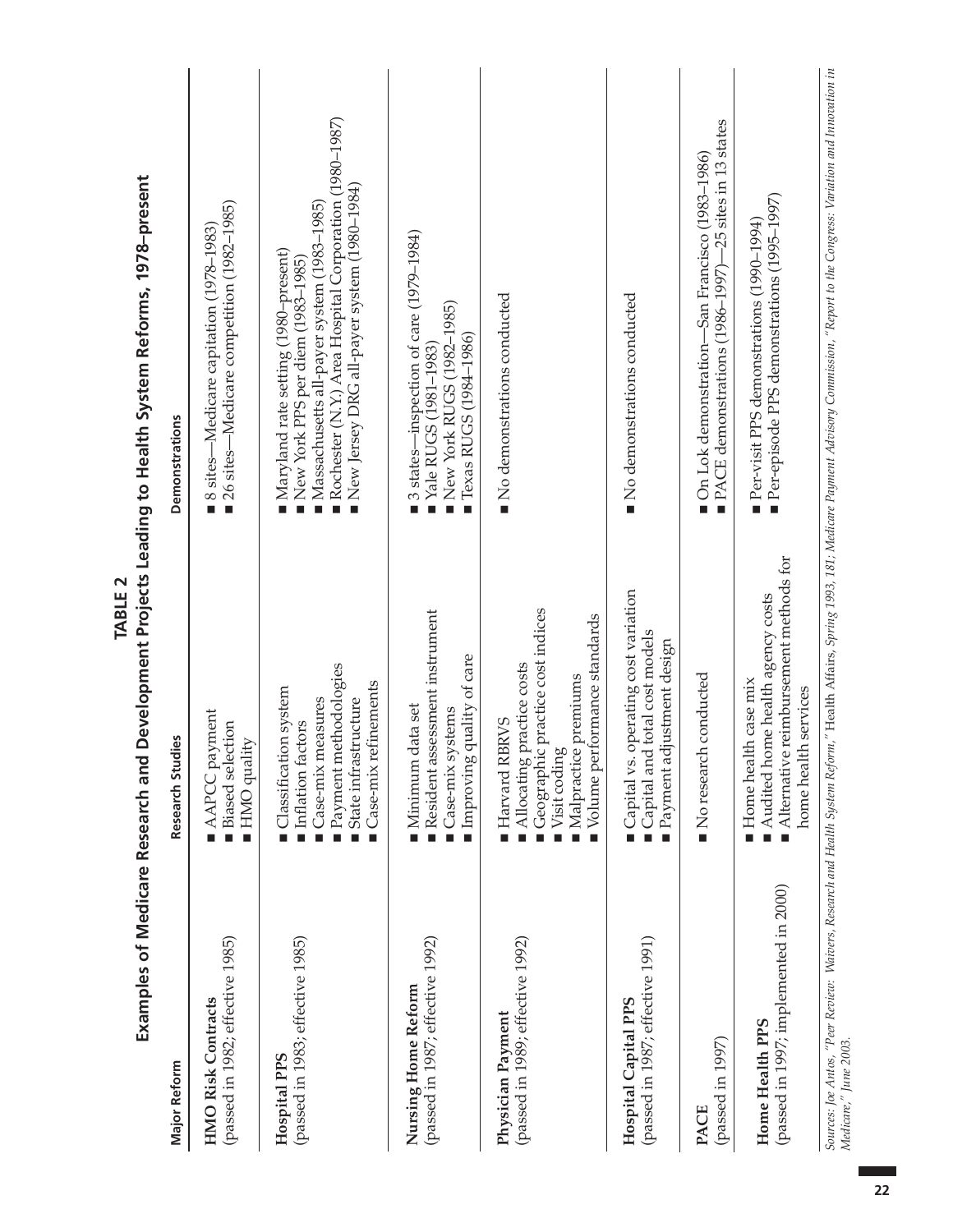BBA, CMS adopted a new PPS for home health agencies (HHAs) in October 2000. It is based on demonstration projects that began in 1990, first testing a per-visit prospective payment discipline. This first phase of demonstrations found little difference in cost between treatment and control groups and no significant effects on the quality of care. A second phase that began in 1995 tested a per-episode prospective payment which provided a per-episode payment based on 120 days of care. Outlier payments were provided for episodes that were longer than 120 days. The home health PPS system in place today pays HHAs a predetermined rate for each 60-day episode of home health care. To capture differences in expected resource use, patients receiving five or more visits are assigned to 1 of 80 home health resource groups based on diagnosis, functional capacity, and service use.

■ Research projects also led to a new system for physician payments. Physicians participating in Medicare are paid using the complex resource-based relative value scale, also known as RBRVS. This mechanism is based on research studies conducted in the 1970s and 1980s that developed and refined a uniform fee schedule that incorporates data on the level of services provided for specific diagnoses along with geographic adjustments for paying physicians.<sup>38</sup> It has replaced the Medicare retrospective, charge-based system. Physician payment reform was enacted in 1989 and fully implemented in 1992. Both public and private insurers now commonly use this system.

Managed care payment reforms have also been based on research projects that tested the use of capitated amounts for each enrollee based on the average fee-for-service spending for each enrollee's demographic group. Studies in the early 1980s showed that HMO enrollees tend to be healthier than those in the fee-for-service program, indicating that capitation amounts might be too high. As a result, HCFA tested several methods for adjusting for enrollee's health risks. Risk adjustment mechanisms such as ambulatory care groups and diagnostic cost groups were developed that use diagnoses from a prior year to predict program costs in a subsequent year.

Beginning in 1992, HCFA implemented global payment demonstrations for high-cost/high-volume surgeries, such as heart bypass and cataract removal, aimed at reducing costs and providing high-quality services. Subsequent efforts to expand this concept in a larger "Centers of Excellence" demonstration (renamed Medicare Partnerships for Quality Services) covering invasive cardiovascular procedures and total joint replacement were never brought to completion. However, while evaluations have shown this concept to be successful, political opposition to selective contracting has made widespread implementation difficult. CMS is currently planning to implement a global payment demonstration for bypass surgeries that will focus on the sharing of quality data as well as the automation of claims-processing systems.

**HCFA tested several methods for adjusting for enrollee's health risks.**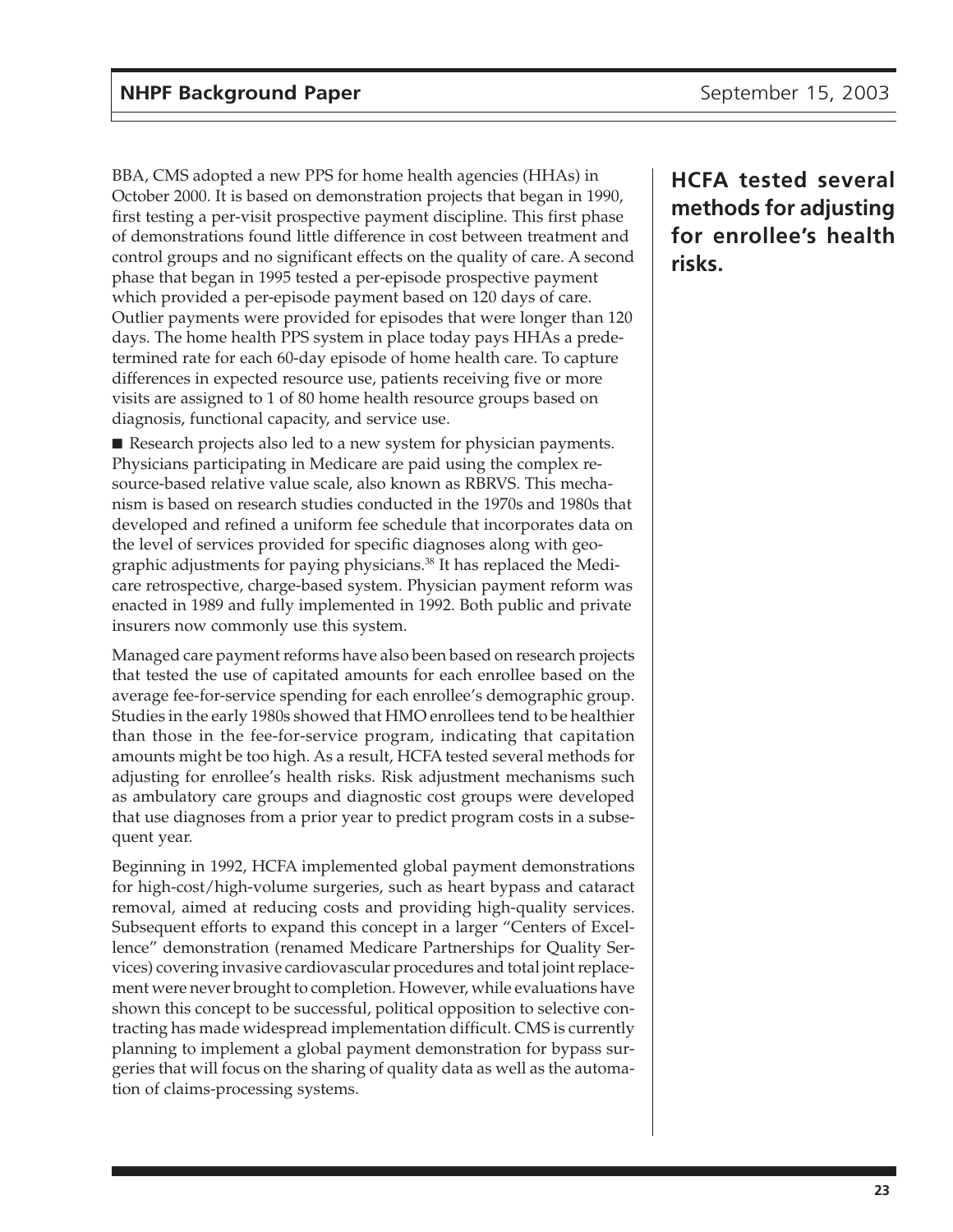## **Alternative Delivery Systems**

Medicare benefits and the way they are delivered have changed over the years as a result of research and demonstration projects. For example, in the 1970s, the shortage of nursing home beds in many rural areas, along with excess hospital capacity, led to the testing of the "swingbed" concept—the use of existing hospital resources to provide both acute and long-term care. Legislation then authorized the rural swing-bed program for small rural hospitals. The hospice benefit was also studied to determine whether hospice care could maximize patient autonomy and comfort during the last weeks of life, although legislation to add this benefit was enacted before evaluation results were available.

Medicare HMO risk contracts were enacted into law in 1982 and implemented in 1985, following an extensive research and demonstration effort.39 The use of capitation was tested and HCFA developed the adjusted average per capita cost, or AAPCC, mechanism that is used to pay HMO capitation rates. The studies showed that HMO participation in Medicare was a viable option. Originally, however, Medicare restricted the development of managed care options to only those health plans that were required to be federally qualified HMOs as defined in the HMO Act of 1973. Participation in these projects was voluntary and enrollment was low. The Medicare Choices demonstration that began in the mid-1990s was designed to give beneficiaries a wider array of options among types of managed care plans, including preferred provider organizations (PPOs) and provider-sponsored networks. These projects were designed to test a number of payment arrangements incorporating new ways for adjusting payments to reflect medical risk. These demonstrations evolved into the current Medicare+Choice program (enacted in the BBA) an effort to stimulate greater participation and choices for beneficiaries. Current efforts in this area are discussed later in this paper.

## **Competitive Pricing**

Another area that has stimulated much interest is the use of competitive bidding to price Medicare goods and services. Despite popular support for the concept, these projects have had difficulty getting off the ground. Early efforts by HCFA to implement competitive pricing demonstrations for Medicare-risk HMOs—in Baltimore in 1996 and in Denver in 1997 were met by strong opposition from health plans and political pressure at the state and national level. Both of these demonstrations were suspended before they could be implemented—in Denver as the result of a court ruling. Shortly thereafter, Congress mandated the Medicare Prepaid Competitive Pricing Demonstration Project in the BBA. The demonstration was intended to test an approach under which payments to Medicare+Choice plans would be determined through a competitive bidding process. In targeted areas, HCFA–contracted plans were to have submitted a bid price for a specified Medicare benefit package. That price

**In the 1970s, the shortage of nursing home beds in many rural areas, along with excess hospital capacity, led to the testing of the "swingbed" concept.**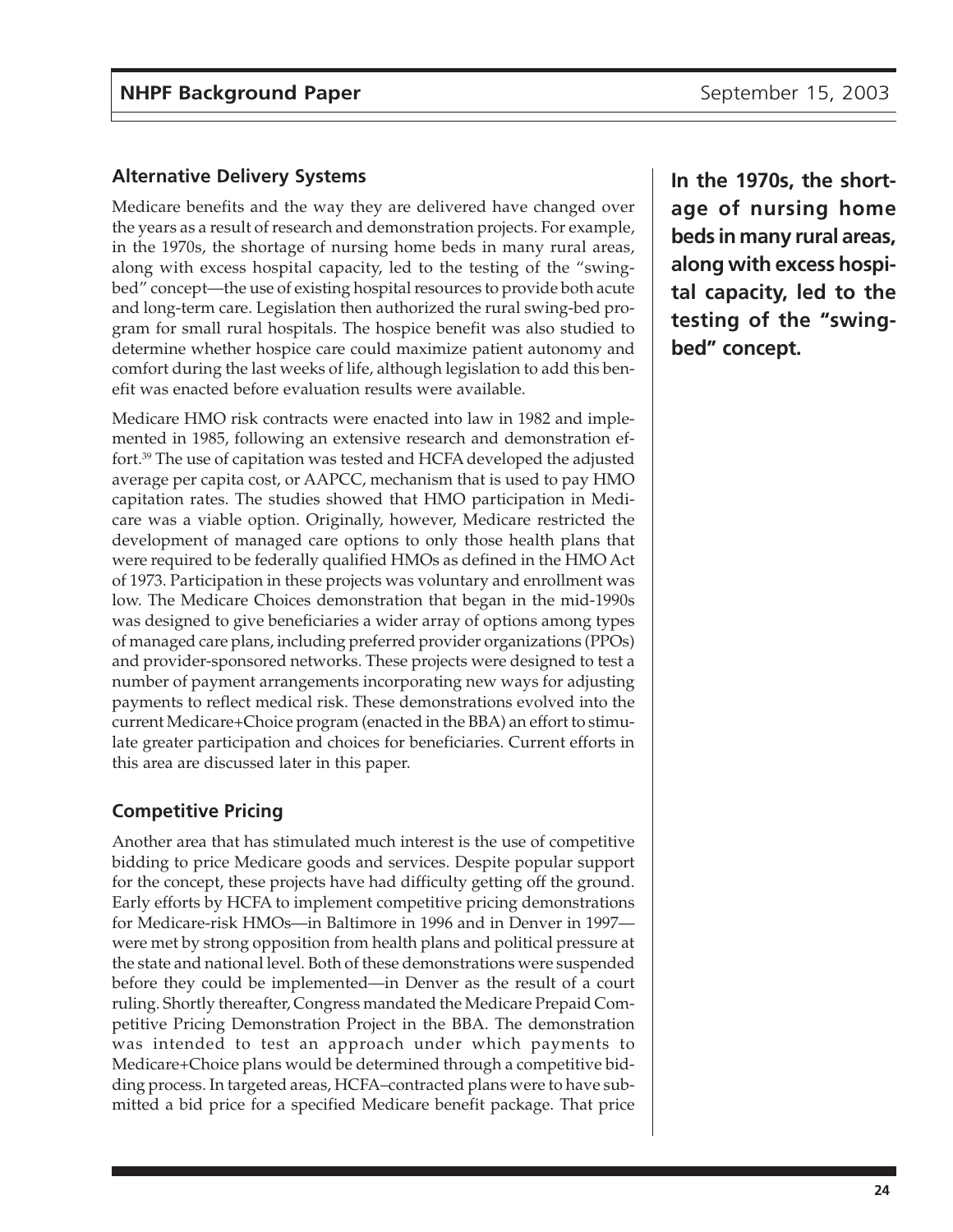was then to have been compared to a set payment contribution from HCFA to all plans in the area. Plans with a price below the contribution level would have offered additional benefits, while those above the contribution level would have charged an additional premium to cover the difference. However, both health plans and beneficiaries generated bipartisan political pressure, and Congress stopped the project before the demonstration started. Health plans opposed competitive pricing because they feared lower prices, while beneficiaries opposed it because they feared that their benefits might be reduced.

CMS has conducted successful demonstrations to test the impact of two variations of competitive bidding.<sup>40</sup> Both demonstrations tested whether competition could lower prices without adversely affecting quality or access. CMS conducted a competitive bidding demonstration for durable medical equipment (DME) in two sites: Polk County, Florida, and San Antonio, Texas. During the three years of competition for DME goods and services, providers lowered their prices an average of 20 percent per year. Evaluations have generally characterized both the quality of the goods and services and beneficiaries' access to them as good. The demonstration ended in both sites on December 31, 2002, when congressional authority expired and was not reauthorized, but efforts are underway to expand and integrate competitive bidding for DME into the Medicare program.

A Medicare demonstration conducted between 1991 and 1996 had providers compete on price and quality to receive a bundled payment for all inpatient hospital and physician services related to coronary artery bypass grafts. HCFA selected seven provider organizations, each of which could market itself as a Medicare participating heart bypass center. An evaluation showed that the demonstration reduced costs and increased quality; however, contrary to what many had expected, it did not increase the market share for the majority of participating sites. CMS attempted to continue these demonstrations but was unsuccessful when too few providers responded to the solicitiation notice.

Much interest remains in using market principles to purchase goods and services within Medicare. The Medicare prescription drug proposals currently pending in Congress place strong emphasis on the use of competition as a pricing mechanism in the future. Experiences in these earlier demonstrations could provide valuable lessons for moving forward in this regard.

# **SERVING THE FRAIL ELDERLY**

Over the last ten years, there has been growing state, federal, and industry interest in conducting demonstration projects to test delivery systems for the frail elderly, many of whom are eligible for both Medicare and Medicaid. The population of "dual eligibles" comprises only about 15 percent of the Medicaid and Medicare populations but accounts for approximately

**Competitive bidding demonstrations tested whether competition could lower prices without adversely affecting quality or access.**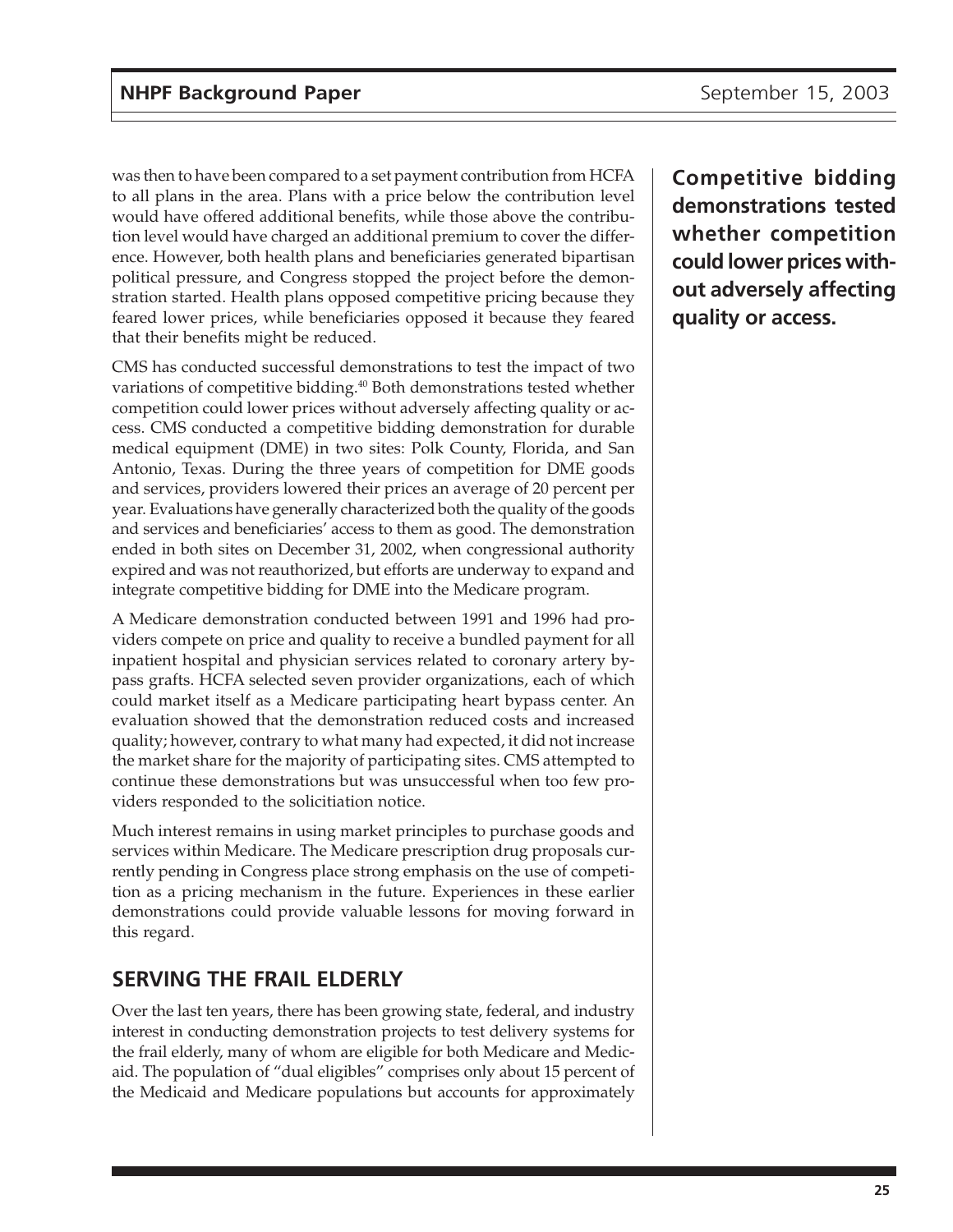24 percent of Medicare expenditures and 35 percent of Medicaid expenditures. A number of states have proposed projects that attempt to integrate care for frail elders in hopes of improving coordination and access to care. However, since both the federal government, in its role as Medicare administrator, and the states, as Medicaid administrators, must be involved, negotiations are difficult and have resulted in limited projects to date.

These projects are complex because of the need to use both Section 1115 authority and Medicare demonstration authority to make the two programs work together. A key point of contention has been budget neutrality. CMS has required that the calculations be made separately for Medicaid and Medicare, and savings from one program can not be used to offset spending in the other program. This policy has greatly limited states' ability to propose and receive approval for demonstrations for the dually eligible. In addition, one of the key tenets of the Medicare program is to ensure freedom of choice of providers, which has prevented states from using a mandatory managed care approach. Other issues include Medicare's and Medicaid's conflicting enrollment policies, appeal rights, and health plan qualifications; CMS has been reluctant to provide more flexibility to states in these areas for Medicare beneficiaries.

Nonetheless, two projects have been mandated by Congress and are operational and two states have implemented small demonstrations for frail elders. (Other projects are in the developmental stage.)

# **Program for All-Inclusive Care for the Elderly**

The Program for All-Inclusive Care for the Elderly (PACE) is a capitated managed care benefit for the frail elderly age 55 and older who would otherwise require a nursing home level of care. Comprehensive medical and social services are delivered in adult day health centers, supplemented by in-home and referral services. PACE built on the successful On Lok Medicare demonstration that ran in San Francisco from 1983 to 1986. Congress first required the DHHS secretary to implement PACE demonstration projects in 1986. In 1997, the BBA made PACE a permanent benefit category under Medicare and allowed states the option to implement PACE as part of the Medicaid state plan, without the need for waivers. The numbers of PACE sites are limited under the law and the number of people served through a PACE project can be limited. Currently, there are approximately 6,000 enrollees in 25 PACE sites in 14 states.<sup>41</sup>

# **Social HMOs**

Section 2355 of the Deficit Reduction Act of 1984 directed the secretary to undertake S/HMO demonstration projects. S/HMOs integrate health and social services with a coordinated case management system. They serve a cross section of the elderly population, including both functionally impaired and well elderly. In July 2003, there were 114, 895 enrollees at four S/HMO sites.<sup>42</sup>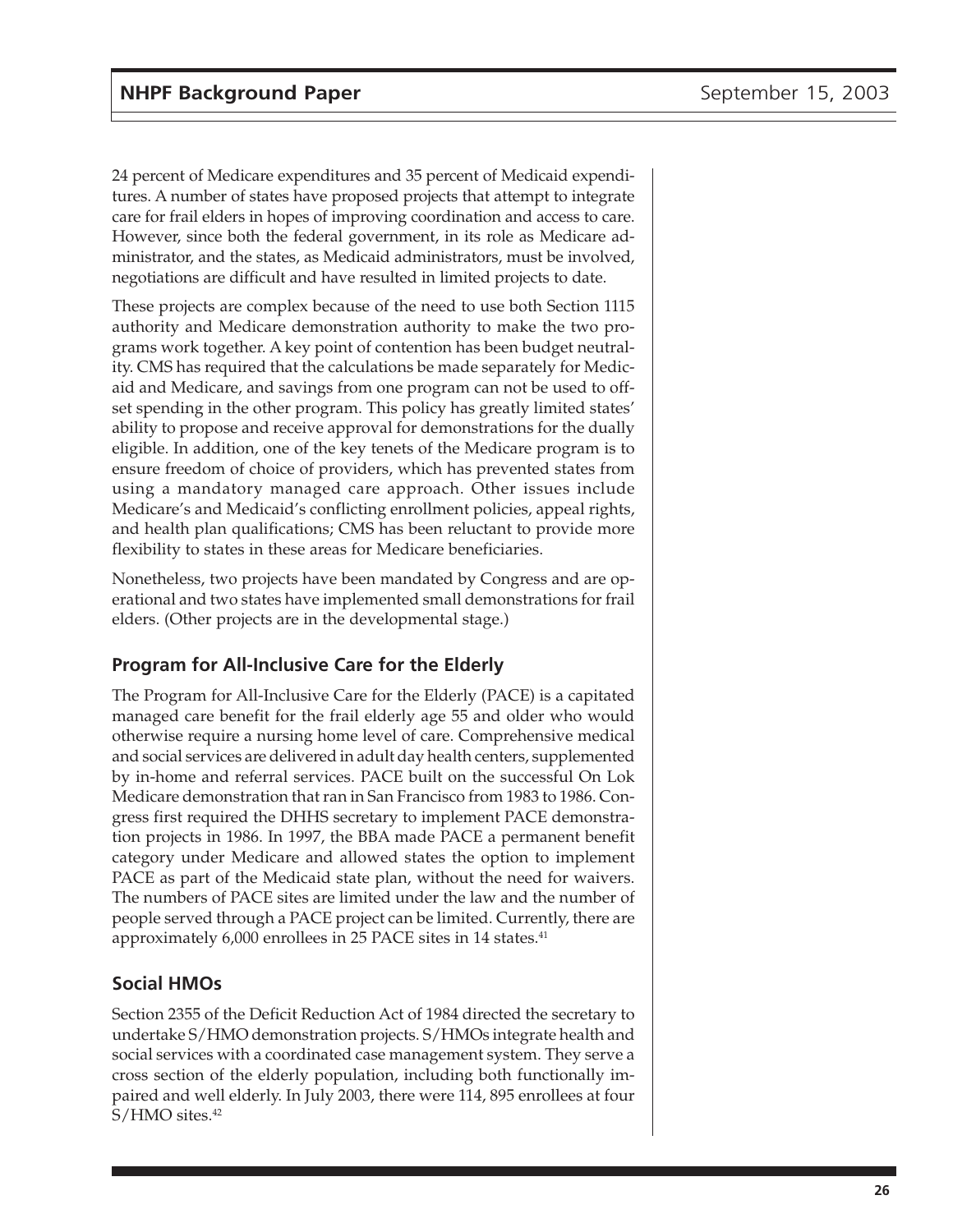Providers are paid through a direct financial arrangement that pools funds from Medicare, Medicaid, and member premiums in a fixed annual prepaid rate of 100 percent of the AAPCC of treating these patients in other settings (5.3 percent higher than the Medicare+Choice county payment rates). In March 2003, CMS released a *Federal Register* notice proposing that S/HMOs be phased in to become regular Medicare+Choice plans and paid at the standard rate, but with a "frailty adjuster" to increase payment rates to account for the more complex needs of S/HMO members. However, the Medicare Payment Advisory Commission (MedPAC) has recently released a report disagreeing with the CMS proposal and proposing that the conversion of S/HMOs into Medicare+Choice plans take place as scheduled at the end of 2003. MedPAC does not recommend use of a frailty adjuster at this time, but suggests that DHHS study payment adjustments for the frail population in the Medicare+Choice program.43

# **Evercare Choice**

Evercare Choice is another demonstration that provides services to dual eligibles. In operation since 1993, Evercare's primary goal is to provide better case management for permanent nursing home residents. The program does not expand the Medicare benefit per se but brings physicians and geriatric nurse practitioners to the bedside at the nursing home. It is intended to improve the quality of care and health outcomes and to develop practice guidelines. As of September 2003, Evercare has enrolled 24,000 nursing home residents in 11 states.<sup>44</sup>

The prescriptive nature of integrated service delivery systems has made them difficult to replicate on a large scale. For example, in PACE, only a subset of dual eligibles—those who require a nursing home level of care can be served. In addition, the adult day care model used in PACE has proven to be a deterrent for individuals who strongly prefer home-based care. These limitations have led to states' interest in other initiatives for dual eligibles. Two states, Minnesota and Wisconsin, have implemented dual eligible demonstration projects. Minnesota's Senior Health Options, which was implemented in 1997, is unique in that the state (rather than the federal government) contracts with health plans to provide Medicare services. In 1998, Wisconsin established its Partnership Program to serve the frail elderly as well as individuals with physical disabilities; the program uses a model similar to PACE's. Two additional projects—the Monroe County (New York) Continuing Care Network Demonstration (approved in 1999) and the Massachusetts Senior Care Options demonstration (approval anticipated by October 2003)—have not yet begun enrollment.

# **CURRENT INITIATIVES, FUTURE DIRECTIONS**

Current initiatives in research, demonstration, and program waivers are driven by many of the same forces that have driven the use of waivers since the early 1980s. Health care costs continue to increase at rates

**The prescriptive nature of integrated service delivery systems has made them difficult to replicate on a large scale.**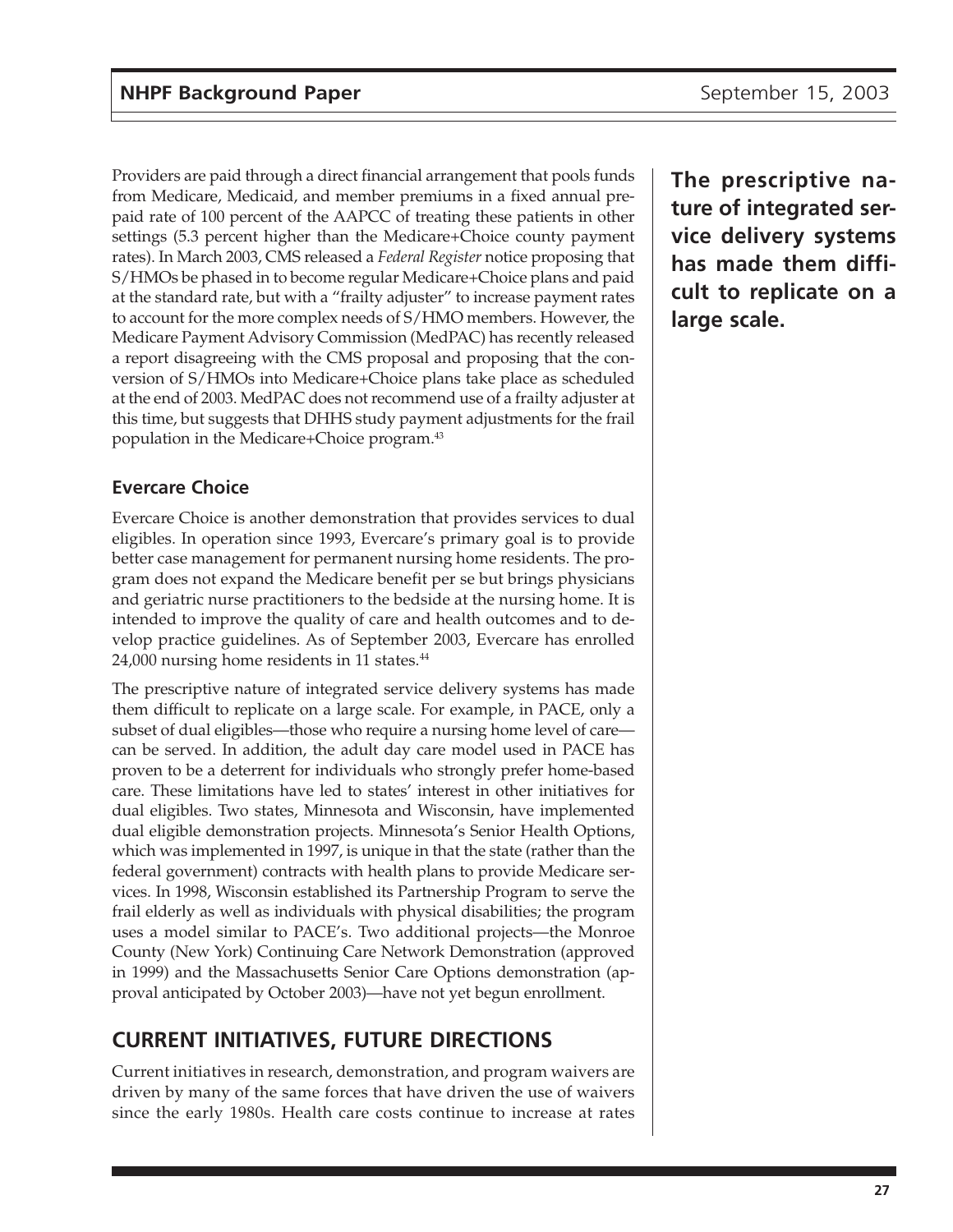considered to be unsustainable. A substantial portion of the population continues to lack health insurance, and quality of care continues to be a challenging issue. As the factors contributing to these problems have evolved over the years, research and demonstration projects and program waiver initiatives also have changed. For example, several current initiatives address the increasingly larger share of budgets devoted to the cost of pharmaceuticals and to serving elderly or disabled individuals, whose costs make up more than 70 percent of Medicaid expenditures.

#### **Pharmacy Plus**

In the absence of a Medicare prescription drug benefit, Pharmacy Plus Section 1115 research and demonstration projects are helping states to control the high cost of pharmaceuticals. DHHS issued guidance for the Pharmacy Plus Demonstration initiative in January 2001. Pharmacy Plus demonstrations extend coverage to certain low-income elderly and disabled individuals with incomes below 200 percent of the federal poverty level who do not qualify for Medicaid. Drug benefits may differ from those in the Medicaid state plan. These projects theorize that participants will stay healthier, which will reduce service utilization and allow them to spend down to Medicaid eligibility levels at a slower rate than they would have without the program. Four states had approved projects as of July 2003 and several more were pending.<sup>45</sup> The unique feature of these demonstrations is that they set a global spending cap on all Medicaid beneficiaries over age 65, including the newly eligible, putting states at financial risk for all Medicaid costs associated with this population. The current debate over the Medicare prescription drug benefit will undoubtedly have a significant impact on these demonstrations. Many analysts are predicting that states might discontinue them if a new benefit is enacted, even though the bills do include incentives to encourage states to maintain their programs.

#### **Independence Plus**

CMS is also promoting more choices for consumers through the Independence Plus initiative. Based on the cash and counseling model, this initiative continues opportunities for seniors and people with disabilities to direct their own services. CMS has developed standard application templates for both the Section 1915(b) and Section 1115 programs. Section 1115 is used when eligible beneficiaries and their families receive a cash allowance directly. Arkansas, Florida, and New Jersey have converted their cash and counseling demonstrations into Independence Plus demonstrations; New Hampshire and South Carolina received approval for Section 1915(b) programs in December 2002. Consumer advocates are clamoring for more of these types of community-based services as an alternative to institutions. The impetus for this movement was the *Olmstead* decision by the Supreme Court, which affirmed individuals' rights to live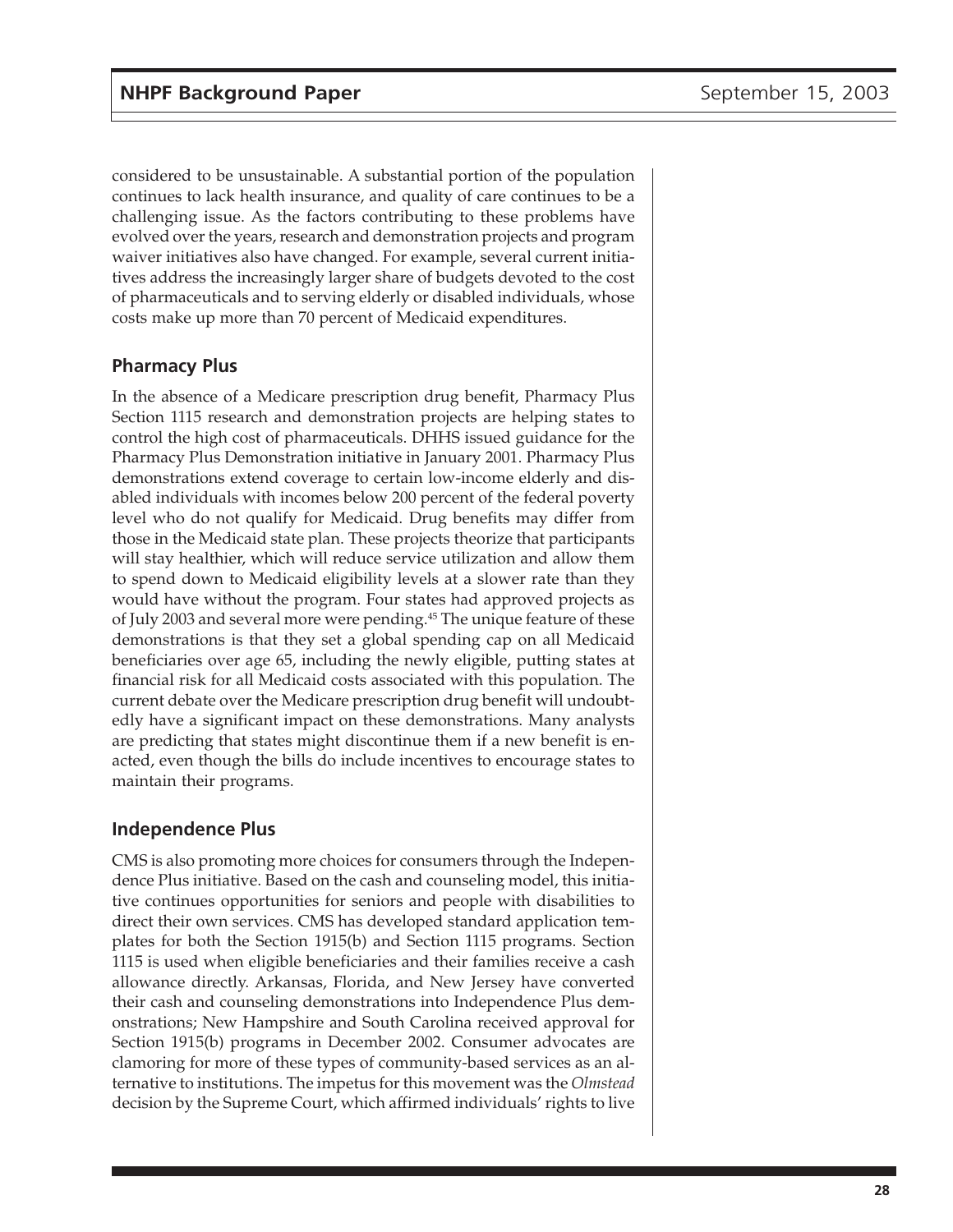in the least restrictive environment.46 Concerns about the total costs of community-based programs to states' Medicaid programs, however, have led most states to continue their programs with capped enrollments.

# **Health Insurance Flexibility and Accountability**

The Health Insurance Flexibility and Accountability demonstration initiative was announced by the secretary of DHHS in August 2001.<sup>47</sup> It provides states with an opportunity to expand health care coverage to more individuals and new flexibility to design their programs through the use of Section 1115 authority. HIFA continues many of the features from previous statewide health care reform and SCHIP demonstrations. Budget neutrality is calculated in much the same way, but HIFA allows states to use excess SCHIP allotment dollars to fund eligibility expansions. It does not restrict the use of SCHIP funds to parents and pregnant women, so single adults can also be covered. It also encourages the use of premium assistance to help families and individuals purchase private insurance through employers. HIFA set a precedent for expanding coverage to additional populations by permitting reduced benefits and increased cost sharing for populations that states were already covering under their Medicaid programs. This approach was previously permitted in a limited number of projects on a case-by-case basis. However, HIFA signaled the Bush administration's willingness to consider proposals to limit benefits and increase cost sharing on a wide scale. This approach has aroused much controversy around appropriate minimum federal standards. In light of the recent fiscal crisis in most states, some fear HIFA will lead to cost containment without regard for the health care needs of eligible individuals, many of whom have very low incomes. Proponents of HIFA point out that these projects provide health care coverage to many individuals who would otherwise be uninsured.

Currently, eight states have received approval for HIFA demonstrations and two more are under review.<sup>48</sup> HIFA has gained added significance because the administration's Medicaid reform proposal in the fiscal year 2004 budget includes several features of the HIFA initiative. However, the impact of HIFA demonstrations on the health care system and beneficiaries is unknown at this time. To date, there have been no systematic evaluations of HIFA, although some case studies are under way and a federal evaluation is planned for the future.

#### **Disease Management: "Waive" of the Future?**

In Medicare, disease management initiatives are a significant part of the current research and demonstration agenda. These activities are being touted as the means to better coordinate care for beneficiaries and contain costs, much as managed care was in the 1990s. The Medicare Coordinated Care Demonstration Project, authorized in 1997 by the BBA, tests enhanced quality of care and the effectiveness of paying on a fee-for-service basis for **HIFA has aroused much controversy around appropriate minimum federal standards.**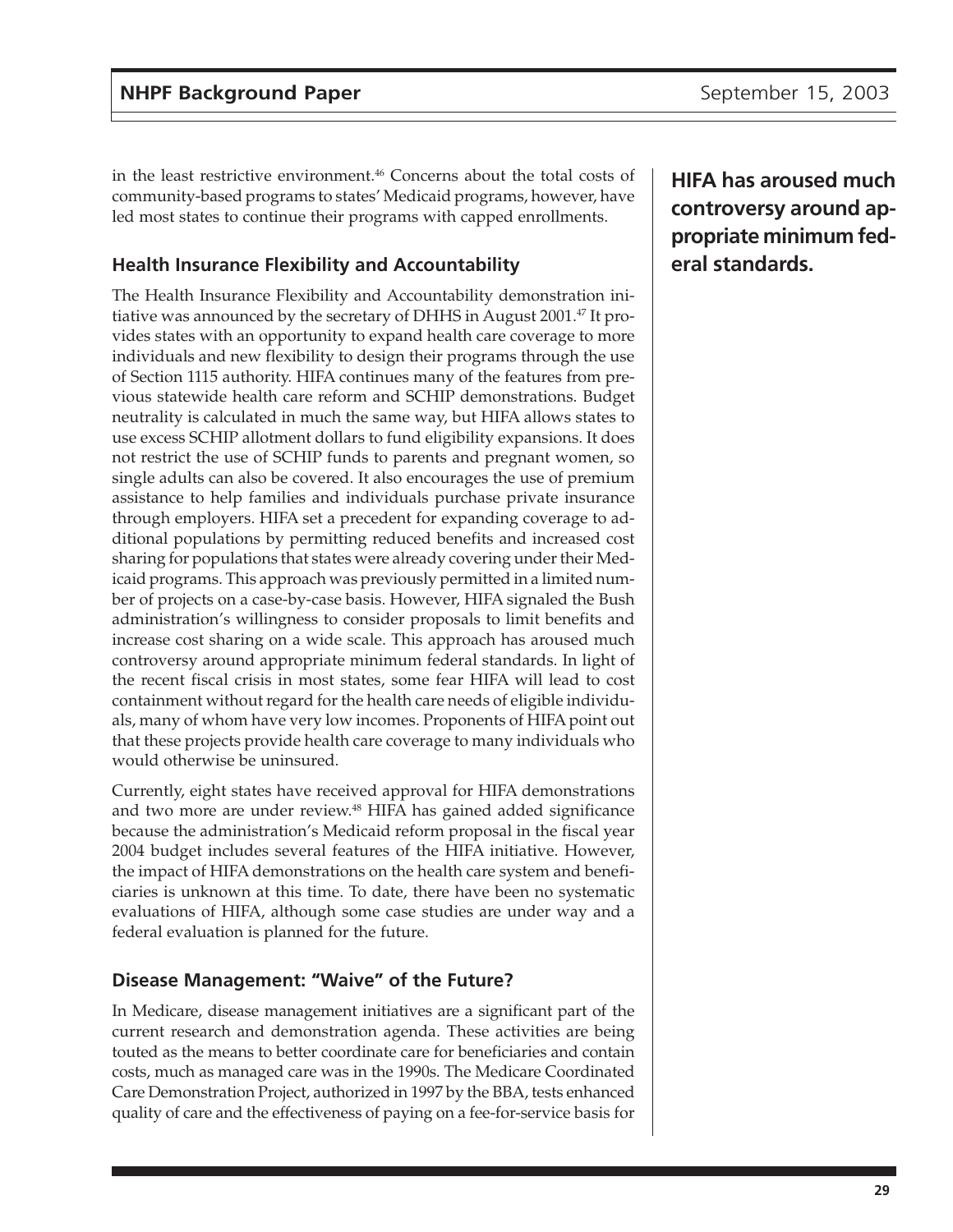case management and disease management services that supplement routine care and enhance quality of care for the chronically ill. Beneficiaries with chronic conditions such as asthma, diabetes, congestive heart failure and related cardiac conditions, chronic lung disease, and cancer receive comprehensive care planning, patient education, and ongoing monitoring between doctor visits. Some projects provide additional benefits. CMS selected 15 demonstration sites in January 2001, and implementation began on a rolling basis in April 2002; more than 12,000 Medicare beneficiaries now are enrolled.<sup>49</sup>

In the Medicare, Medicaid, and SCHIP Benefits Improvement and Protection Act of 2000 (BIPA), Congress mandated the Medicare Demonstration Project for Disease Management. It targets beneficiaries with chronic conditions of congestive heart failure, diabetes, or coronary heart disease and requires the participating disease management organizations to provide full prescription drug coverage and assume risk for the cost of coverage. These projects are primarily for beneficiaries in the Medicare feefor-service program; three sites are participating.

The Capitated Disease Management project was announced in February 2003. This CMS initiative will test the feasibility and appeal of specialty Medicare+Choice-type plans targeted at beneficiaries with one or more chronic conditions. Such plans will be paid on a predetermined, risk-adjusted rate each month, providing the Medicare benefit along with the disease management services. On the horizon are two additional demonstration projects dealing with disease management—one for beneficiaries with end-stage renal disease and a larger scale population-based demonstration in the traditional FFS Medicare targeted at beneficiaries with specific chronic diseases with emphasis on outreach, education, and lifestyle modification.

# **Medicare + Choice: New Life?**

Another area of interest is expanding the choices of providers for Medicare beneficiaries. Medicare+Choice was introduced as part of the BBA to increase the range of alternatives to fee-for-service Medicare; however, despite and initial rise, the numbers and types of health plans available to Medicare beneficiaries has, in fact, decreased.<sup>50</sup> As a result, CMS initiated the Medicare Preferred Provider Organization Demonstration, which began implementation during the January 2003 enrollment period. Thirtythree health plans in 23 states are participating. This demonstration tests direct contracting between Medicare and a variety of health plans, including PPOs and provider-sponsored organizations. Partial capitation and reinsurance are also being tested. Since its implementation in January, 54,000 Medicare beneficiaries have joined Medicare PPOs; however, 44,000 seniors are enrolled in one plan, Horizon Blue Cross/Blue Shield of New Jersey, that brought them into the option from an existing Medicare HMO.51 Despite a slow start, CMS believes, enrollment will pick up as seniors become more familiar with the PPO option.

**The Capitated Disease Management project will test the feasibility and appeal of specialty M+Ctype plans targeted at beneficiaries with one or more chronic conditions.**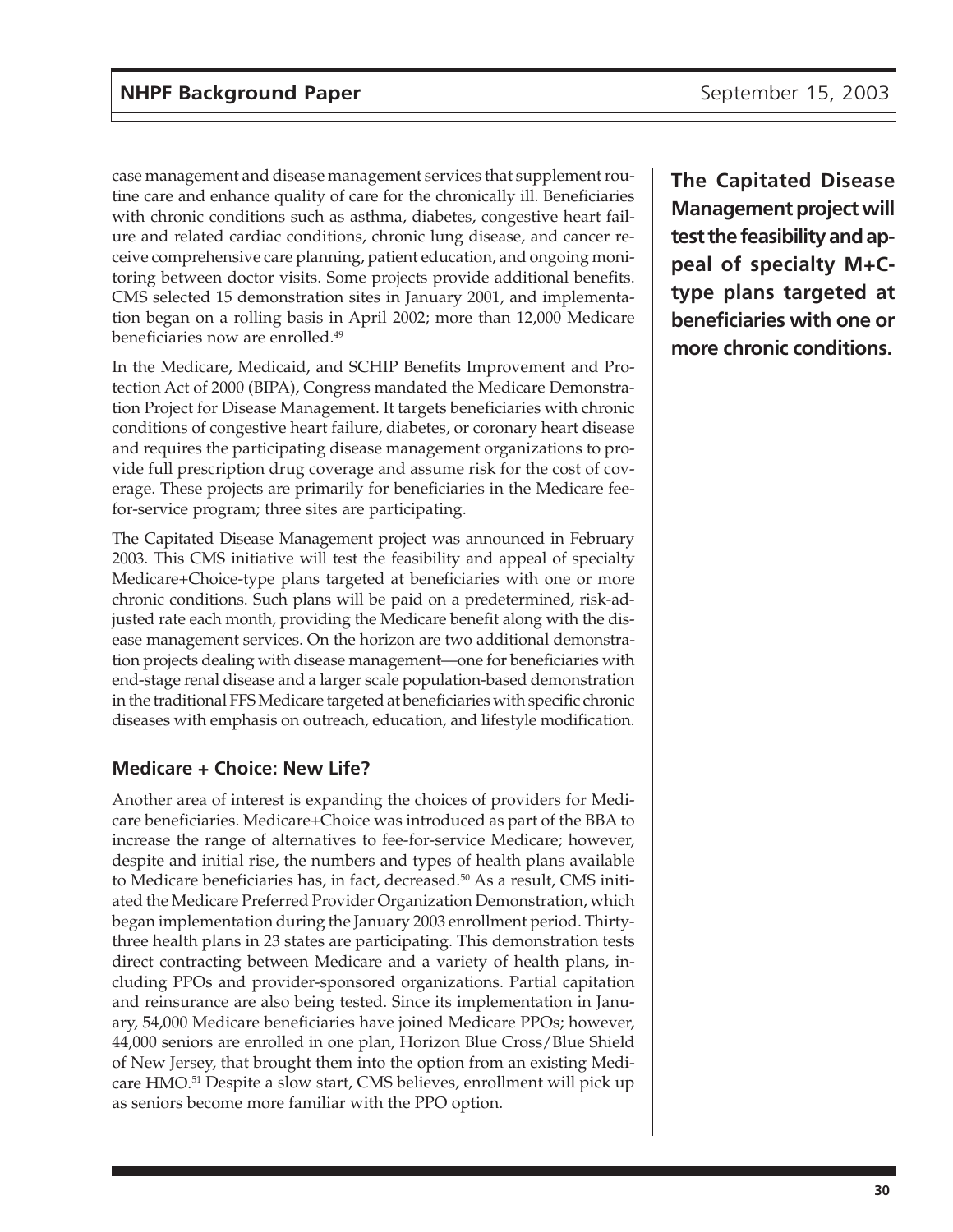# **CONCLUSION**

The broadened use of research and demonstration authority, particularly in Medicaid, during the Clinton and Bush administrations has caused much controversy. In March and April 2001, as well as in June 2003, Congress sent inquiries to CMS asking for detailed information about Medicaid Section 1115 demonstrations and expressing concerns about the approval process as well as quality, access, and the manner in which budget neutrality is calculated. As noted earlier, the GAO has criticized HIFA in particular for diverting SCHIP funds from children's coverage to adults. These types of controversies have surrounded research and demonstration projects and program waivers throughout their histories.

The overarching question, however, seems to be, what is the appropriate role of research and demonstration projects? Changes to programs accomplished through these mechanisms can have a huge impact on beneficiaries, providers, and the health care system as a whole. To the extent that demonstrations change the program without legislative backing, analysts have speculated, DHHS may be overstepping its bounds. On the other hand, many features of public programs that are widely accepted today were controversial when they were first tested through research and demonstration projects. Legislative change can be slow to occur, particularly when states are having immediate budget crises and Medicare Part B costs are rising at alarming rates. However, in each budget crisis, innovative responses from states and the federal government have helped to contain costs and have permitted the program to evolve. Especially in Medicaid, the evolutionary use of program waivers and demonstrations to provide greater and greater flexibility to states has changed the nature of the program. In Medicare, research and demonstration projects have significantly altered payment and delivery mechanisms over the years. Projects are driven sometimes by administration policies, as seen in earlier years of the Medicare program as well as in the current flurry of new initiatives; sometimes by statutory mandates; and often in response to rapidly escalating costs. Some have suggested that Medicare could benefit from additional demonstration or waiver authority more similar to Medicaid—to waive specific sections of title XVIII—in order to move the program forward.52 The controversies are not likely to be resolved any time in the near future. In the meantime, the experience gained from research and demonstration projects and program waiver initiatives will continue to help inform the debate about how best to address the challenges of uninsurance, cost containment, and quality of care facing the nation's health care system.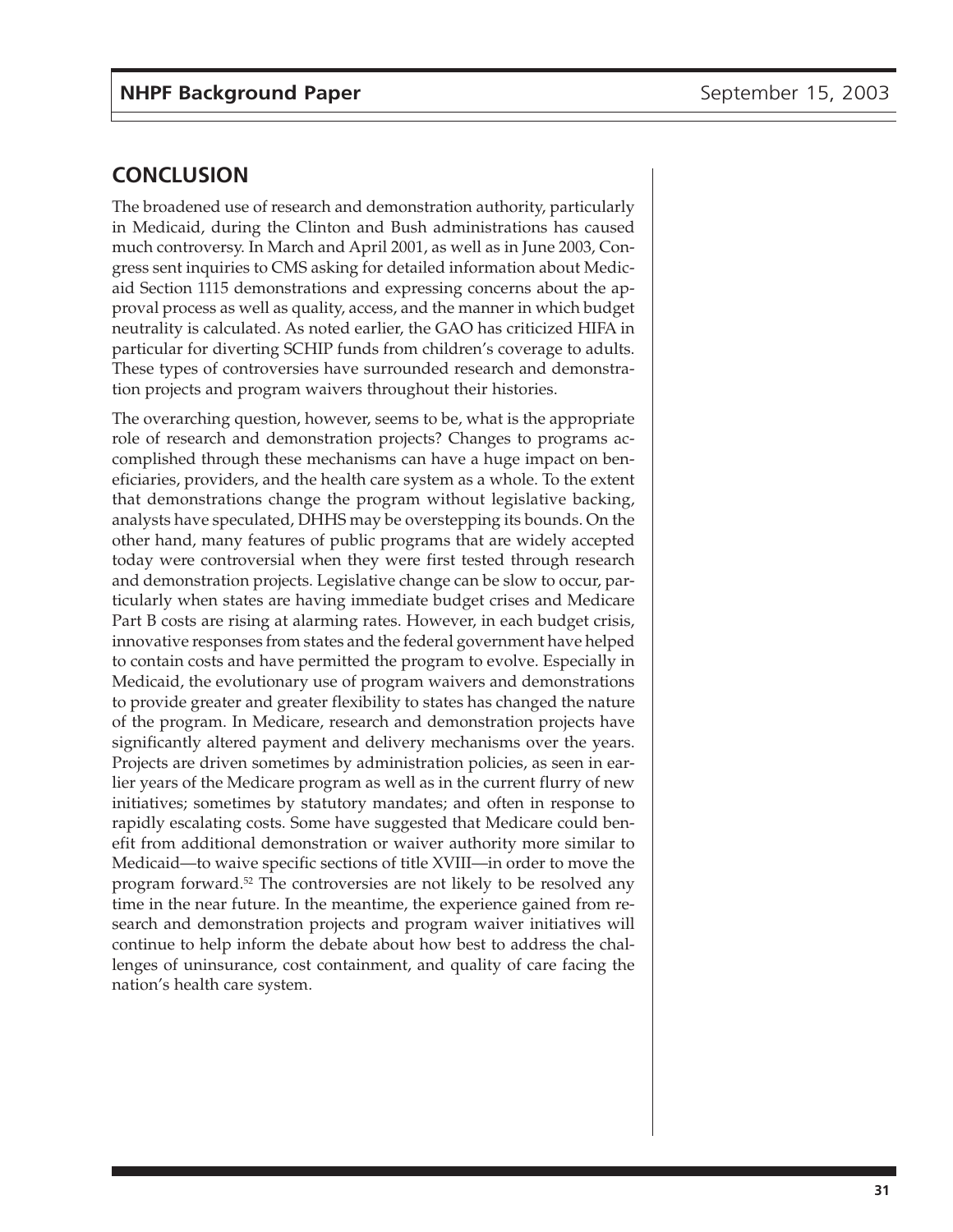# **Appendix The Early History of Section 1115 Demonstrations**

Since the creation of the Medicaid program, the federal government has used Section 1115 demonstration authority to allow states to modify components of their programs. Congress hoped that innovative projects would provide a scientific basis for improving the program through greater knowledge of more cost-effective health care delivery strategies. An early study looked at demonstration projects initiated during the 15-year period between 1970 and 1984 and highlighted findings from various initiatives.<sup>53</sup> This study documented that project activity accelerated during the 1970s and peaked in 1981. Over that period, 213 demonstration projects were initiated, most between 1976 and 1981. Activity in the areas of long-term care, hospital care, and alternative payment and delivery systems during these years contributed significantly to changes in the Medicaid program.

## **Long-Term Care**

Between 1974 and 1981, almost three times as many demonstration projects were conducted in the area of long-term care as in other areas. At that time, as today, the rapid increase in cost growth of long-term care was a serious concern. Long-term care service expenditures had increased about 26 percent annually from 1975 through 1982, due primarily to an increase in the size of the aging population and greater acceptance of nursing home care as an alternative to family caregivers. The Medicaid program was based on a medical model with an institutional orientation. Services tend to be provided by professional staff in institutional settings such as nursing homes. Demonstrations during this period began to test alternatives to nursing home care, such as adult day care and community care, and explored approaches such as case management, a single point of entry to obtain services, and prospective payments for services. They hypothesized that the amount of nursing home care could be reduced through the increased use of paraprofessionals and the coordination of an appropriate mix of health and social services. The demonstrations began a paradigm shift toward addressing the person as a whole by attempting to address the combination of social, psychological, and basic needs of daily living (such as housing).

These demonstrations greatly increased knowledge about assessment instruments that are used to determine the need for nursing home placement. They found that most instruments of the day did not adequately identify those at high risk for placement and that client selection was a critical factor in reducing the amount of nursing home care. The lack of appropriate assessment instruments for determining the need for nursing facility level of care, coupled with pressure to provide services to those not otherwise eligible for placement in a nursing home, contributed to a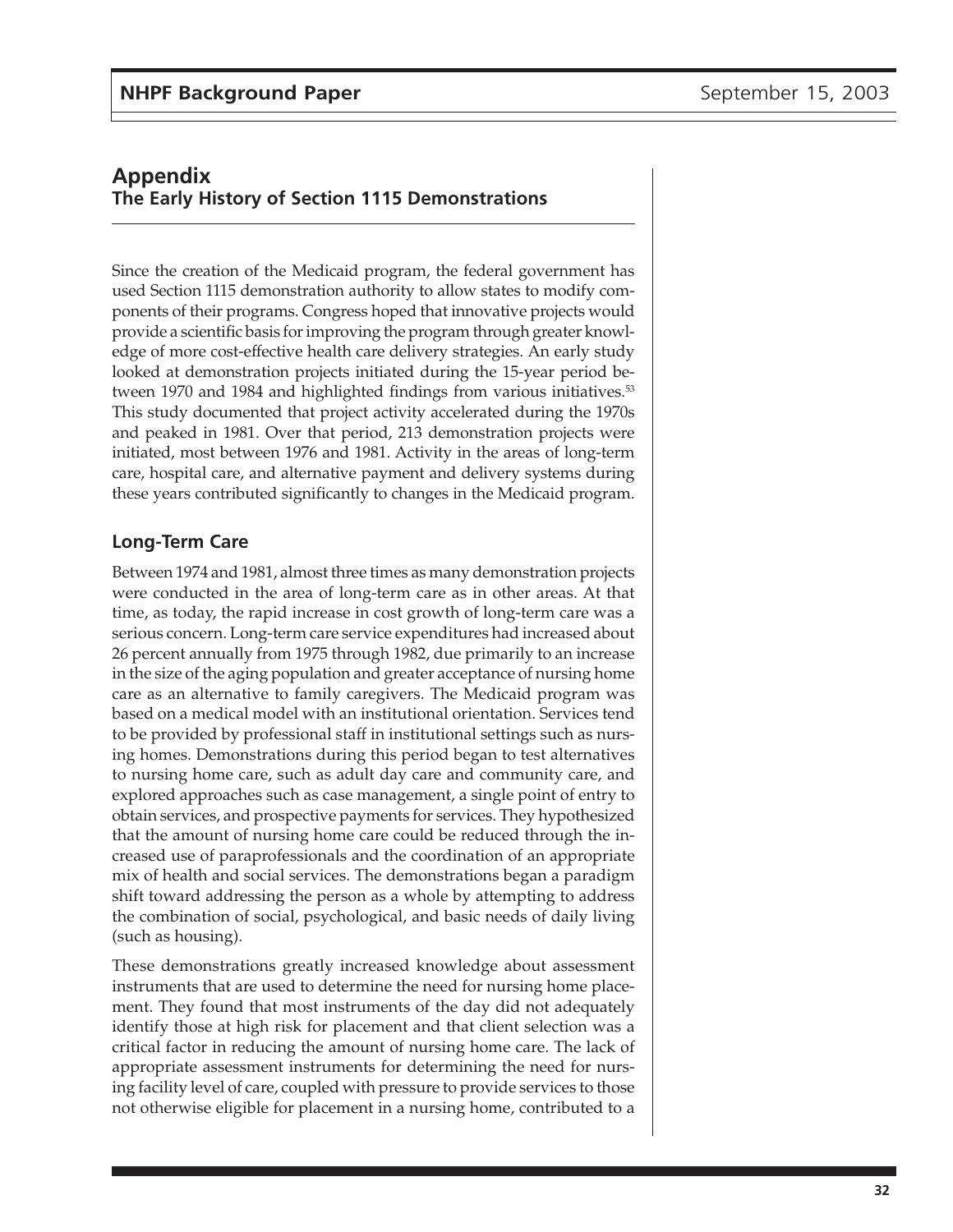finding that these demonstrations did not substantially reduce admissions and were cost-effective only if linked to strong control over the nursing home admission process. The most consistent findings were that beneficiaries did not suffer ill effects from residence in the community (there were no significant effects on functioning or mortality) and were more satisfied with their care in the community setting. However, the findings from the demonstrations eventually provided the impetus for the enactment of Section 1915(c), the home and community-based waiver program, in 1981.

#### **Hospital Care**

Another area of deep concern during the 1970s and early 1980s was the fiscal crisis that was occurring in Medicaid hospital spending. Expenditures in this area grew on average 16.7 percent annually over the period from 1970 to 1980. During the 1970s, HCFA granted Section 222(a) or 402(a) waivers to nine states or substate areas, to include Medicaid in operational prospective payment system programs. Also incorporating Medicare in many cases, these projects were the precursors to the Medicare prospective payment system demonstrations discussed earlier in this paper. The Medicaid statute at the time provided for a retrospective reimbursement based on cost. Under this system, reimbursement is maximized when more services are provided and hospital stays are longer. As might be expected this led to rapidly escalating costs. Demonstrations in New Jersey, New York, and Massachusetts, among others, took advantage of demonstration waivers to address the fiscal crisis in Medicaid hospital spending. The projects experimented with providing payments to hospitals on a prospective per diem or per case basis. The demonstrations added greatly to the body of knowledge about cost inflation for per diem and per case payments, as well as inappropriate utilization and uncompensated care.

#### **Alternative Payment and Delivery Systems**

Medicaid, as originally enacted, was a program that paid providers solely on a retrospective fee-for-service basis. The federal government soon recognized the incentives this payment methodology creates to maximize reimbursement. DHHS decided to promote demonstrations to develop HMOs that would accept Medicaid beneficiaries in order to research cost, utilization, and quality under a capitated payment system. During the early 1970s, however, only 12 states developed agreements with the HMOs and most involved only one health plan. California was the exception and contracted with multiple plans, but unethical marketing, poor access and quality, and inappropriate reimbursement resulted in the development of stringent regulation for HMOs participating in the Medicaid program. None of these early projects were successful. They were met by legal barriers to establishing risk-based provider organizations, low enrollment, and insurer and state government reluctance to participate.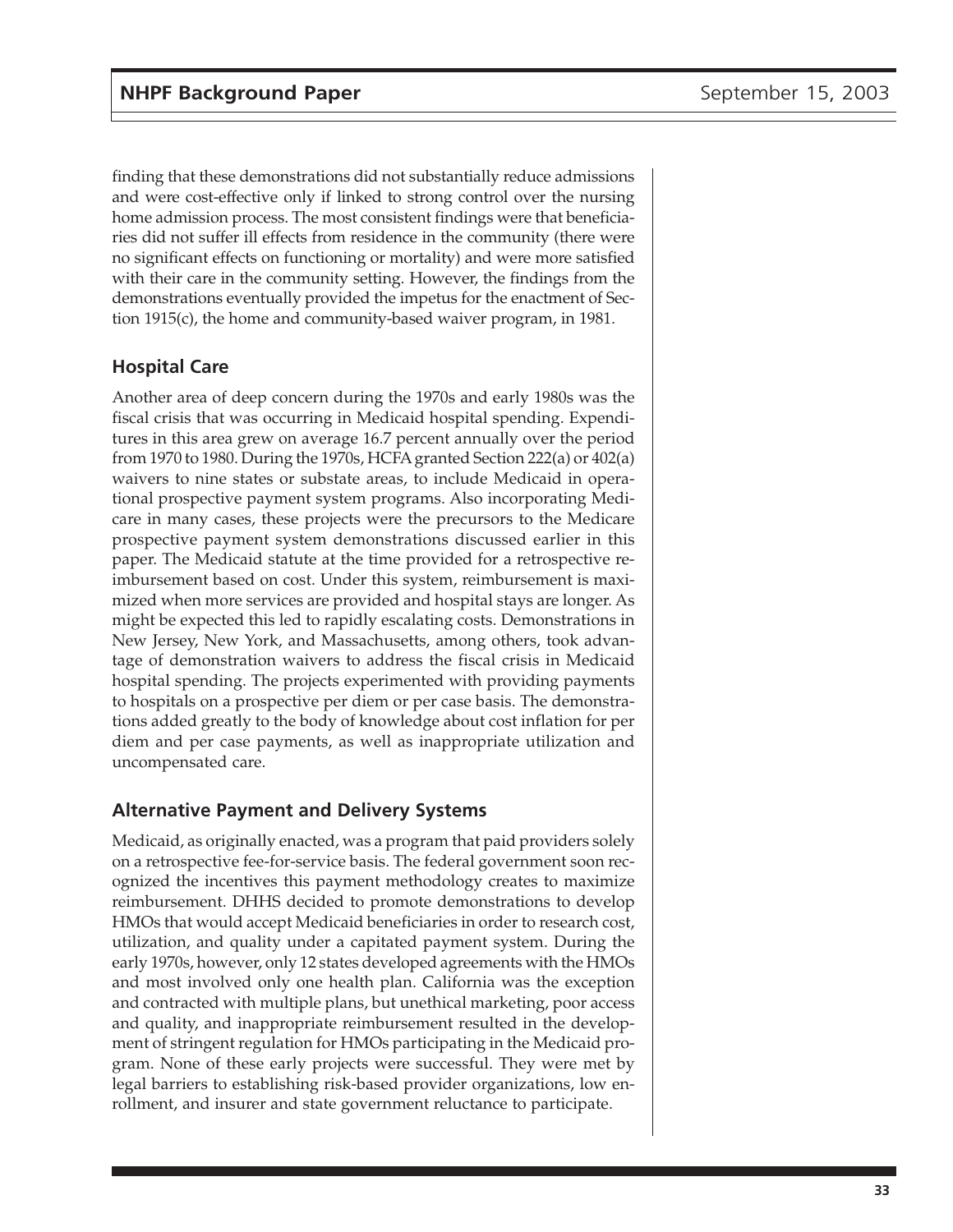In 1978, rising costs led the federal government to consider again the wider use of HMOs. Voluntary enrollment in qualified managed care plans was available to Medicaid beneficiaries at the time, but few HMOs were accepting Medicaid enrollees and few beneficiaries were choosing to enroll. By 1980, there were plans in only 17 states with about 1 percent of beneficiaries enrolled. HCFA then developed a major demonstration designed to allow plans to compete, under the belief that competition would lead to lower capitation rates and good quality. Projects were conducted in New Jersey, Oregon, Massachusetts, and California, with states taking more control as the designers of the alternative delivery systems. Once again, the projects met with only limited success.

In 1982, HCFA funded seven demonstration projects in six states to test innovative health care financing and delivery approaches including a variety of capitated or partially capitated arrangements; for the first time, some projects included mandatory enrollment.<sup>54</sup> However, these demonstrations tended to be small and, as a whole, again met with limited success. Nonetheless, some experience was gained in setting capitation rates, recruiting providers, and enrolling consumers. It was also in this year that Arizona's entire Medicaid program, which uses a managed care model, was approved under Section 1115 demonstration authority. After a rocky start in 1982, the Arizona Medicaid program has operated continuously as a demonstration to this day.

## **ENDNOTES**

1. Andy Schneider, Risa Elias, Rachel Garfield, David Rousseau, and Victoria Wachino, *The Medicaid Resource Book* (Washington, D.C.: Kaiser Commission on Medicaid and the Uninsured, July 2002), 59–61.

2. Statewide health care reform demonstrations, as discussed later in this paper, are initially approved for a five-year period and renewed for subsequent three-year periods. CMS has not required additional evaluations for the renewal periods.

3. Aid to Families with Dependent Children was the welfare program that provided cash payments to low-income women with dependent children. It was replaced by the Temporary Assistance for Needy Families (TANF) block grant program in 1996.

4. Intermediate care facilities for persons with mental retardation are defined as public or private facilities whose primary purpose is to provide health or rehabilitative services to individuals with mental retardation or related conditions (such as cerebral palsy). States have the option to cover services provided in these facilities. See Schneider et al., *Medicaid Resource,* 169.

5. The resonable cost and reasonable charge requirements under Medicare are generally defined as "the reasonable cost of any services shall be the cost actually incurred, excluding any part of the incurred cost found to be unnecessary in the efficient delivery of needed health services." See section 1861(v) of the Social Security Act. (Section 222 also applies to the Medicaid program and was used in early research and demonstration projects on hospital rate setting.)

6. The Health Care Financing Administration (HCFA) is the former name of the Centers for Medicare and Medicaid Services (CMS) in the U.S. Department of Health and Human Services. This paper refers to CMS as HCFA when discussing historical information or activities that occurred under the agency's former name.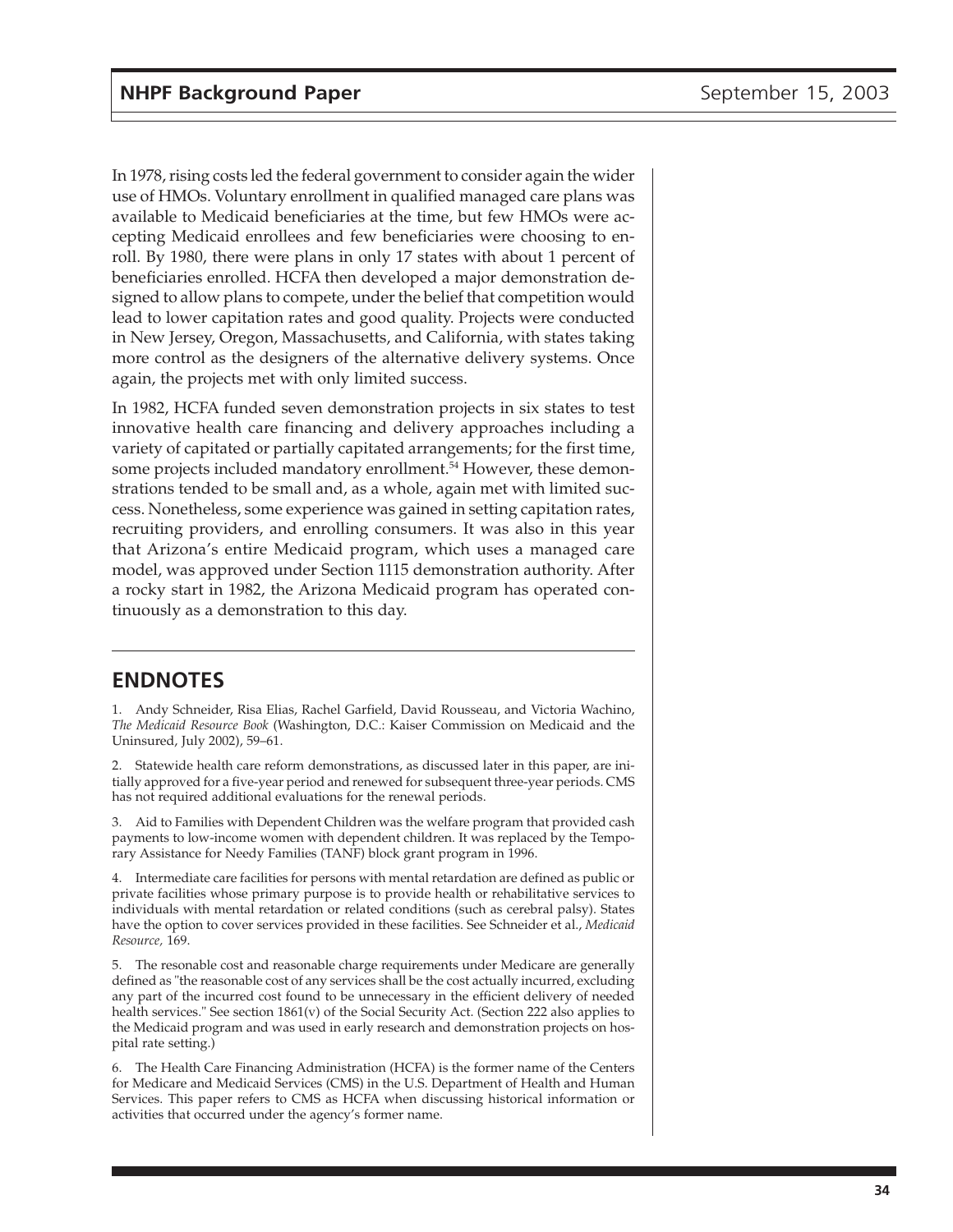7. Allan Dobson, Donald Moran, and Gary Young, "The Role of Federal Waivers in the Health Policy Process," *Health Affairs,* 11, no. 4 (Winter 1992); accessed August 15, 2003, at http://www.healthaffairs.org/readeragent.php?ID=/usr/local/apache/sites/ healthaffairs.org/htdocs/Library/v11n4/s5.pdf.

8. Dobson, Moran, and Young, "Role of Federal Waivers."

9. Sara Rosenbaum, Julie Darnell, Patricia Seliger Keenan, and Lois Simon, "Section 1115 Medicaid Waivers: Charting a Path for Medicaid Managed Care Reform," in *Access to Health Care: Promises and Prospects for Low-Income Americans* (Washington, D.C.: Kaiser Commission on Medicaid and the Uninsured, 1999); accessed August 15, 2003, at http://www.kff.org /content/1999/2137.

10. Section 2107(e)(2)(A) of the Balanced Budget Act states that Section 1115 applies to the State Children's Health Insurance Program (Title XXI) in the same manner as it does to Medicaid (Title XIX). The seven SCHIP waivers are in Arizona, California, Colorado, Illinois, Maryland, New Jersey, and New Mexico. See Centers for Medicare and Medicaid Services, "State Children's Health Insurance Program (SCHIP) Approved Section 1115 Demonstration Projects," July 25, 2003, U.S. Department of Health and Human Services; accessed August 15, 2003 at http://www.cms.hhs.gov/schip/1115waiv.pdf.

11. The participation requirements for Medicaid managed care organizations—found at Section 1903(m) of the Social Security Act—require, in general, that organizations must (*a*) make services available to all eligible individuals residing within the service area and (*b*) make adequate provision against the risk of insolvency. (The BBA of 1997 altered these participation requirements, virtually eliminating the need for states to use demonstration authority for this purpose.)

12. Disproportionate share hospital payments are made by states' Medicaid programs to hospitals that are documented as serving a "disproportionate share" of low-income or uninsured patients. The federal matching funds that states can use to make these payments are capped as specified by the Medicaid statute.

13. For example, Tennessee's original Section 1115 demonstration, TennCare, had an aggregate cap; however it was changed to a per member per month cap in the most recent revisions to the program. Indiana's Pharmacy Plus waiver also uses an aggregate cap on all long-term care spending to finance its program.

14. U.S. General Accounting Office, *Medicaid Section 1115 Waivers: Flexible Approach to Approving Demonstrations Could Increase Federal Costs,* GAO/HEHS-96-44, Washington, D.C., November 1995; accessed August 15, 2003 at http://www.gao.gov/archive/1996/ he96044.pdf.

15. States participating in SCHIP receive an annual allotment based on the Current Population Survey annual estimates of the number of uninsured children in each state. Each annual allotment remains available to the states for three fiscal years. For more information, see Judith D. Moore, "SCHIP in the Formative Years: An Update," National Health Policy Forum Issue Brief No. 759, Washington, D.C., September 2001, 4–5; available at http://www.nhpf.org/pdfs\_ib/IB759\_SCHIPUpdate\_9-21-00.pdf.

16. States that have spent all of their annual SCHIP allotments can receive additional funds that are "redistributed" from states were not able to spend their full allotments.

17. U.S. General Accounting Office, *Medicaid and SCHIP: Recent Approvals of Demonstration Waiver Projects Raise Concerns,* GAO-02-817, Washington, D.C., July 2002; accessed August 15, 2003 at http://www.gao.gov/new.items/d02817.pdf.

18. U.S. General Accounting Office, *Major Management Challenges and Program Risks: Department of Health and Human Services,* GAO-03-101, Washington, D.C., January 2003; accessed August 15, 2003 at http://www.gao.gov/pas/2003/d03101.pdf. On June 16, 2003, the House Energy and Commerce Committee issued a letter to all governors announcing an investigation as a result of this report.

19. The Personal Responsibility and Work Opportunity Reconciliation Act of 1996 created a new TANF block grant, which provided states with flexibility and funding to design welfare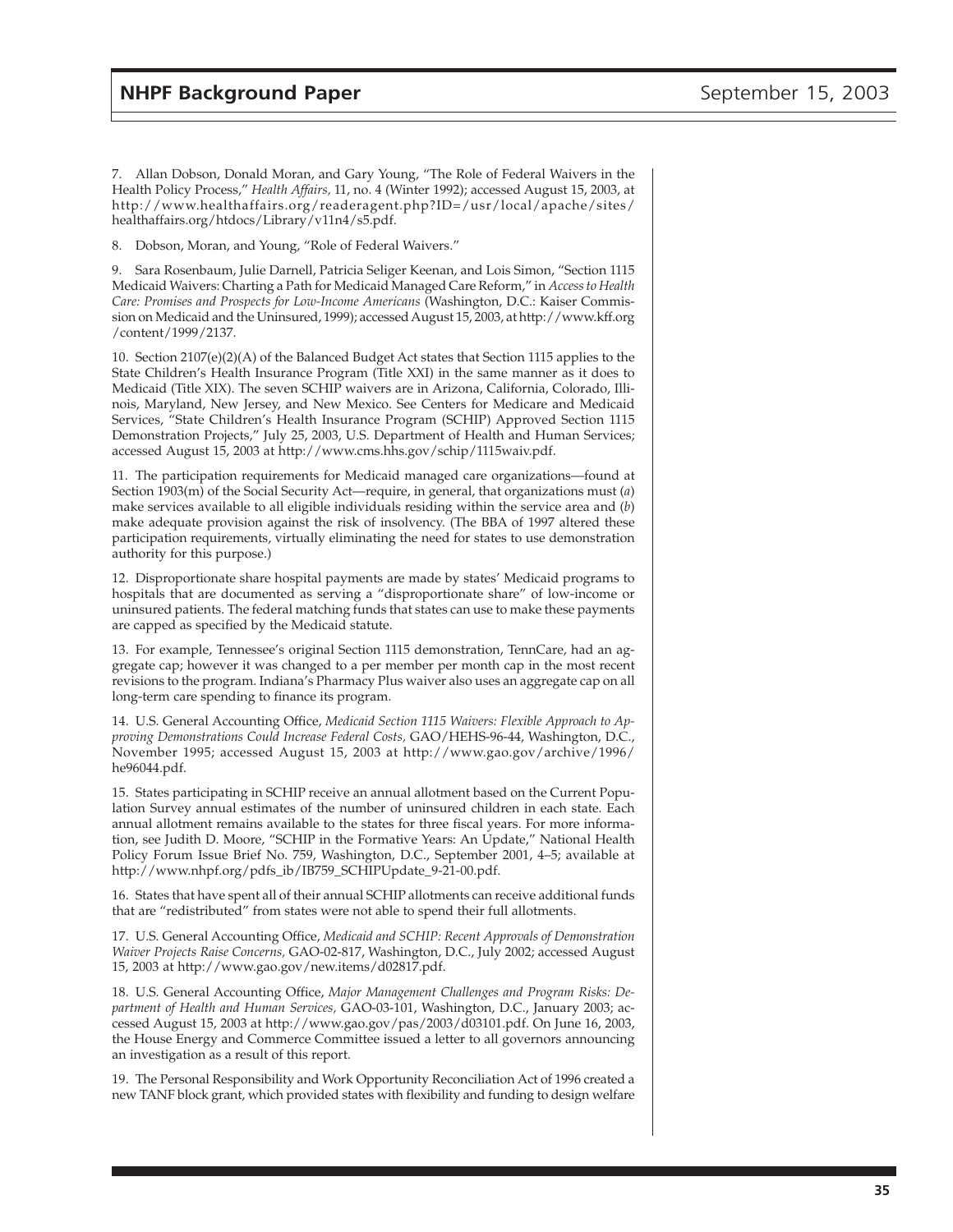reform strategies; and added to the Medicaid statute a new Section 1931, which permits states to liberalize eligibility requirements for low-income families as they move from welfare to work.

20. For a fuller discussion of the *Federal Register* notice, see Jennifer M. Ryan, "1115 Ways to Waive Medicaid and SCHIP Rules," National Health Policy Forum Issue Brief No. 777, Washington, D.C., June 2002; available at http://www.nhpf.org/pdfs\_ib/ IB777\_1115Waivers\_6-13-02.pdf.

21. Federally qualified health centers (FQHCs) are community health centers and migrant health centers funded under Section 330 of the Public Health Service Act. States are required to include services provided by FQHCs in the Medicaid benefit package and to pay for those services on a cost-based reimbursement basis. Under some demonstrations, states were permitted to alter this payment method so that FQHCs were paid negotiated rates as providers within a managed care network. Waivers for this purpose became less common after the Balanced Budget Act of 1997 required FQHCs participating in Medicaid managed care to continue to receive cost-based reimbursement.

22. Substate demonstrations in Los Angeles County, California, and Alabama were approved during the same period. For more information, see Centers for Medicare and Medicaid Services, "1115 Waiver Research and Demonstration Projects," at http://cms.hhs.gov/ medicaid/1115/.

23. Ryan, "1115 Ways," 3.

24. Washington, D.C., has not yet implemented its HIV/AIDS demonstration.

25. The Missouri and Wisconsin demonstrations also included expansions of Medicaid coverage, funded at the regular federal matching rate, to parents of children enrolled in SCHIP.

26. Four of these projects—Arizona, Colorado, New Jersey, and New Mexico—are now considered Health Insurance Flexibility and Accountability (HIFA) waivers.

27. Maren D. Anderston and Peter D. Fox, "Lessons Learned from Medicaid Managed Care Approaches," *Health Affairs,* 6, no. 1 (Spring 1987); accessed August 15, 2003 at http:/ /www.healthaffairs.org/readeragent.php?ID=/usr/local/apache/sites/healthaffairs.org/ htdocs/Library/v6n1/s8.pdf.

28. For more information on Section 1915(b) waivers, see Centers for Medicare and Medicaid Services, "1915(b) FREEDOM OF CHOICE WAIVERS," U.S. Department of Health and Human Services; available at http://www.cms.hhs.gov/medicaid/1915b/default.asp.

29. Primary care case management systems usually involve the state's providing a capitated payment for medical case management (sometimes including preventive care) for each enrollee, with other services continuing to be paid on a fee-for-service basis.

30. Mike Fiore, Centers for Medicare and Medicaid Services, conversation with author, March 20, 2003.

31. The waivers could be replaced by state plan amendments. State plan amendments are submitted to CMS for approval when the state wants to add a new component or revise an existing component in its Medicaid program. State plan amendments must be reviewed and approved (or disapproved) by CMS within 90 days.

32. Steven Lutzky, Lisa Maria B. Alecxih, Jennifer Duffy, and Christina Neill, "Review of the Medicaid 1915(c) Home and Community-Based Services Waiver Program: Literature and Program Data," U.S. Department of Health and Human Services, Washington, D.C., June 15, 2000; accessed August 15, 2003 at http://www.lewin.com/Lewin\_Publications/ Medicaid\_and\_S-CHIP/Publication-4.htm.

33. For more information about Section 1915(c) waivers, see Centers for Medicare and Medicaid Services, "Home and Community-Based Services Waiver Program," U.S. Department of Health and Human Services; available at http://www.cms.hhs.gov/medicaid/1915c/proginfo.asp.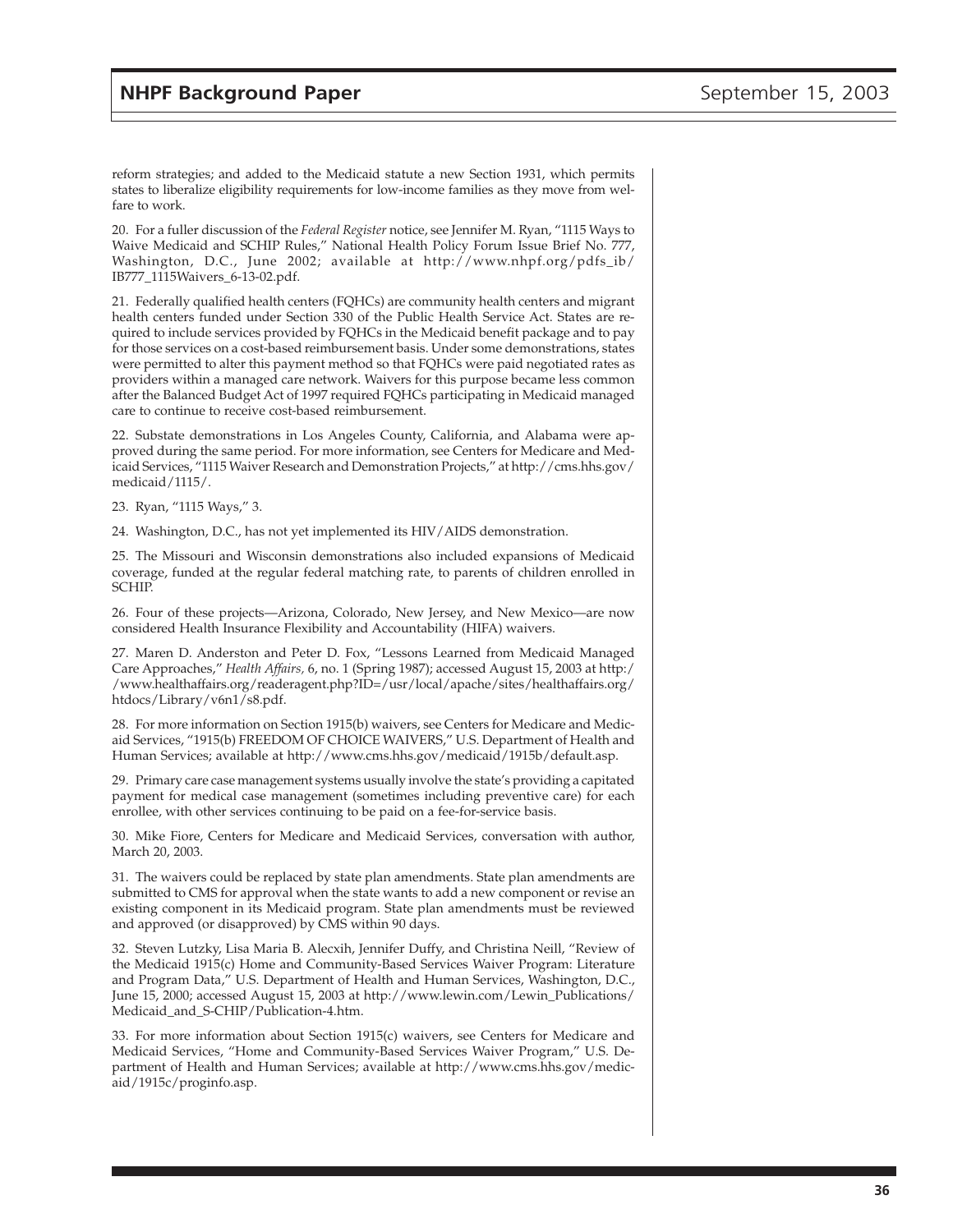34. U.S. General Accounting Office, *Long-Term Care: Federal Oversight of Growing Medicaid Home and Community-Based Waivers Should Be Strengthened,* GAO-03-576, Washington, D.C., June 2003; accessed August 15, 2003 at http://www.gao.gov/new.items/d03576.pdf.

35. Dobson, Moran, and Young, "Role of Federal Waivers."

36. Joseph R. Antos, "Waivers, Research and Health System Reform," *Health Affairs*, 12, no. 1 (Spring 1993), accessed August 15, 2003 at http://www.healthaffairs.org/ readeragent.php?ID=/usr/local/apache/sites/healthaffairs.org/htdocs/Library/v12n1/ s17.pdf.

37. The term *skilled nursing facility* is defined under the Medicare statute in Section 1819(a) as "An institution (or a distinct part of an institution) which is primarily engaged in providing to residents (*a*) skilled nursing care and related services... or, (*b*) rehabilitation services for the rehabilitation of injured, disabled or sick persons."

38. Antos, "Waivers."

39. Antos, "Waivers."

40. Medicare Payment Advisory Commission, "Variation and Innovation in Medicare," report to the Congress.,Washington, D.C., June 2003, 131–146; accessed August 15, 2003 at http://www.medpac.gov/publications/congressional\_reports/June03\_Entire\_Report.pdf.

41. For more information on PACE, see Centers for Medicare and Medicaid Services, "Nationwide PACE Activity," U.S. Department of Health and Human Services, at http:// cms.hhs.gov/pace/pace-map.asp.

42. The four S/HMO sites are located in Portland, Oregon; Long Beach, California; Brooklyn, New York; and Las Vegas, Nevada.

43. Medicare Payment Advisory Commission, "Social Health Maintenance Organization (S/HMO): Recommendations for the Future of the Demonstration," report to the Congress, Washington, D.C., August 2003; accessed August 15, 2003 at http://medpac.gov/ publications/congressional\_reports/Aug03\_SHMO%20Report.pdf.

44. Evercare, "Evercare Choice"; accessed September 15, 2003, at http:// www.evercareonline.com/products/choice.html.

45. The four states with Pharmacy Plus demonstrations are Florida, Illinois, South Carolina, and Wisconsin. Maryland has also implemented a similar pharmacy program which was approved as an amendment to its existing Section 1115 demonstration and, therefore, is not technically considered a Pharmacy Plus waiver.

46. Randy Desonia, "Is Community Care a Civil Right? The Unfolding Saga of the Olmstead Decision" NHPF Background Paper, Washington, D.C., March 12, 2003; available at http:/ /www.nhpf.org/pdfs\_bp/BP\_Olmstead\_3-03.pdf.

47. For more information on HIFA, see Cindy Mann, "The New Medicaid and CHIP Waiver Initiatives," Kaiser Commission on Medicaid and the Uninsured, Washington, D.C., February 2002, available at http://www.kff.org/content/2002/4028/; Cindy Shirk, "HIFA: Finding the Flexibility," National Governors Association, Washington, D.C., October 2001, available at http://www.nga.org/cda/files/102401HIFA.pdf; and Ryan, "1115 Ways," 4–9.

48. The states with approved HIFA waivers are Arizona, California (not implemented), Colorado, Illinois, Maine, New Jersey, New Mexico (not implemented) and Oregon. The states with pending HIFA waivers are Arkansas and Michigan.

49. Linda Magno, CMS Medicare Demonstration Program Group, conversation with author, September 11, 2003. There are more than 6,000 enrollees in intervention and 6,000 more in control groups. For more information on disease management, see Lisa Sprague, "Disease Management to Population-Based Health: Steps in the Right Direction?" Issue Brief No. 791, National Health Policy Forum, Washington, D.C., May 16, 2003.

50. For more information on Medicare + Choice plan participation, see Centers for Medicare and Medicaid Services, " Managed Care and Medicare+Choice Reports, Files, and Data," U.S. Department of Health and Human Services, at http://cms.hhs.gov/ healthplans/reportfilesdata/.